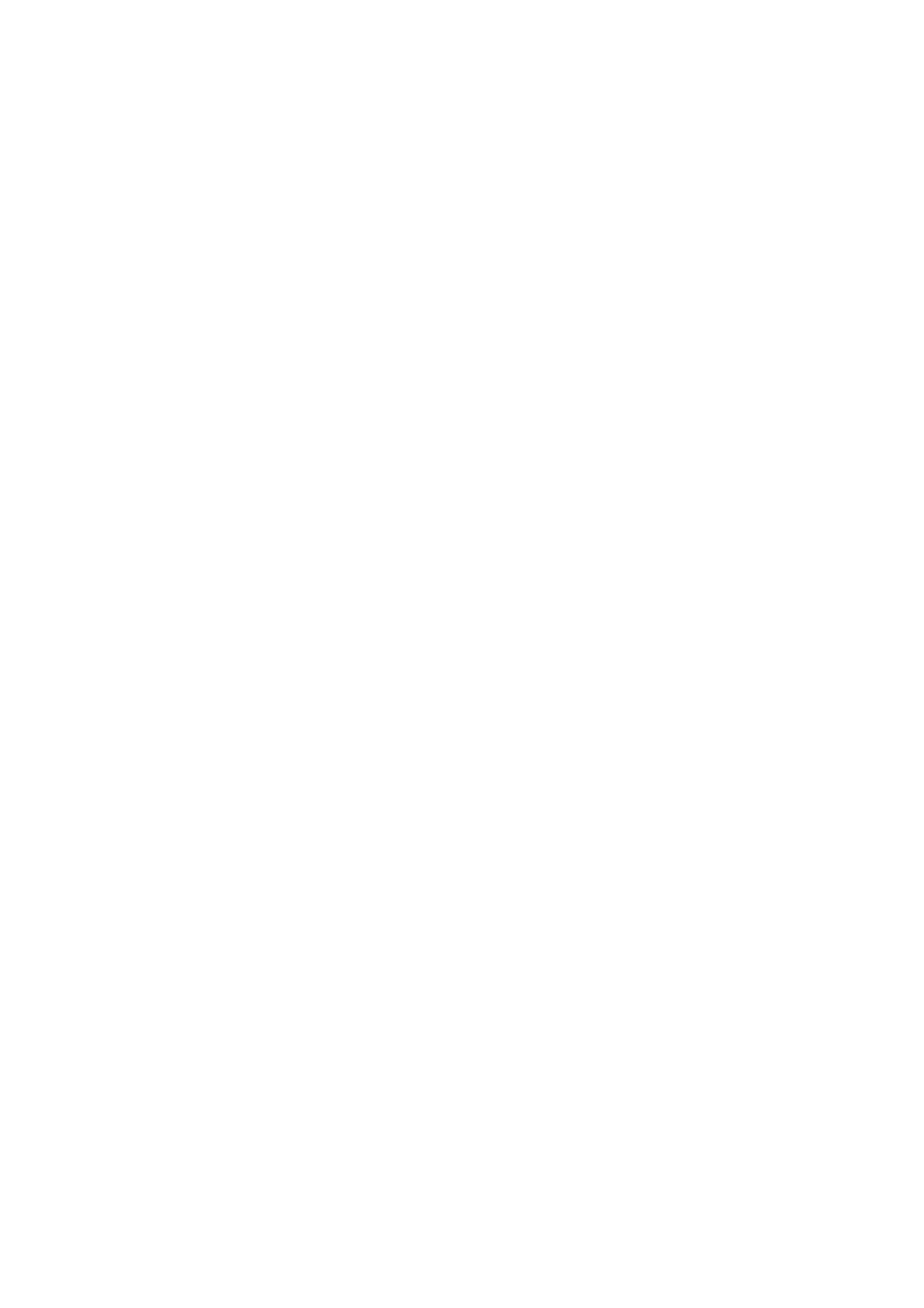# **Table of Contents**

| 1. |                                                                           |      |
|----|---------------------------------------------------------------------------|------|
|    | 1.1. Evolution of GDP per capita in Belgium                               | 6    |
|    | 1.2. Evolution of labour utilisation in Belgium                           | 8    |
|    | 1.3. Level of GDP per capita                                              | 10   |
|    | 1.4. Growth of GDP per capita                                             | 12   |
|    | 1.5. Decomposition of GDP growth                                          | 14   |
|    | 1.6. Decomposition of labour productivity growth                          | 18   |
|    | 1.7. Structural changes in activities                                     | 20   |
|    | 1.8. Industry contributions to aggregate growth of GDP and inputs         | 26   |
|    | 1.9. Industry contributions to aggregate labour productivity growth       | 28   |
| 2. |                                                                           |      |
|    | 2.1. Decomposition of value added growth                                  | 32   |
|    | 2.2. Decomposition of labour productivity growth                          | 34   |
|    | 2.3. Structural changes in manufacturing                                  | 36   |
|    | 2.4. Industry contributions to manufacturing labour productivity growth   | 40   |
| 3. |                                                                           | . 43 |
|    | 3.1. Decomposition of value added growth                                  | 44   |
|    | 3.2. Decomposition of labour productivity growth                          | 46   |
|    | 3.3. Structural changes in market services                                | 48   |
|    | 3.4. Industry contributions to market services labour productivity growth | 50   |
| 4. |                                                                           |      |
|    | 4.1. Structural changes in non-market services                            | 54   |
| 5. |                                                                           |      |
|    | 5.1. Relative importance of other industries                              | 58   |
|    | 5.2. Main evolutions in Electricity, gas and water supply                 | 60   |
|    | 5.3. Main evolutions in Construction                                      | 62   |
| 6. |                                                                           |      |
|    | 6.1. The growth accounting model                                          | 65   |
|    | 6.2. Sensitivity analysis of MFP growth to output and inputs measures     | 66   |
|    |                                                                           |      |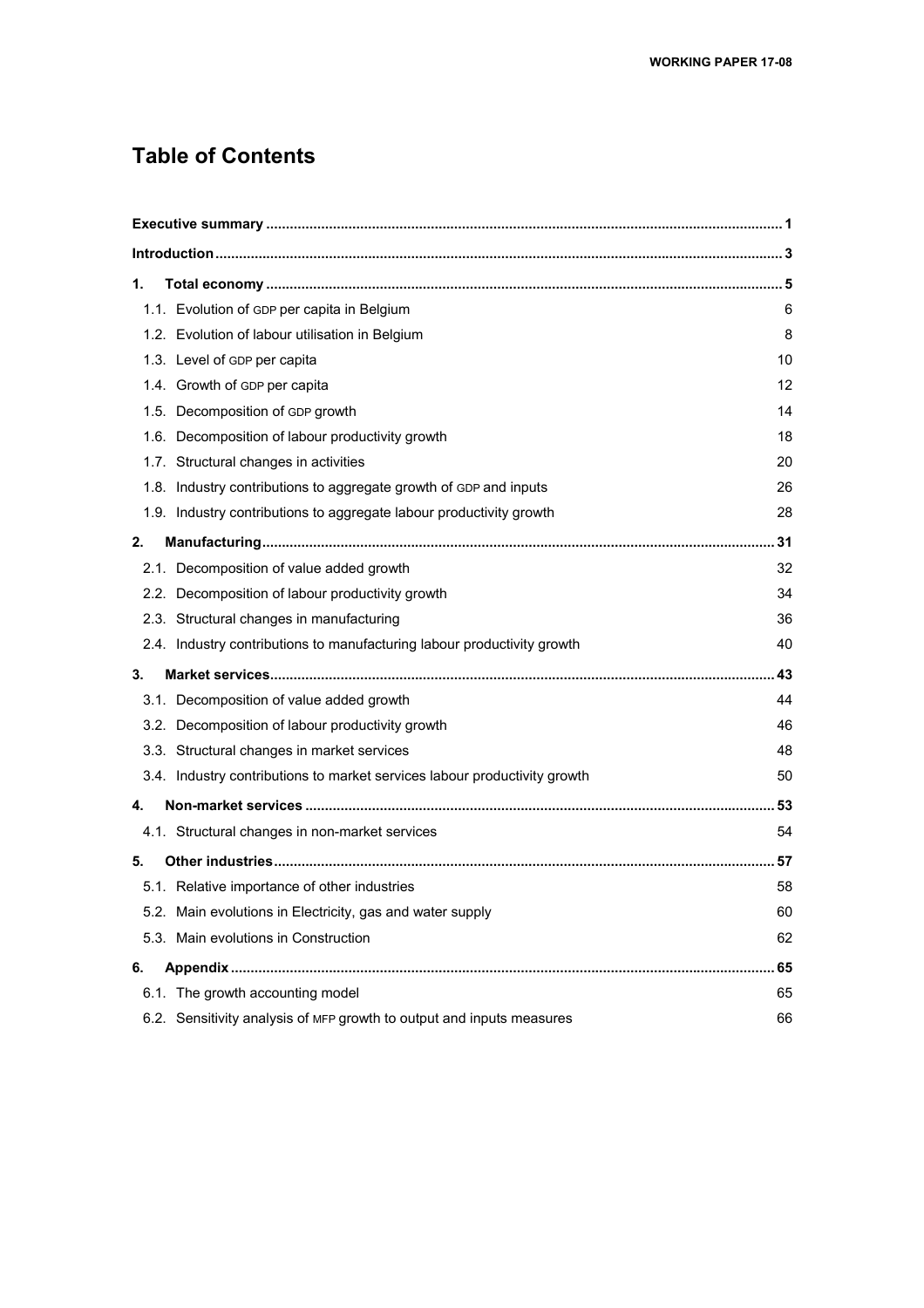# **List of tables**

| Table 1  | Summary of main findings for Belgium<br>average annual growth rate in percent                                                       | 5  |
|----------|-------------------------------------------------------------------------------------------------------------------------------------|----|
| Table 2  | Structural changes - EU<br>share in total economy in percent                                                                        | 21 |
| Table 3  | Structural changes - Belgium<br>share in total economy in percent                                                                   | 21 |
| Table 4  | Structural changes - US<br>share in total economy in percent                                                                        | 21 |
| Table 5  | Structural changes - EU<br>average annual growth rate in percent                                                                    | 23 |
| Table 6  | Structural changes - Belgium<br>average annual growth rate in percent                                                               | 23 |
| Table 7  | Structural changes - US<br>average annual growth rate in percent                                                                    | 23 |
| Table 8  | Relative prices and relative labour costs - EU<br>average annual and relative growth rate compared to total economy in percent      | 25 |
| Table 9  | Relative prices and relative labour costs - Belgium<br>average annual and relative growth rate compared to total economy in percent | 25 |
| Table 10 | Relative prices and relative labour costs - us<br>average annual and relative growth rate compared to total economy in percent      | 25 |
| Table 11 | Industry contributions to aggregate growth of GDP and inputs - EU<br>average annual growth rate in percent                          | 27 |
| Table 12 | Industry contributions to aggregate growth of GDP and inputs - Belgium<br>average annual growth rate in percent                     | 27 |
| Table 13 | Industry contributions to aggregate growth of GDP and inputs - US<br>average annual growth rate in percent                          | 27 |
| Table 14 | Industry contributions to aggregate labour productivity growth<br>average annual growth rate in percent                             | 29 |
| Table 15 | Contributions to aggregate labour productivity growth - EU<br>average annual growth rate in percent                                 | 29 |
| Table 16 | Contributions to aggregate labour productivity growth - Belgium<br>average annual growth rate in percent                            | 29 |
| Table 17 | Contributions to aggregate labour productivity growth - us<br>average annual growth rate in percent                                 | 29 |
| Table 18 | Summary of main findings - Belgian Manufacturing<br>average annual growth rates in percent                                          | 31 |
| Table 19 | Nominal value added of manufacturing by activity<br>share in manufacturing nominal value added in percent                           | 37 |
| Table 20 | Growth rate of real value added of manufacturing by activity<br>average annual growth rate, 1970-2005, in percent                   | 37 |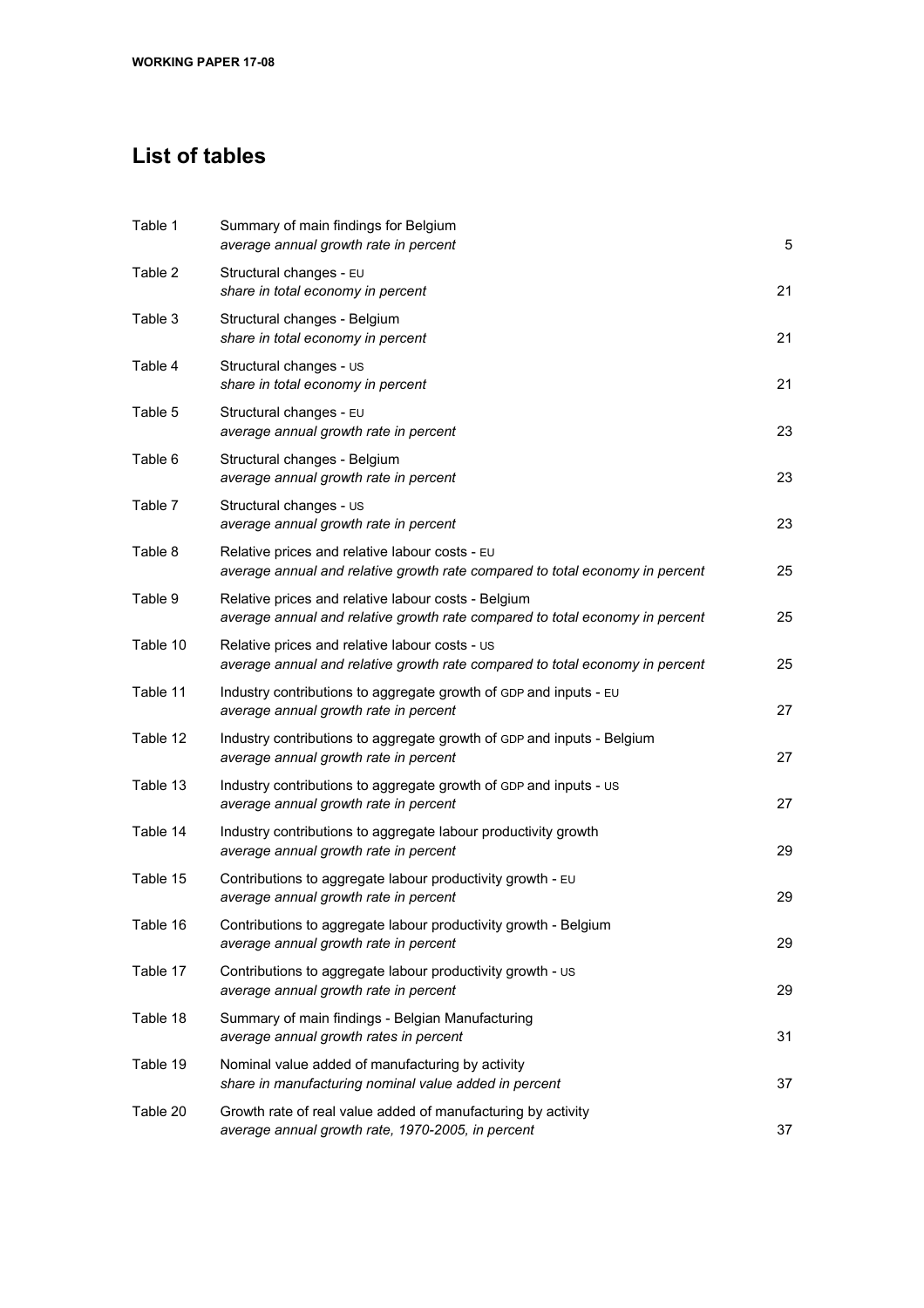| Table 21 | Hours worked in manufacturing by activity<br>share in manufacturing hours worked in percent                             | 39 |
|----------|-------------------------------------------------------------------------------------------------------------------------|----|
| Table 22 | Growth rate of hours worked in manufacturing by activity<br>average annual growth rate, 1970-2005, in percent           | 39 |
| Table 23 | Industry contributions to manufacturing labour productivity growth - EU<br>average annual growth rate in percent        | 40 |
| Table 24 | Industry contributions to manufacturing labour productivity growth - Belgium<br>average annual growth rate in percent   | 41 |
| Table 25 | Industry contributions to manufacturing labour productivity growth - us<br>average annual growth rate in percent        | 41 |
| Table 26 | Summary of main findings - Belgian Market services<br>average annual growth rates in percent                            | 43 |
| Table 27 | Nominal value added of market services by activity<br>share in market services nominal value added in percent           | 49 |
| Table 28 | Growth rate of real value added of market services by activity<br>average annual growth rate, 1970-2005, in percent     | 49 |
| Table 29 | Hours worked in market services by activity<br>share in market services hours worked in percent                         | 49 |
| Table 30 | Growth rate of hours worked in market services by activity<br>average annual growth rate, 1970-2005, in percent         | 49 |
| Table 31 | Industry contributions to market services labour productivity growth - EU<br>average annual growth rate in percent      | 51 |
| Table 32 | Industry contributions to market services labour productivity growth - Belgium<br>average annual growth rate in percent | 51 |
| Table 33 | Industry contributions to market services labour productivity growth - us<br>average annual growth rate in percent      | 51 |
| Table 34 | Nominal value added of non-market services by activity<br>share in non-market services nominal value added in percent   | 55 |
| Table 35 | Growth rate of real value added of non-market services by activity<br>average annual growth rate, 1970-2005, in percent | 55 |
| Table 36 | Hours worked in non-market services by activity<br>share in non-market services hours worked in percent                 | 55 |
| Table 37 | Hours worked in non-market services by activity<br>average annual growth rate, 1970-2005, in percent                    | 55 |
| Table 38 | Nominal value added of other industries by activity<br>share in total economy nominal value added in percent            | 59 |
| Table 39 | Growth rate of real value added of other industries by activity<br>average annual growth rate, 1970-2005, in percent    | 59 |
| Table 40 | Hours worked in other industries by activity<br>share in total economy hours worked in percent                          | 59 |
| Table 41 | Growth of hours worked in other industries by activity<br>average annual growth rate, 1970-2005, in percent             | 59 |
| Table 42 | Main indicators for Electricity, gas and water supply - EU<br>average annual growth rate in percent                     | 61 |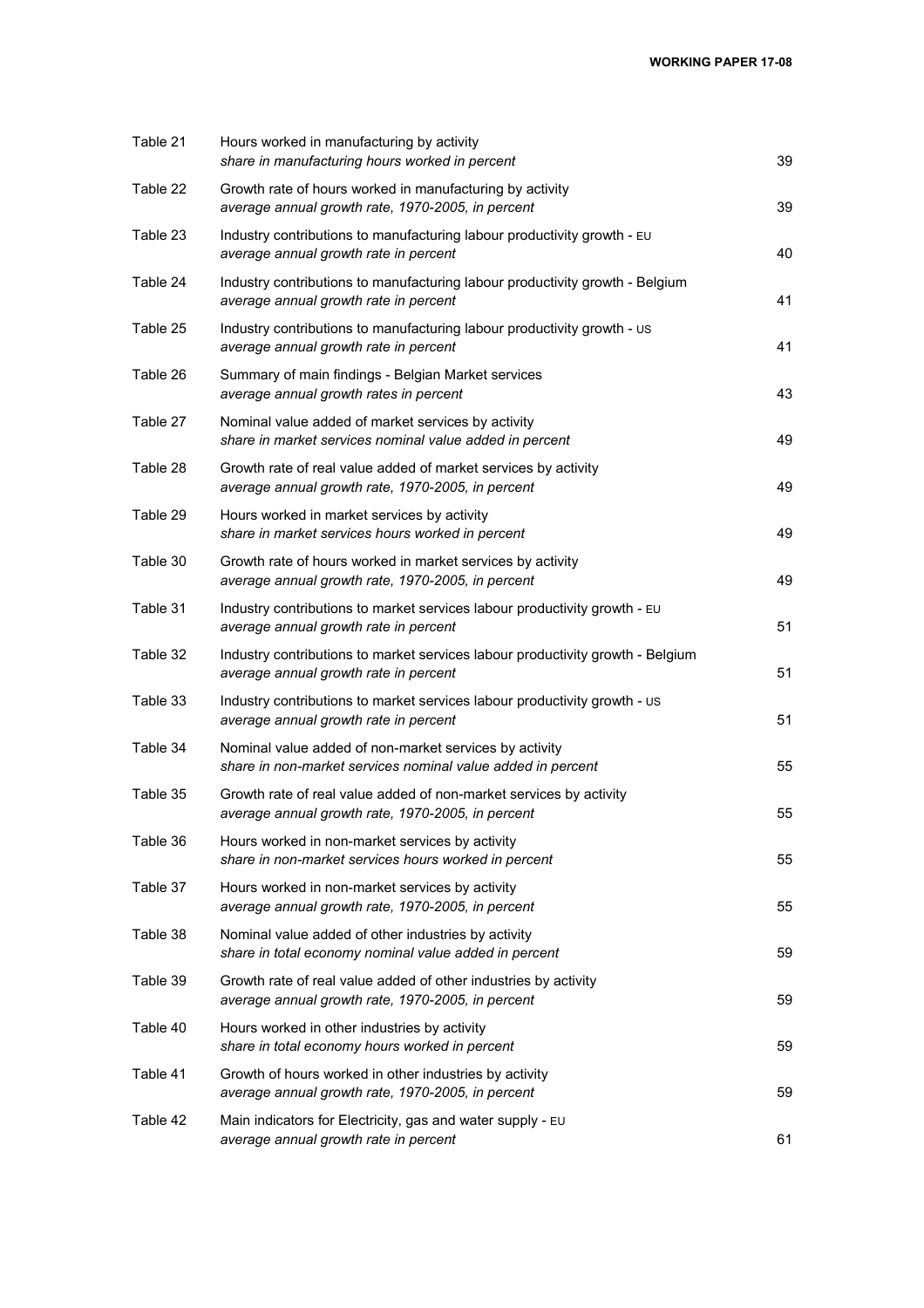| Table 43 | Main indicators for Electricity, gas and water supply - Belgium<br>average annual growth rate in percent         | 61 |
|----------|------------------------------------------------------------------------------------------------------------------|----|
| Table 44 | Main indicators for Electricity, gas and water supply - us<br>average annual growth rate in percent              | 61 |
| Table 45 | Main indicators for Construction - EU<br>average annual growth rate in percent                                   | 63 |
| Table 46 | Main indicators for Construction - Belgium<br>average annual growth rate in percent                              | 63 |
| Table 47 | Main indicators for Construction - us<br>average annual growth rate in percent                                   | 63 |
| Table 48 | GDP growth rate<br>average annual growth rate, 1995-2005, in percent                                             | 66 |
| Table 49 | MFP growth rate sensitivity to different measures of inputs<br>average annual growth rate, 1995-2005, in percent | 67 |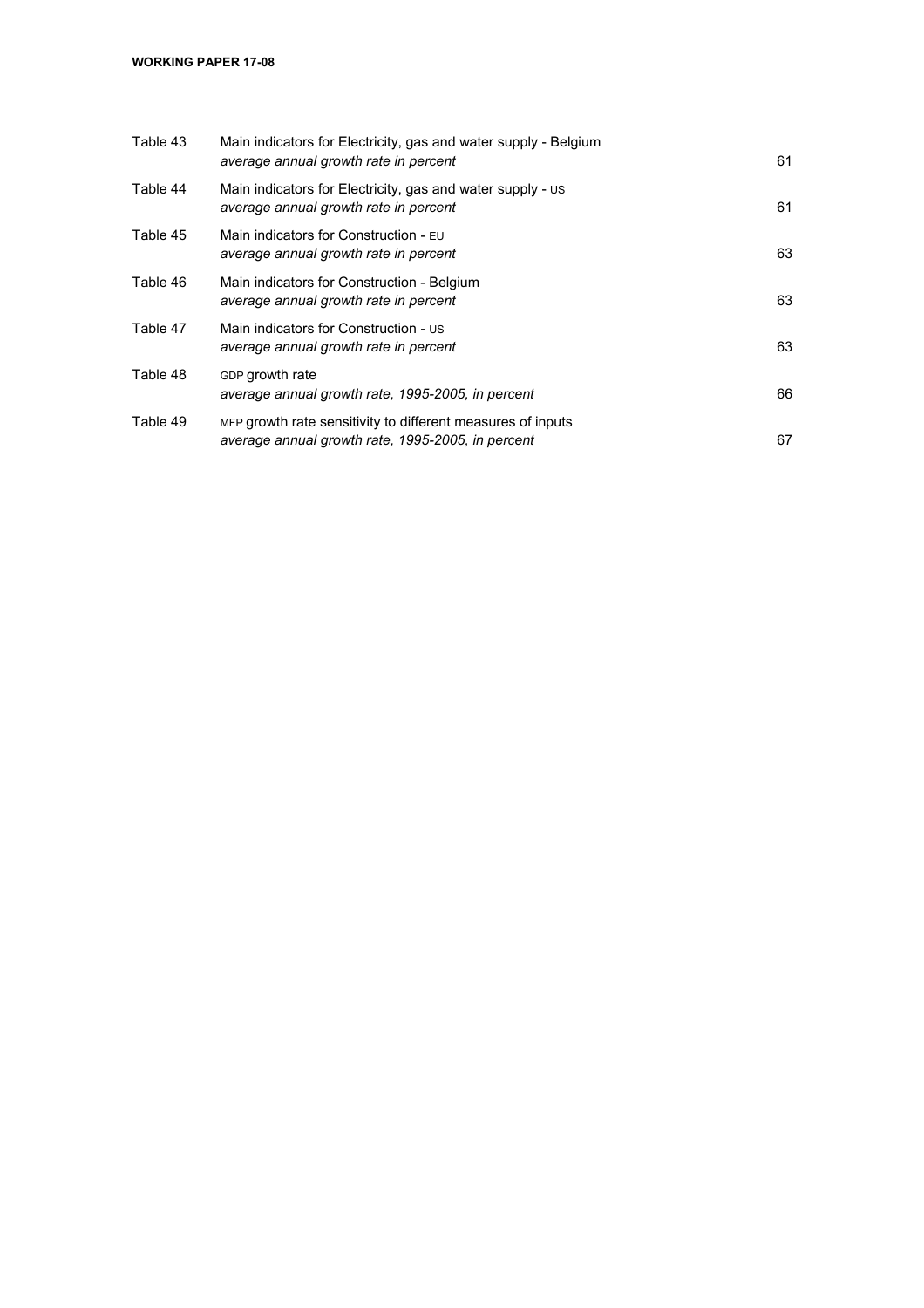# **List of figures**

| Figure 1  | Growth of GDP per capita<br>annual growth rate in percent                                                        | 7              |
|-----------|------------------------------------------------------------------------------------------------------------------|----------------|
| Figure 2  | Growth of labour utilisation (total hours worked per capita)<br>annual growth rate in percent                    | $\overline{7}$ |
| Figure 3  | Growth of labour productivity (GDP per hour worked)<br>annual growth rate in percent                             | 7              |
| Figure 4  | Labour utilisation: total yearly hours worked per capita                                                         | 9              |
| Figure 5  | Annual hours worked per worker                                                                                   | 9              |
| Figure 6  | Employment rate: workers on working age population<br>in percent                                                 | 9              |
| Figure 7  | Working age population on total population<br>in percent                                                         | 9              |
| Figure 8  | Level of GDP per capita - EU, Belgium, US<br>us 1997=100, PPPS                                                   | 11             |
| Figure 9  | Labour utilisation: total hours worked per capita - EU, Belgium, US<br>US 1997=100                               | 11             |
| Figure 10 | Level of GDP per hour worked - EU, Belgium, US<br>US 1997=100, PPPS                                              | 11             |
| Figure 11 | Growth of GDP per capita, labour utilisation and GDP per hour - EU<br>average annual growth rate in percent      | 13             |
| Figure 12 | Growth of GDP per capita, labour utilisation and GDP per hour - Belgium<br>average annual growth rate in percent | 13             |
| Figure 13 | Growth of GDP per capita, labour utilisation and GDP per hour - US<br>average annual growth rate in percent      | 13             |
| Figure 14 | GDP growth - EU, Belgium, US<br>average annual growth rate in percent                                            | 15             |
| Figure 15 | Contribution to GDP growth - EU<br>average annual growth rate in percent                                         | 15             |
| Figure 16 | Contribution to GDP growth - Belgium<br>average annual growth rate in percent                                    | 15             |
| Figure 17 | Contribution to GDP growth - US<br>average annual growth rate in percent                                         | 15             |
| Figure 18 | Share of labour compensation in value added - EU, Belgium, US<br>in percent                                      | 17             |
| Figure 19 | Level of MFP - EU, Belgium, US<br>US 1997=100, PPPS                                                              | 17             |
| Figure 20 | Labour productivity growth<br>average annual growth rate in percent                                              | 19             |
| Figure 21 | Contribution to labour productivity growth - EU<br>average annual growth rate in percent                         | 19             |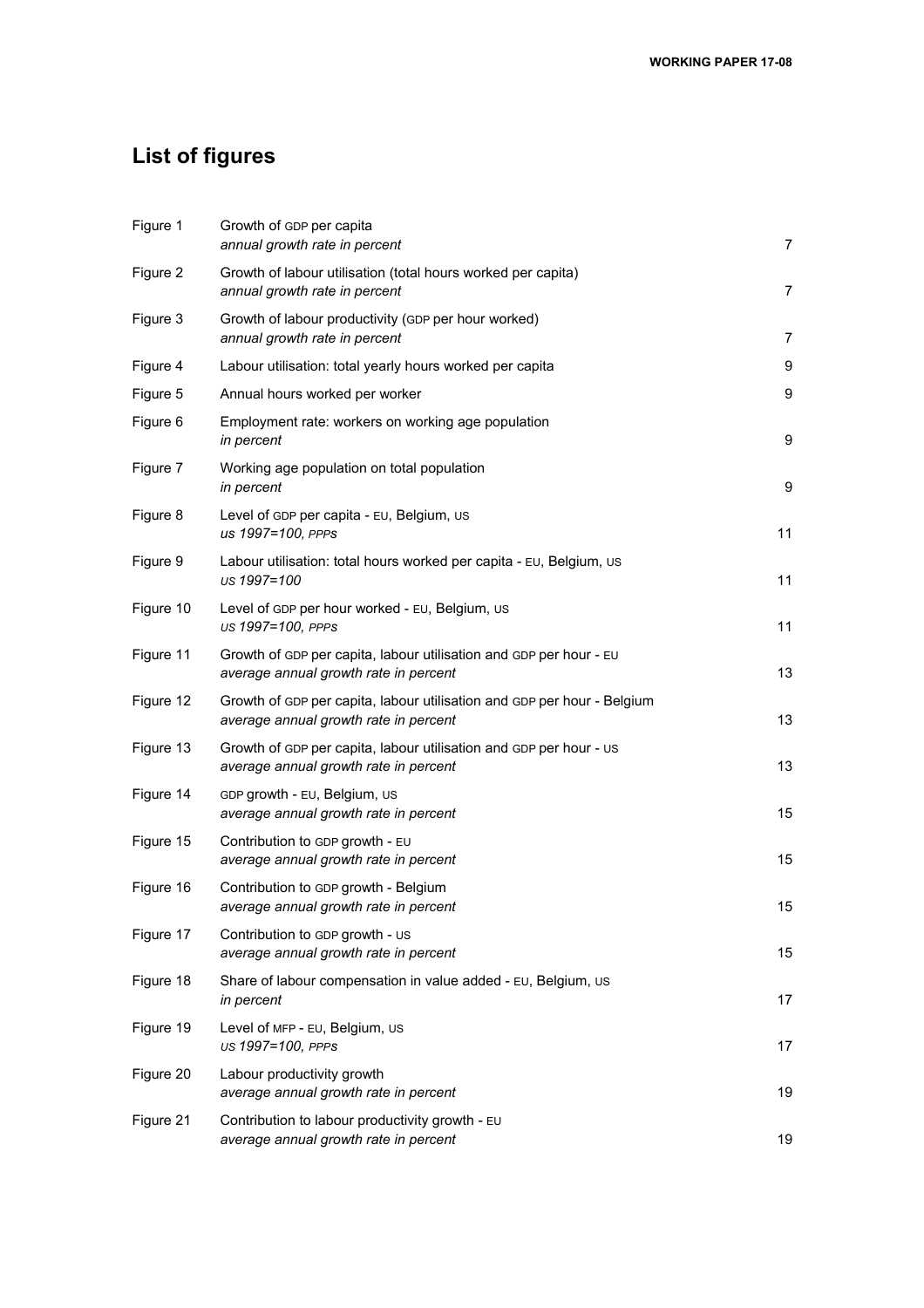| Figure 22 | Contribution to labour productivity growth - Belgium<br>average annual growth rate in percent  | 19 |
|-----------|------------------------------------------------------------------------------------------------|----|
| Figure 23 | Contribution to labour productivity growth - us<br>average annual growth rate in percent       | 19 |
| Figure 24 | Value added growth in manufacturing<br>average annual growth rates in percent                  | 33 |
| Figure 25 | Contribution to real value added growth - EU<br>average annual growth rates in percent         | 33 |
| Figure 26 | Contribution to real value added growth - Belgium<br>average annual growth rates in percent    | 33 |
| Figure 27 | Contribution to real value added growth - us<br>average annual growth rates in percent         | 33 |
| Figure 28 | Labour productivity growth in manufacturing<br>average annual growth rates in percent          | 35 |
| Figure 29 | Contribution to labour productivity growth - EU<br>average annual growth rates in percent      | 35 |
| Figure 30 | Contribution to labour productivity growth - Belgium<br>average annual growth rates in percent | 35 |
| Figure 31 | Contribution to labour productivity growth - us<br>average annual growth rates in percent      | 35 |
| Figure 32 | Value added growth in market services<br>average annual growth rates in percent                | 45 |
| Figure 33 | Contribution to real value added growth - EU<br>average annual growth rates in percent         | 45 |
| Figure 34 | Contribution to real value added growth - Belgium<br>average annual growth rates in percent    | 45 |
| Figure 35 | Contribution to real value added growth - us<br>average annual growth rates in percent         | 45 |
| Figure 36 | Labour productivity growth in market services<br>average annual growth rates in percent        | 47 |
| Figure 37 | Contribution to labour productivity growth - EU<br>average annual growth rates in percent      | 47 |
| Figure 38 | Contribution to labour productivity growth - Belgium<br>average annual growth rates in percent | 47 |
| Figure 39 | Contribution to labour productivity growth - us<br>average annual growth rates in percent      | 47 |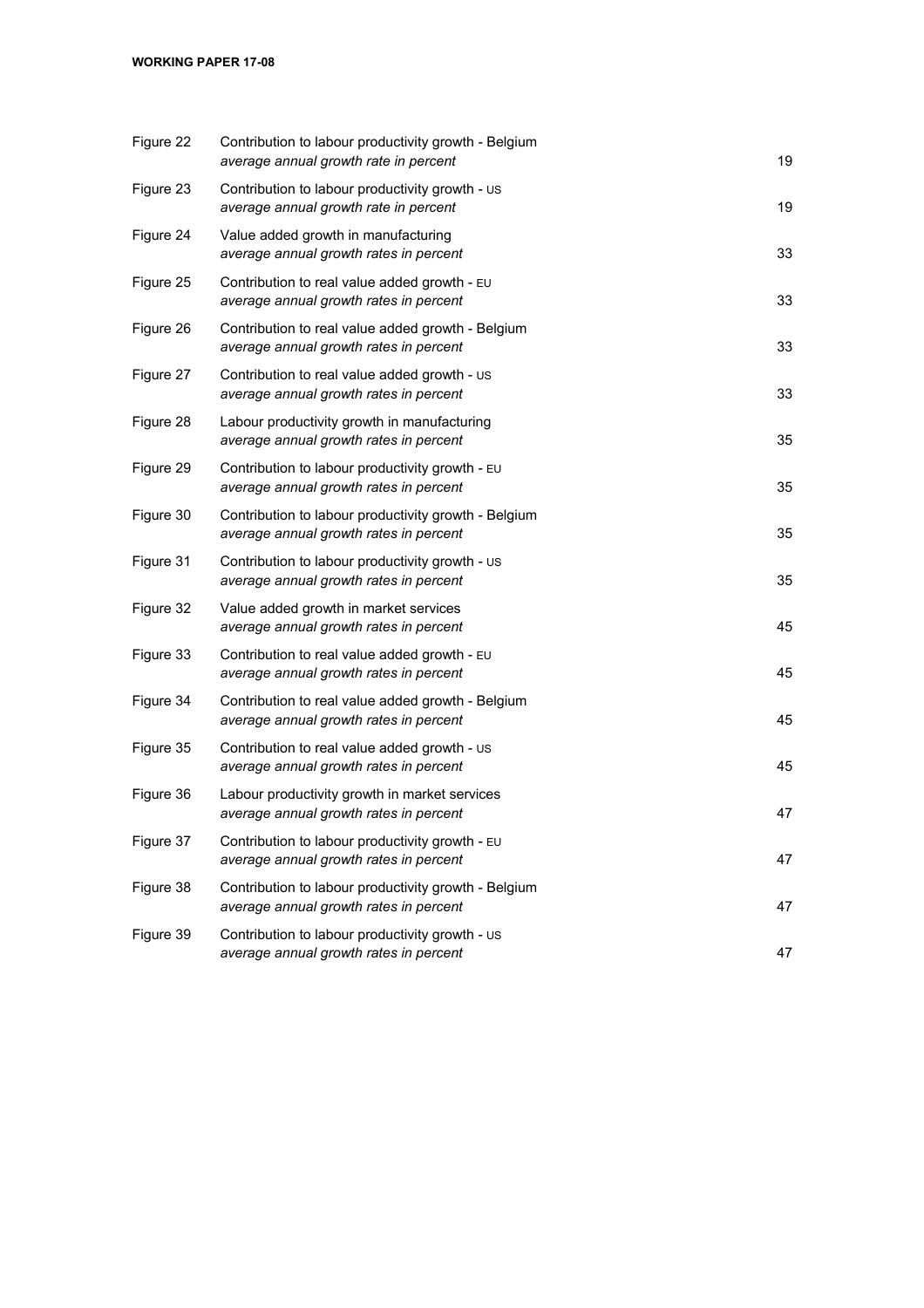**WORKING PAPER 17-08** 

## **Executive summary**

Since 1970, the growth of GDP per capita in Belgium as well as in the EU has been on a declining trend, leading, in 2005, to a level of GDP per capita in Belgium that was 31% below the US level. Since the beginning of the nineties, the slowdown of economic growth was only due to a decline of labour productivity growth, hours worked making a modest but positive contribution to growth. By contrast, since 1990, the US has succeeded to increase its labour productivity growth and since 1995, it has recorded labour productivity growth rates much higher than the Belgian and European growth rates. These divergences in productivity growth rates have progressively eroded the Belgian leadership in this field and, in 2005, the US productivity level reached the Belgian level.

Using the growth accounting decomposition, the explanation for the Belgian and European slowdown of productivity growth can be found in the evolution of the three components namely labour composition effect, capital deepening, especially non-ICT capital deepening, and multi-factor productivity (MFP) which measures the evolution of the overall efficiency of how the factors of production, i.e. labour and capital, are used together in the economy. However, the decline of MFP contribution has been much more pronounced than the decline of other contributions. At the same time, the US recorded a strong increase in the MFP contribution, particularly since 2000. As a result, the US MFP level was only slightly below the Belgian level in 2005.

Structural evolutions in the economy between 1970 and 2005 have also influenced productivity performances. Over the whole period, the slowdown of labour productivity growth in Belgium is mainly due to a decreasing manufacturing contribution to aggregate labour productivity growth and, to a lesser extent, to a decrease of the contribution of non-market services and other industries. Since 1990, the only increasing contribution has come from the market services and since 2000, market services have become the most important contributor to aggregate labour productivity growth. At the opposite, all main industries, at the exception of "other industries", recorded an increase in their contribution to aggregate productivity in the US with the most important contributors being market services followed by manufacturing.

The origins of labour productivity gains by industry have also differed between Belgium, the EU and the US. MFP contribution accelerated strongly between 1995 and 2005 in US manufacturing while it decelerated in European and Belgian manufacturing. Over 1970-2005, the main contributor of productivity gains in Belgian manufacturing was capital deepening while it was MFP in the EU and in the US. The evolution of productivity in market services was mainly driven by the contribution of capital deepening in the EU, in the US and in Belgium with a particularly important contribution of ICT capital deepening in this last country. However, since 2000, the most important contributor of productivity gains in US market services has become MFP while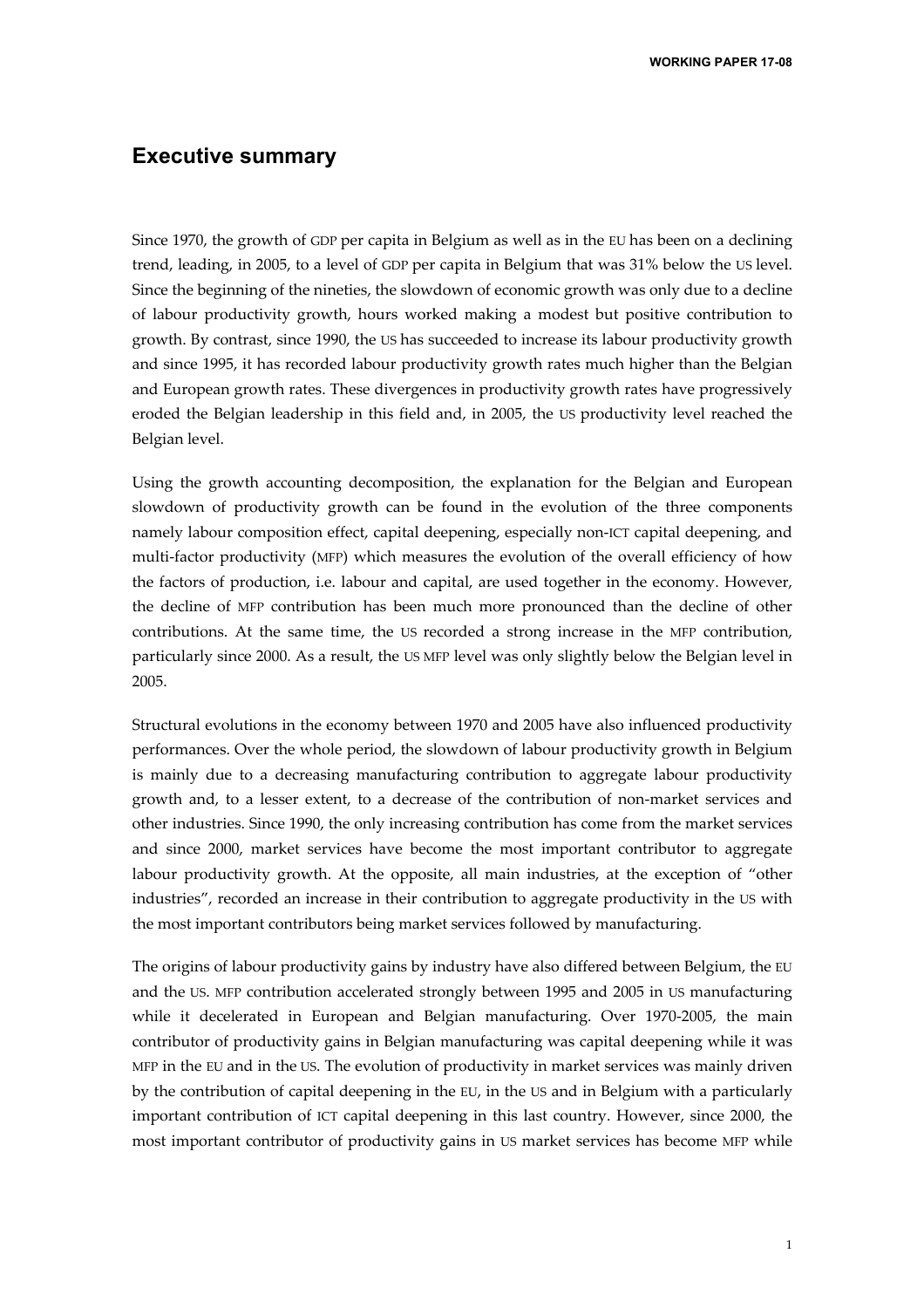the MFP contribution has become negative in Belgium and close to zero in the EU. In other industries, in comparison with the US, labour productivity growth was especially high in Electricity, gas and water supply in Belgium and in the EU over the whole period, except in Belgium during 2000-2005. In the three areas, labour productivity growth in this sector was mainly driven by capital deepening, but in Belgium and in Europe, MFP growth was also an important contributor.

The divergences in the origins of productivity gains are also linked to the kind of activities developed in the main groups of industries. In manufacturing, the importance of ICT is clearly visible in the US where activities such as Computing equipment and Communication equipment have recorded skyrocketing growth rates of real value added but also in the EU where the growth rates reached by these activities have been the highest among manufacturing. By contrast, the growth rates of these industries appeared much more modest in Belgium where real value added growth was strongest in Chemicals, Plastics, Wood products and Transport equipment. Since 1990, the major contributors to labour productivity growth of the Belgian manufacturing have been Food, beverages and tobacco, Transport equipment and Rubber and plastic products. By contrast, the major contributors of the US manufacturing productivity growth have to be found in activities linked to ICT production such as Office, accounting and computing machinery or to ICT applications such as Printing and publishing. In market services, the highest growth rate of real value added is reached by Real estate, renting and business services in Belgium, by Transport, storage and communication in the EU and by Financial activities in the US.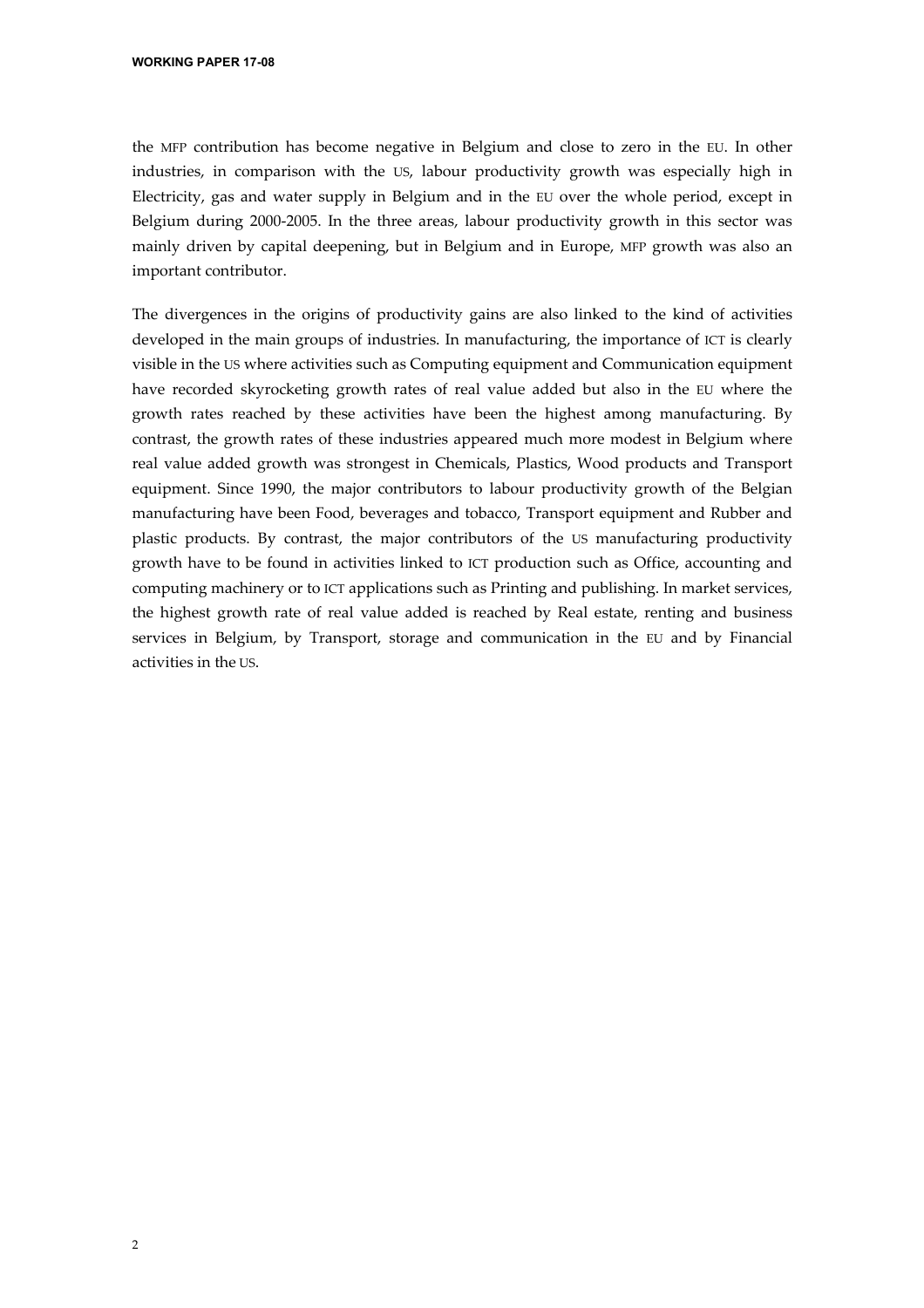**WORKING PAPER 17-08** 

## **Introduction**

The report on growth and productivity in Belgium has been developed from the database created by the Federal Planning Bureau for the EUKLEMS project. The aim of this international project, funded by the European Commission as a part of the 6th Framework Programme, is to study productivity in the European Union at the industry level. In order to be able to perform such analyses, a database with data from 1970 onwards on economic growth, productivity, employment creation, capital formation and technological change at the industry level has been created for European Union Member States. This dataset is fully compatible with the most recent National Accounts statistics. This dataset also represents methodological progress as it contains the index of capital and labour services allowing a better measure of the contribution of these factors to production (see Appendix 2 for sensitivity analysis). Despite the efforts of international harmonisation, the compatibility of EUKLEMS data with National Accounts still implies methodological differences. This is particularly important for deflator series. Indeed, the US, contrary to the majority of the EU Member states, uses in the National Accounts hedonic price indexes to deflate gross output and intermediate inputs for high-tech activities such as Office, accounting and computing equipment or Radio, television and communication equipment. These methodological differences partly explain stronger real value added growth rates in the US than in the EU.

The objective of this report is to provide an overview of the main drivers of economic growth and productivity evolution in Belgium between 1970 and 2006, and to compare the Belgian performances with the European and US evolutions over 1970-2005 based on this consistent data set. Given the lack of statistical information on hours worked by labour qualification category, the international comparison of decomposition of economic and labour productivity growth is only done for the period 1985-2005.

After commenting on evolutions for the total economy, the report successively examines manufacturing, market services, non-market services and other industries.

It has to be noted that real GDP is defined in this report as the Tornqvist sum of real values added at industry level where the weights are given by the two-period average share of each industry in nominal value added.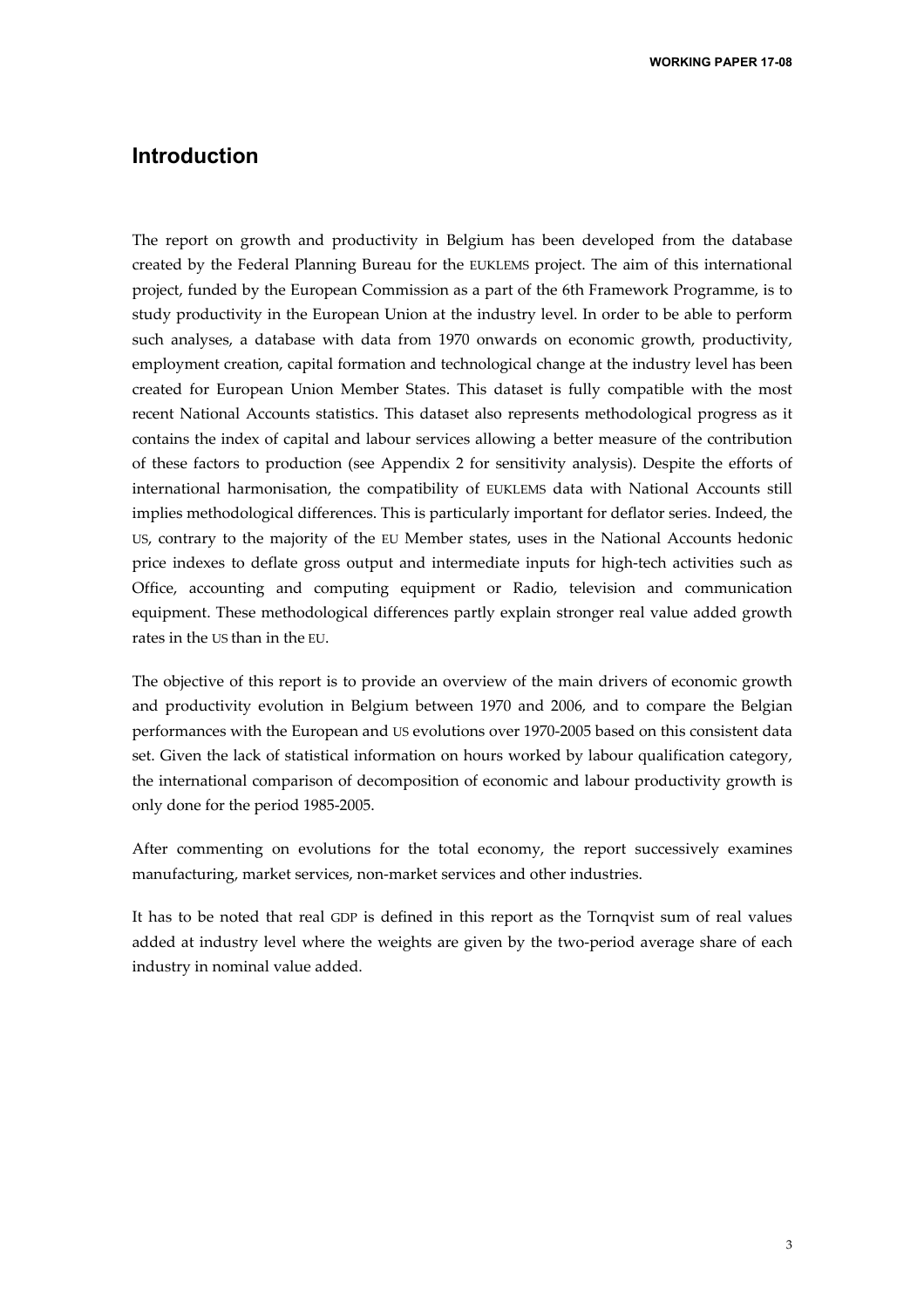**WORKING PAPER 17-08**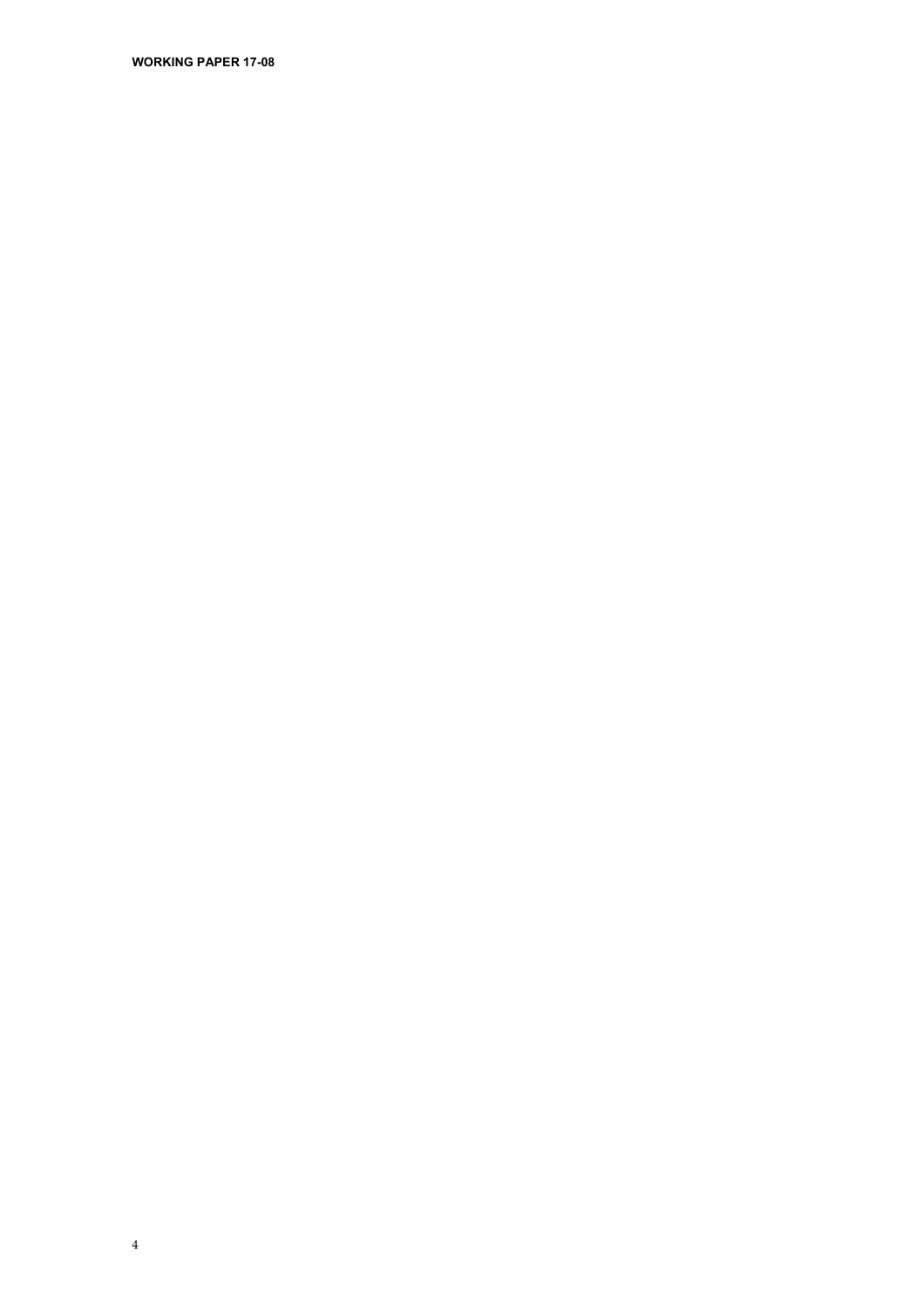# **1. Total economy**

## **Table 1 Summary of main findings for Belgium**

*average annual growth rate in percent* 

|                                        | 1970-1980 | 1980-1990 | 1990-2000 | 2000-2006 |
|----------------------------------------|-----------|-----------|-----------|-----------|
| GDP per capita                         | 3.4       | 1.9       | 1.7       | 1.4       |
| - GDP per hour worked                  | 4.7       | 2.4       | 1.5       | 1.1       |
| - Hours worked per capita              | $-1.3$    | $-0.5$    | 0.2       | 0.3       |
| - Hours worked per worker              | $-1.3$    | $-0.6$    | $-0.1$    | $-0.1$    |
| - Employment rate                      | $-0.4$    | $-0.1$    | 0.5       | 0.3       |
| - Working age population on population | 0.4       | 0.3       | $-0.2$    | 0.1       |
| GDP                                    | 3.6       | 2.0       | 2.0       | 1.7       |
| - Hours worked contribution            | $-0.7$    | $-0.3$    | 0.3       | 0.4       |
| - Labour composition contribution      | n.a.      | 0.3       | 0.4       | 0.2       |
| - ICT capital contribution             | 0.6       | 0.8       | 0.7       | 0.6       |
| - NON-ICT capital contribution         | 0.8       | 0.6       | 0.8       | 0.7       |
| - MFP contribution                     | n.a.      | 0.7       | $-0.2$    | $-0.1$    |
| GDP per hour worked                    | 4.7       | 2.4       | 1.5       | 1.1       |
| - ICT capital deepening                | 0.6       | 0.8       | 0.7       | 0.6       |
| - NON-ICT capital deepening            | 1.1       | 0.7       | 0.6       | 0.5       |
| GDP                                    | 3.6       | 2.0       | 2.0       | 1.7       |
| - Manufacturing contribution           | 1.1       | 0.8       | 0.3       | 0.1       |
| - Market services contribution         | 1.1       | 1.1       | 1.2       | 1.3       |
| - Non-market services contribution     | 1.0       | 0.2       | 0.3       | 0.3       |
| - Other industries contribution        | 0.3       | 0.0       | 0.2       | 0.1       |
| <b>Hours worked</b>                    | $-1.1$    | $-0.3$    | 0.5       | 0.6       |
| - Manufacturing contribution           | $-0.9$    | $-0.4$    | $-0.4$    | $-0.3$    |
| - Market services contribution         | 0.0       | 0.3       | 0.7       | 0.5       |
| - Non-market services contribution     | 0.3       | 0.1       | 0.3       | 0.5       |
| - Other industries contribution        | $-0.5$    | $-0.3$    | $-0.1$    | 0.0       |
| GDP per hour worked                    | 4.7       | 2.4       | 1.5       | 1.1       |
| - Manufacturing contribution           | 2.3       | 1.2       | 0.6       | 0.4       |
| - Market services contribution         | 1.0       | 0.7       | 0.3       | 0.6       |
| - Non-market services contribution     | 0.8       | 0.2       | 0.2       | $-0.1$    |
| - Other industries contribution        | 0.7       | 0.2       | 0.3       | 0.2       |

Remark: Labour composition is not available for the period 1970-1985 and for 2006. For the period 1980-1985, the structure of qualifications of 1986 was fixed. For 2006, the labour composition contribution of 2005 was used.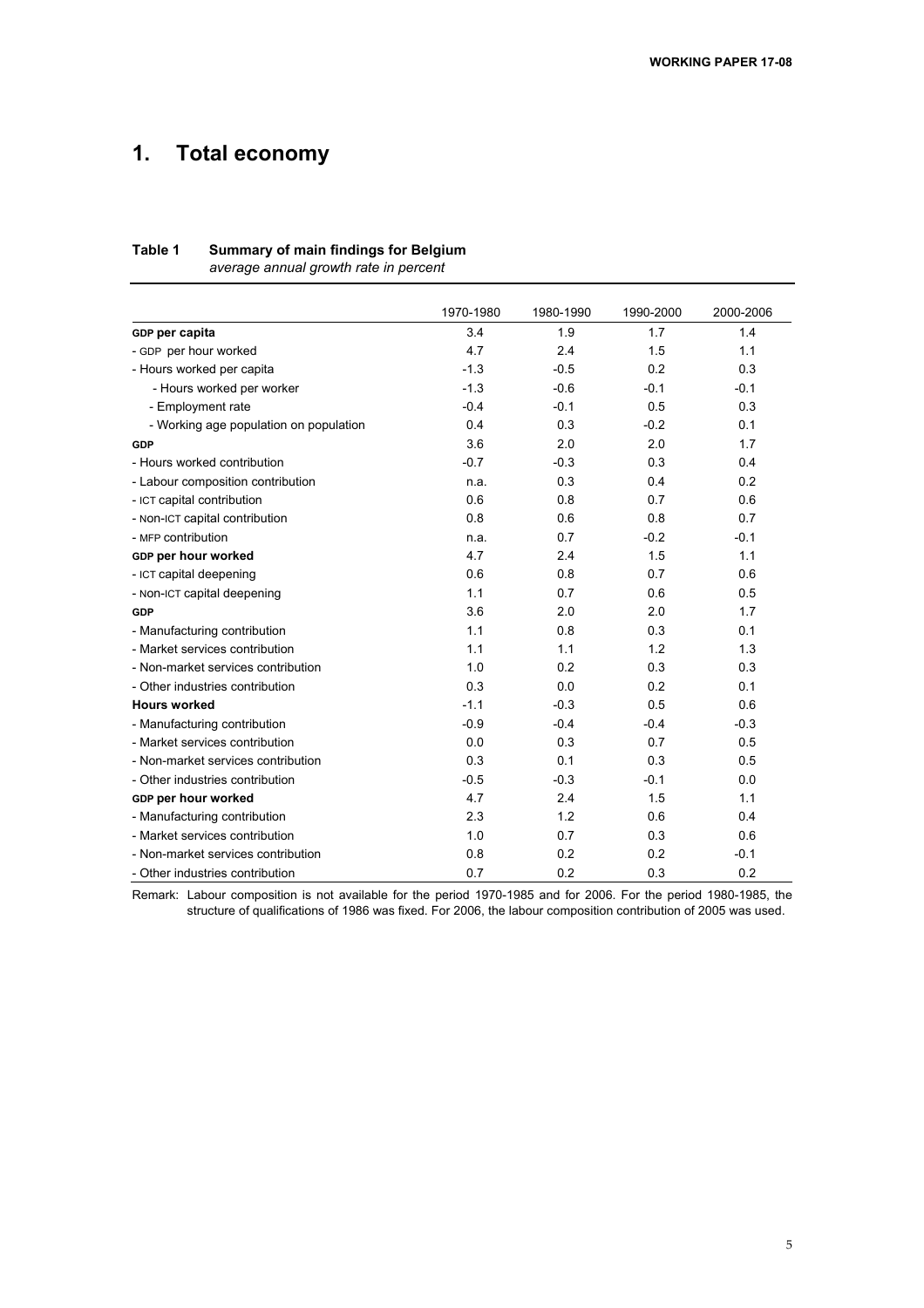## **1.1. Evolution of GDP per capita in Belgium**

Growth of GDP per capita is one of the most frequently used indicators of economic performance, providing an easily understandable picture of the evolution of the standard of living. However, this indicator is far from giving a complete view of changes in the welfare of an economy. Its main shortcomings are that this indicator does not take into account the degree of inequality of income distribution, the use of non-renewable resources, various aspects of the quality of life, etc. However, as this indicator is generally rapidly available for most industrialised countries, it is widely used in international comparisons. Per capita GDP growth can be decomposed into the growth of hours worked per person (which gives an indication of the evolution of the labour utilisation) and the growth of GDP per hour worked (which illustrates the evolution of the labour productivity).

The long term series allows light to be shed on the declining trend of GDP per capita growth. During the seventies, the average annual growth rate of GDP per capita reached 3.4%, decreasing to 1.9% during the eighties before reaching 1.7% in the nineties. Since 2000, GDP per capita has been growing even more slowly at an annual rate of 1.4%.

Growth in labour utilisation, strongly negative during the seventies and the first half of the eighties, has turned positive since the end of the eighties. Using the annual average rate, labour utilisation decreased by 1.3% during the seventies and by 0.5% during the eighties. Since then, growth was slightly positive, at an annual average rate of 0.2% during the nineties and at a rate of 0.3% during the most recent period 2000-2006. An acceleration of the growth has been observed particularly since 2005.

Over the whole period 1970-2006, labour productivity growth was positive but showed a decreasing trend. During the seventies, annual average growth of labour productivity reached 4.7% declining to 2.4% during the eighties, to 1.5% during the nineties and to 1.1% over 2000- 2006. However a stabilisation of the trend was observed over the last four years.

Identifying the factors explaining the evolution of these two components of the growth of standards of living is the objective of the following sections.

Data information: GDP at constant prices is defined as the sum of values added at constant prices (base year = 2000). The aggregation across industries is done using a Tornqvist index. Hours worked are estimated for the whole economy based on the assumption that selfemployed persons work on average the same number of hours as employees.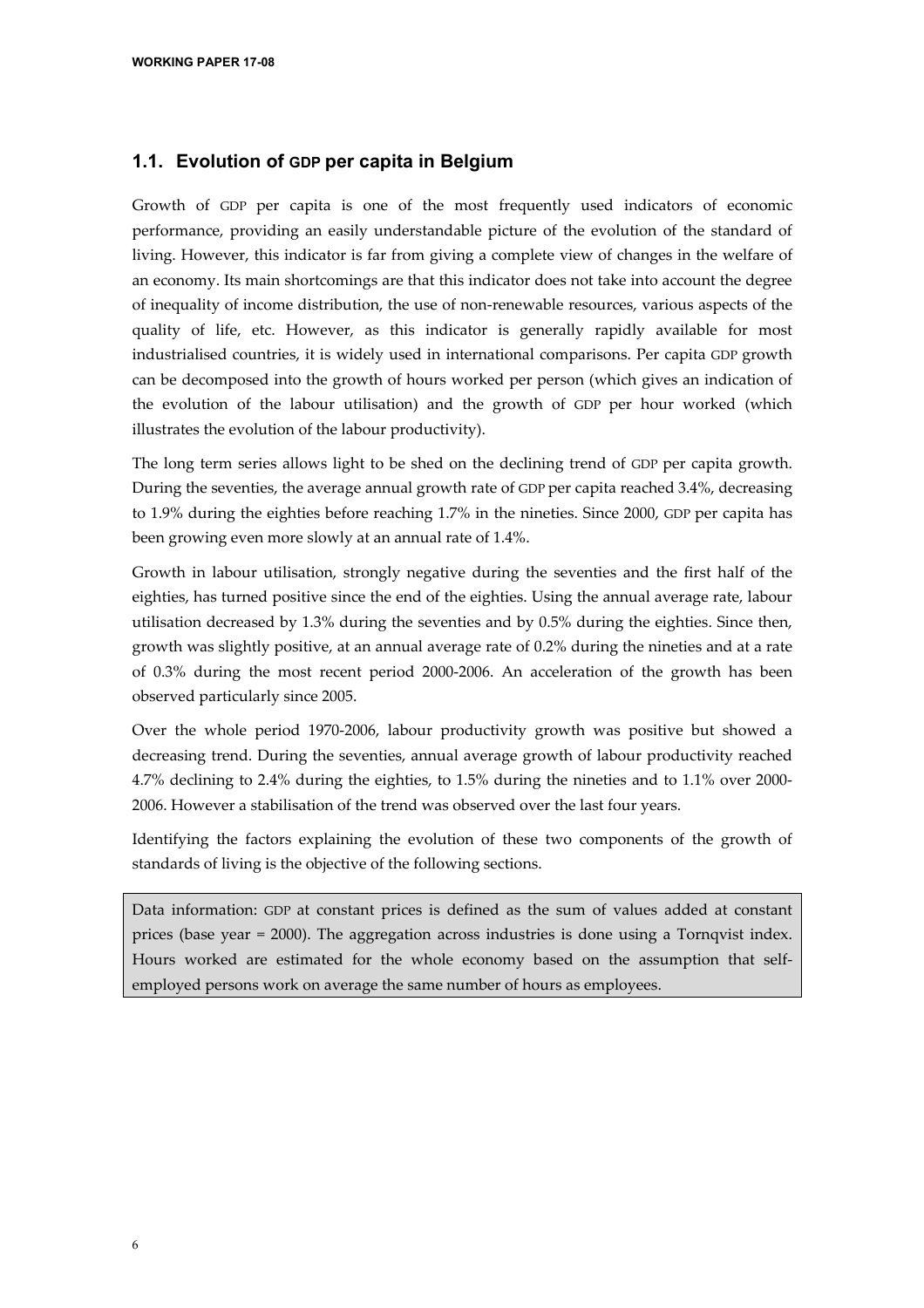

**Figure 2 Growth of labour utilisation (total hours worked per capita)**  *annual growth rate in percent*



**Figure 3 Growth of labour productivity (GDP per hour worked)**  *annual growth rate in percent*

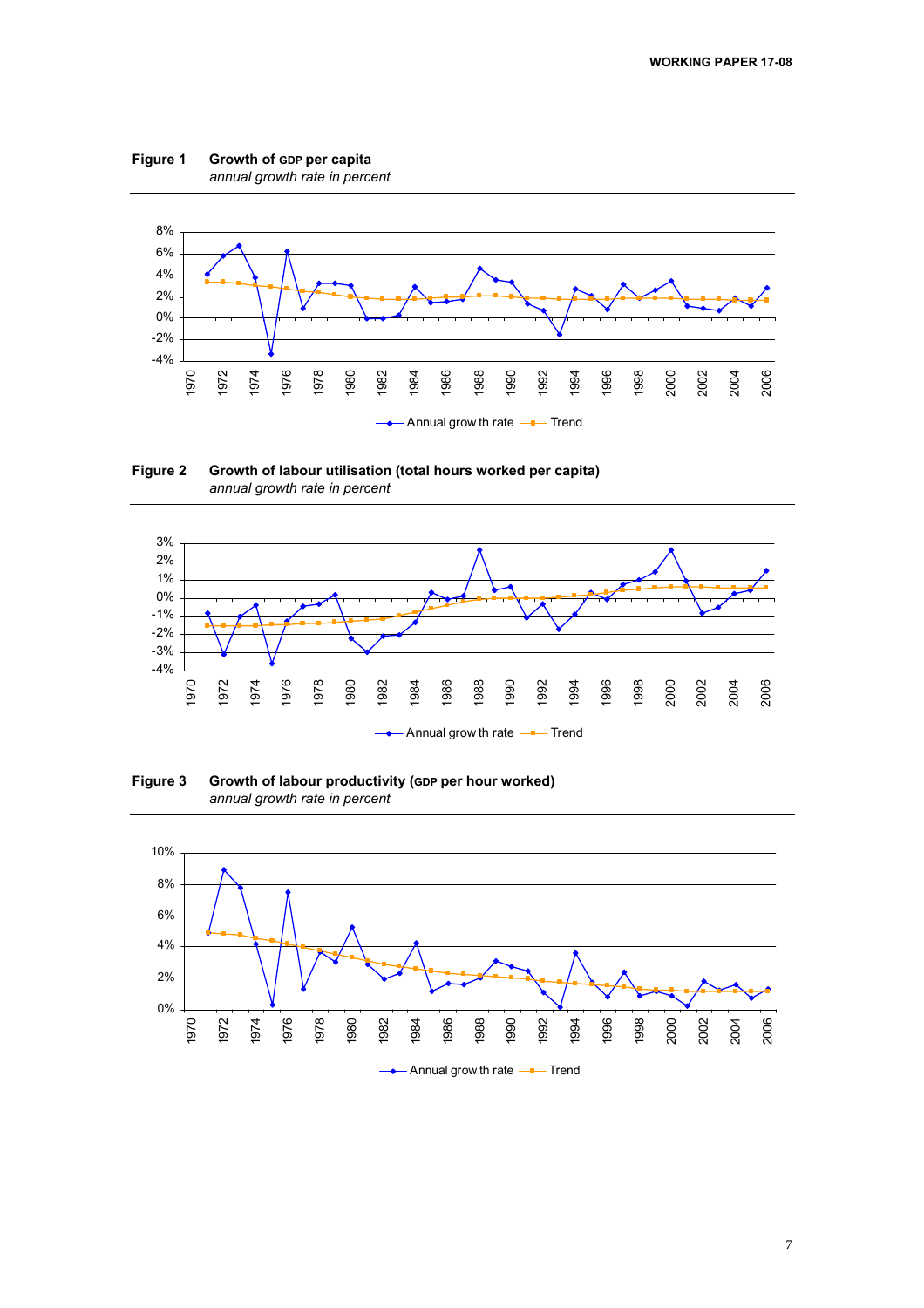## **1.2. Evolution of labour utilisation in Belgium**

Labour utilisation, i.e. total hours worked divided by the population, is an important factor of growth as labour is one of the most important factors of production. To understand its evolution, it is helpful to decompose this indicator into more familiar elements. This has been done by considering the decomposition of labour utilisation into three components: firstly, annual hours worked per worker defined as total hours worked divided by the total number of workers; secondly, the employment rate defined as the total number of workers divided by the working age population and, finally, the share of working age population in total population.

Population Working age population  $\frac{\text{Hours}}{\text{imployed workers}} \times \frac{\text{Employee workers}}{\text{Working age population}} \times$ Employed workers Hours Population

The decrease in labour utilisation between 1970 and 1984 can be explained by a rapid decline of the employment rate from 61.2% in 1970 to 54.8% in 1984 and of the annual hours worked per worker (-15.6%). These negative evolutions were only partly compensated for by an increase in the share of the working age population in the total population, which reached its peak in 1985 at 67.4%.

Since the mid-eighties, labour utilisation has slowly increased under the effect of the rapid growth of the employment rate over this period. After having reached a peak in 2001 at 61.7%, labour utilisation decreased slightly during the two following years. Since 2004, an increase has been observed again. Although this evolution clearly goes in the right direction, the Belgian performance is still far from the Lisbon objective of an employment rate reaching 70% in 2010.

The evolution of annual hours worked per worker influenced slightly negatively labour utilisation from the seventies before becoming neutral since 1996.

Between 1986 and 2001, the share of the working age population in the total population declined due to the rapid increase in the share of persons older than 64 in the total population. From 2000 to 2005, the share of the working age population in the total population was stable at around 65.6%. In 2006, this share increased at 66.1% partly under the effect of immigrants.

Data information: hours worked are estimated for the whole economy based on the assumption that self-employed persons work on average the same number of hours as employees. The working age population is defined as the population aged between 15 and 64 years. Population data are FPB-DG SEI data. More information is available in « Perspectives de population 2007- 2060 », Planning Paper 105, FPB-DG SEI.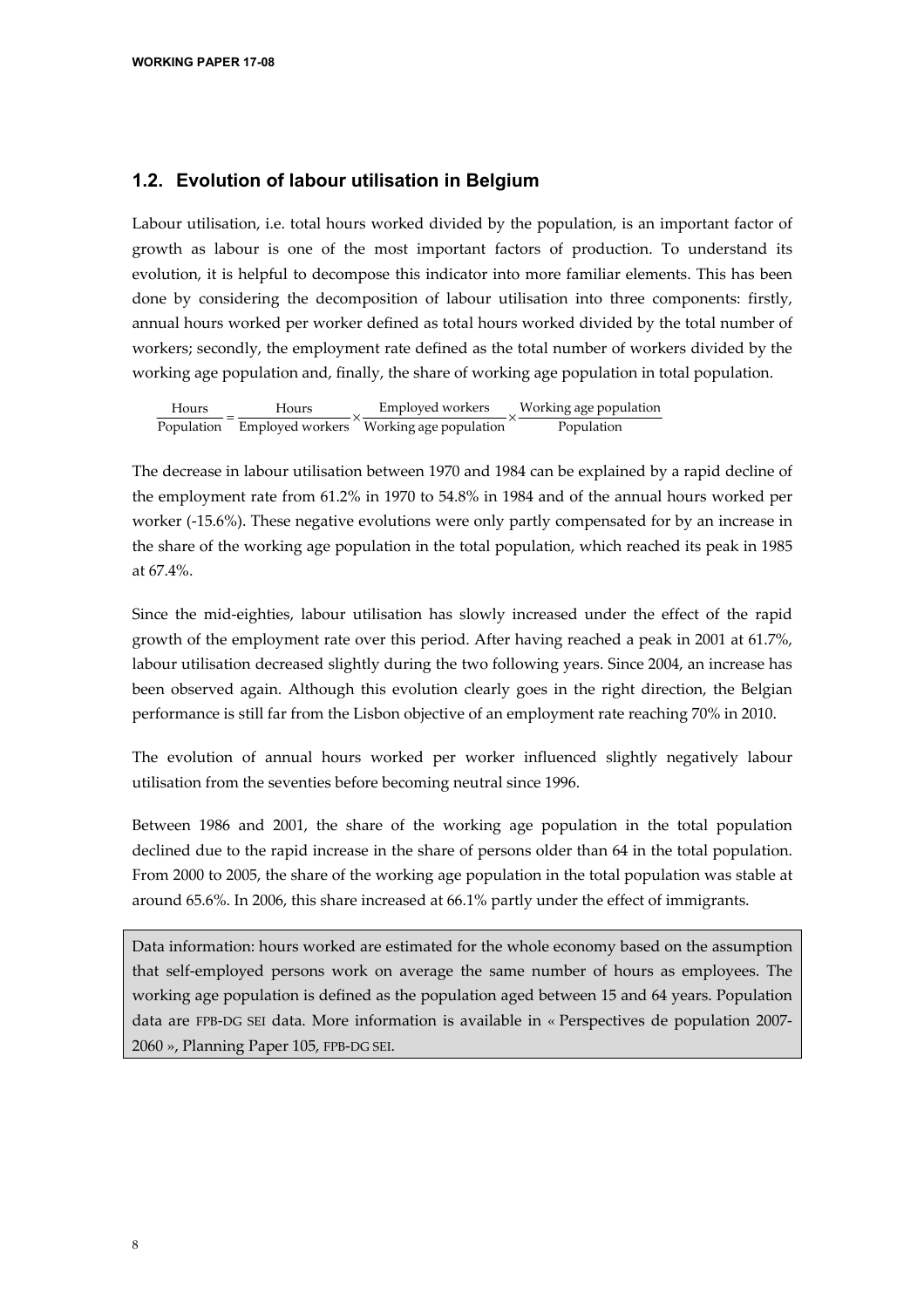













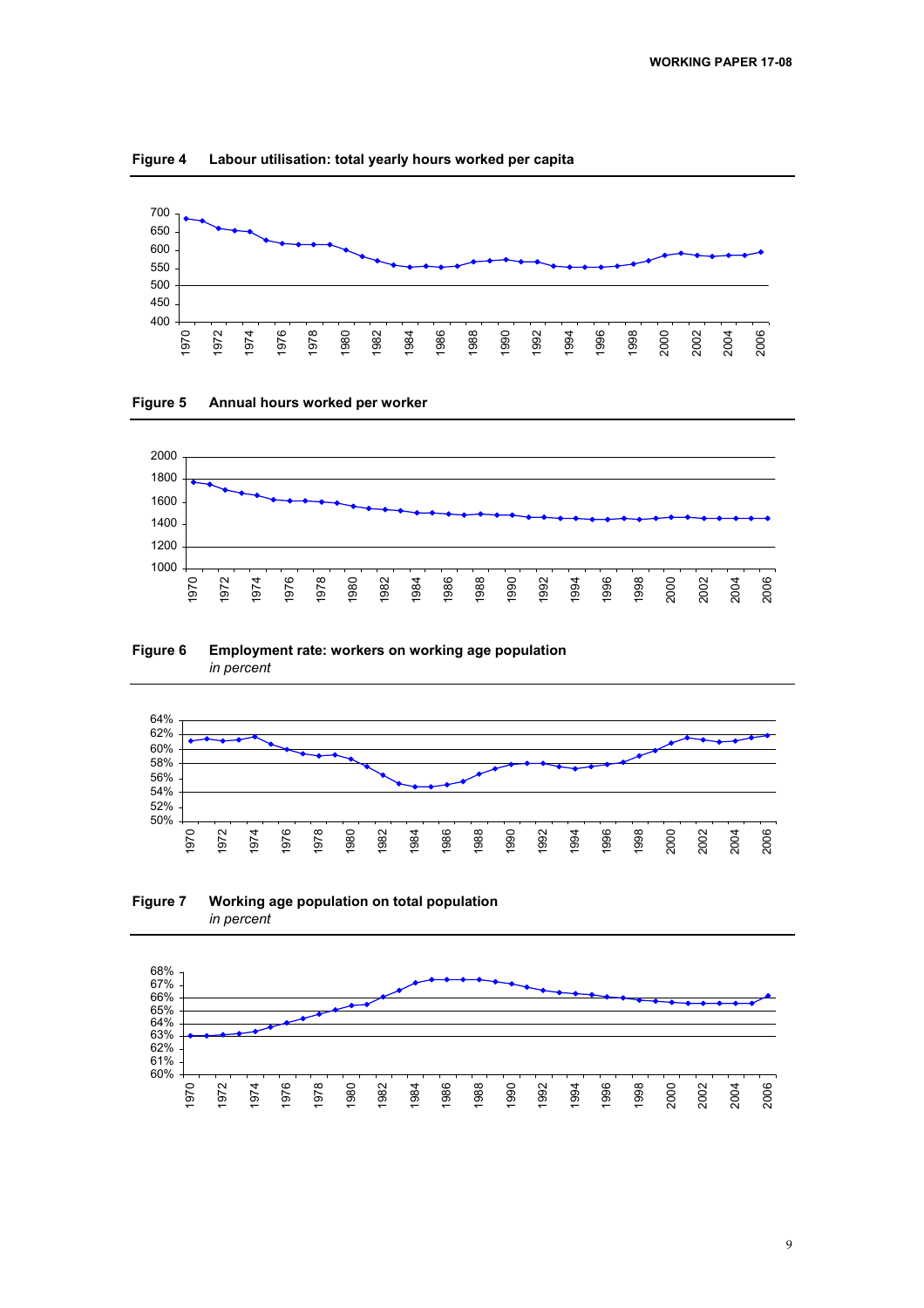## **1.3. Level of GDP per capita**

The comparison of the level of GDP per capita in Belgium with the levels observed in the European Union (EU) and in the United States (US) allows to assess the degree of convergence or divergence of Belgian economic performances with respect to the ones of these two areas. International comparisons of levels of GDP per capita or of their components require the utilisation of Purchasing Power Parities (PPPs), which enable to express data in a common unity taking into account the evolution of the relative prices of output. The differences in levels of GDP per capita can be decomposed in differences in labour utilisation (total hours on population) and in differences in labour productivity levels (level of GDP per hour worked).

Over the whole period 1985-2005, the GDP per capita level in Belgium was lower than the level observed in the US. In 1985, Belgium recorded a GDP per capita level 30.7% below that of the US. This gap decreased and in 1991, the Belgian level was 25.8% below the American level of GDP per capita. Since then, the gap between the two countries has again increased and the Belgian GDP per capita level was 31% below the US level in 2005. During the eighties, the level of GDP per capita in Belgium was very close to the EU level. At the beginning of the nineties, Belgium knew a higher growth rate than the EU leading to a larger gap between the two areas. This gap remained more or less stable until the end of the considered period.

The Belgian level of the labour utilisation (hours worked per capita) was below the level recorded in the US and in the EU over the whole period 1985-2005. The level in Belgium was between 30% and 40% below the US level. The gap between Belgium and the EU decreased at the beginning of the nineties and remained stable during the rest of the period.

The Belgian level of labour productivity was above the US level and the EU level over the whole period 1985-2005. However, after an increasing gap between Belgium and the US in the midnineties, US caught up the Belgian level in 2005 due to a faster labour productivity growth since the end of the nineties. This strong growth in the US combined with a slowdown of the labour productivity growth in the EU over the same period, widened the gap between the two areas.

Data information: GDP per capita/per hour in level are first estimated for the year 1997 by dividing VA at constant prices by PPPs provided by the EUKLEMS consortium and then by population/hours worked. Using the growth rates of the data, series in level for the whole period can be estimated. Series for the EU are estimated with data published in the EUKLEMS database under the variable EU EX-15 and cover 10 Member States (Austria, Belgium, Denmark, Spain, Finland, France, Germany, Italy, Netherlands and United-kingdom).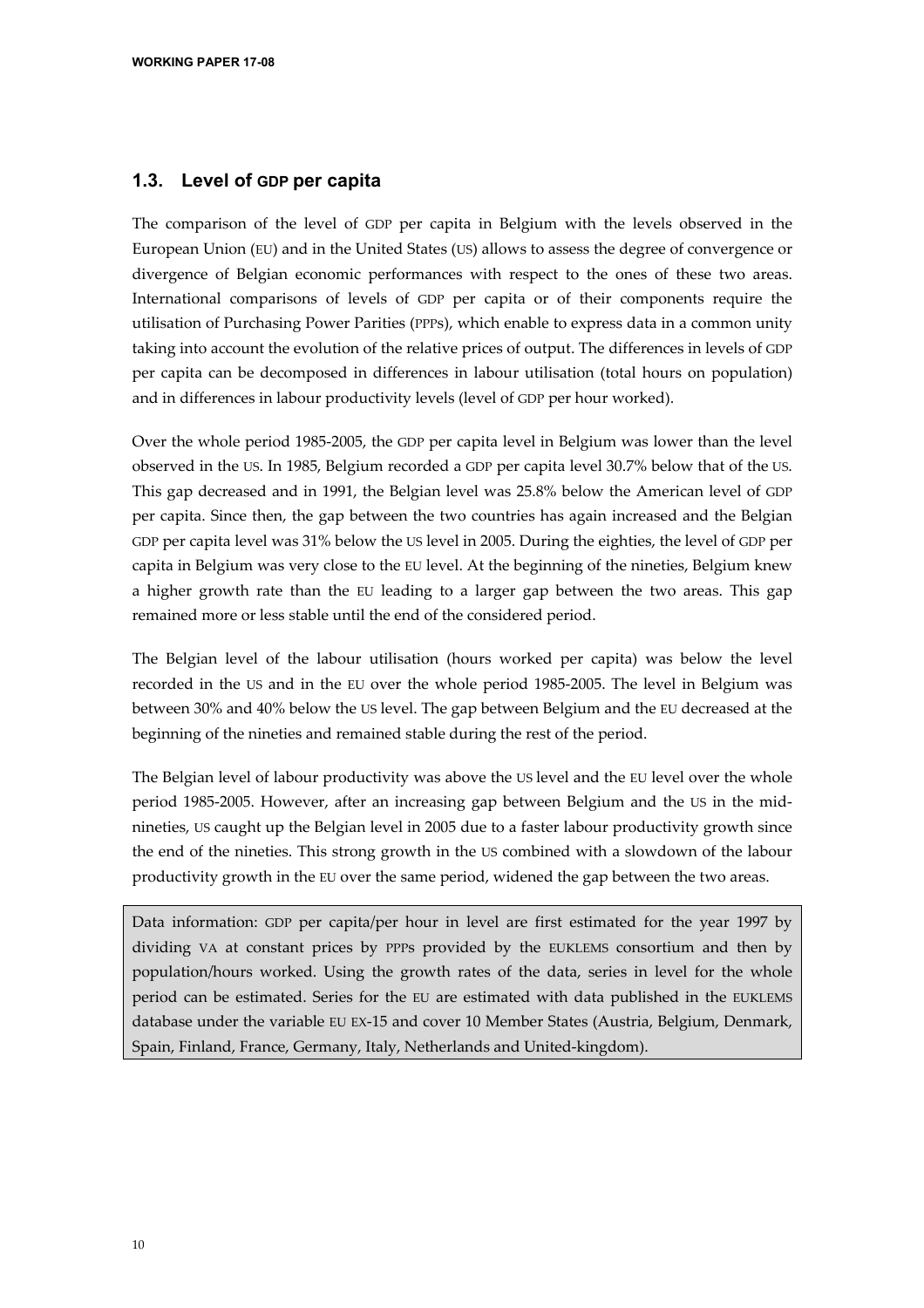

**Figure 8 Level of GDP per capita - EU, Belgium, US** *US 1997=100, PPPs* 

**Figure 9 Labour utilisation: total hours worked per capita - EU, Belgium, US** *US 1997=100*



**Figure 10 Level of GDP per hour worked - EU, Belgium, US** *US 1997=100, PPPs*

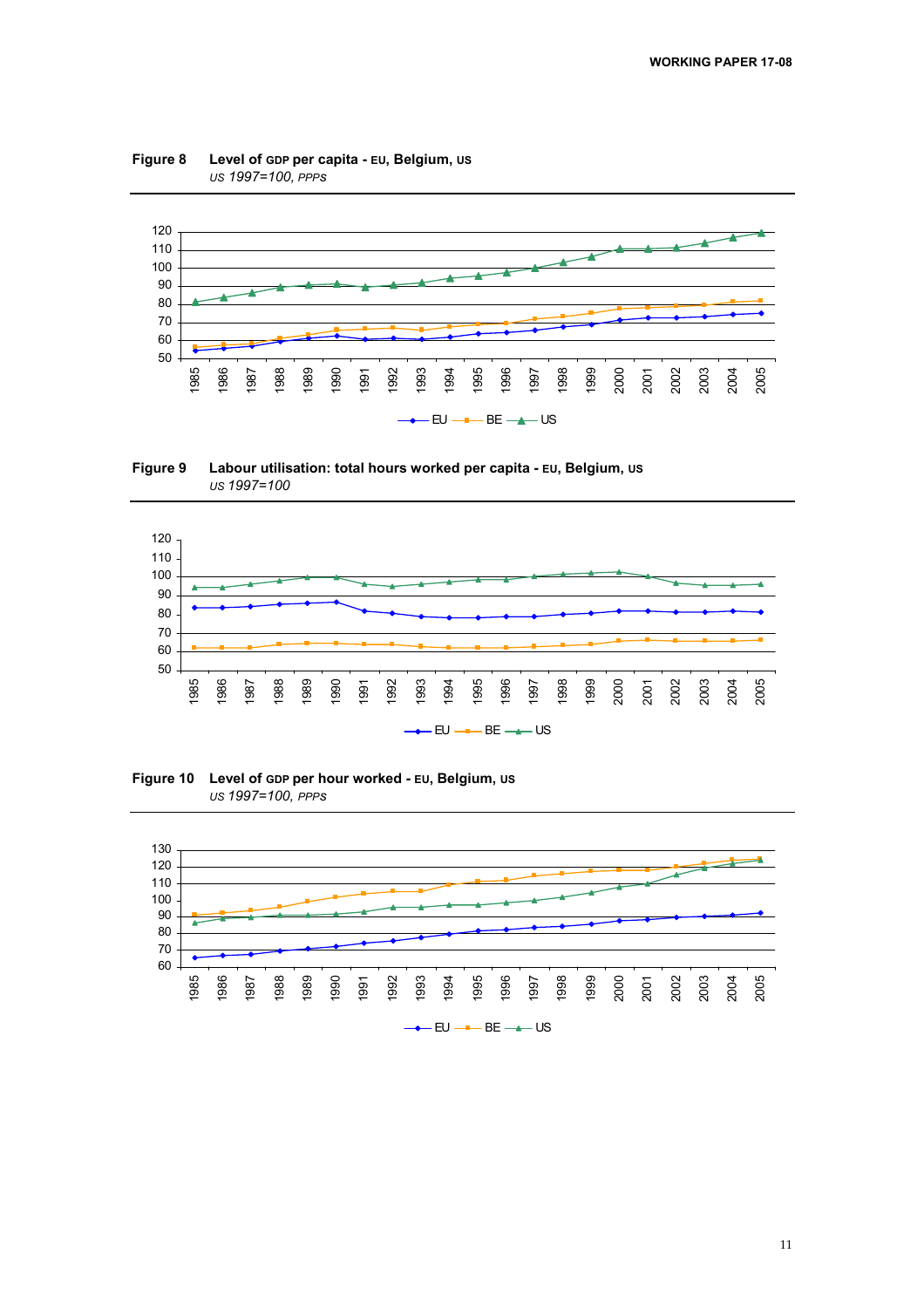## **1.4. Growth of GDP per capita**

The slowdown of GDP per capita growth recorded in Belgium over the last decades has also been observed in many other European countries and consequently in the EU as a whole. This slowdown is the main justification for the adoption of the Lisbon Strategy. During the seventies and the eighties, the average annual GDP per capita growth of Belgium and of the EU was above the growth recorded in the US. Due to the deceleration experienced in Belgium and in the EU, the average annual growth of GDP per capita observed in US has become, since the nineties, higher than the growth observed in Belgium and in the EU. Despite the slowdown recorded by the three areas since the beginning of the new millennium, the gap between the US and Belgium and between the US and the EU remains. Since 2000, GDP per capita has been growing at an annual rate of 1.0% in the EU, 1.1% in Belgium and 1.5% in the US.

In Belgium and in the EU, the deceleration of the GDP per capita growth is explained by the strong decrease of the labour productivity growth. The average annual labour productivity growth decreased in Belgium from 5.2% in the beginning of the period (1970-1975) to 1.1% at the end of the period (2000-2005) and in Europe, from 3.5% to 1.1%.

In contrast, the US has recorded a significant acceleration of their labour productivity growth since 1995. Since then, the annual average growth of labour productivity observed in the US has been largely above the one of Belgium and of Europe. Labour productivity growth in the US reached 2.8% during the recent period 2000-2005. This strong growth was however thwarted by a sharp decline of the rate of labour utilisation.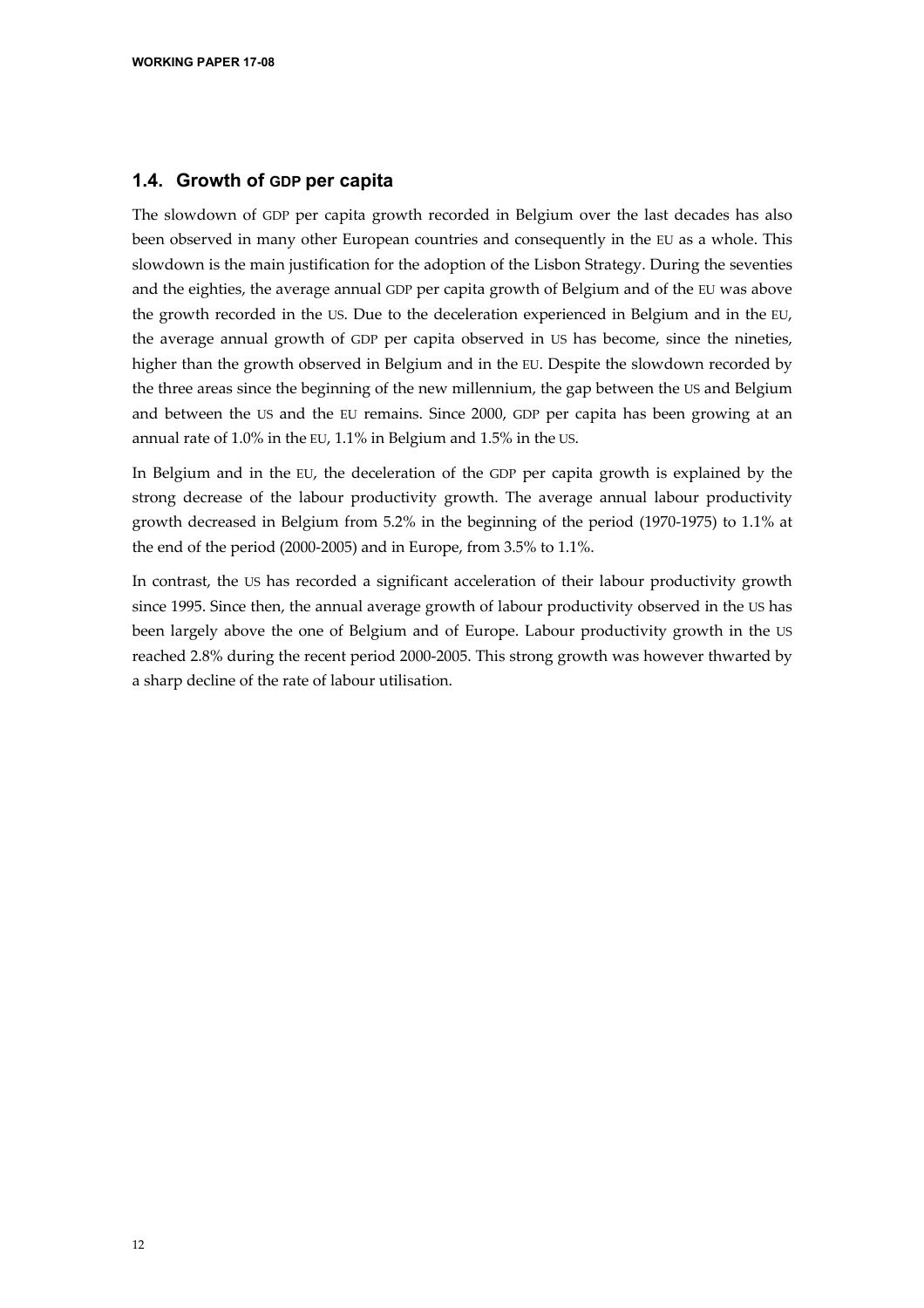







**Figure 13 Growth of GDP per capita, labour utilisation and GDP per hour - US** *average annual growth rate in percent*

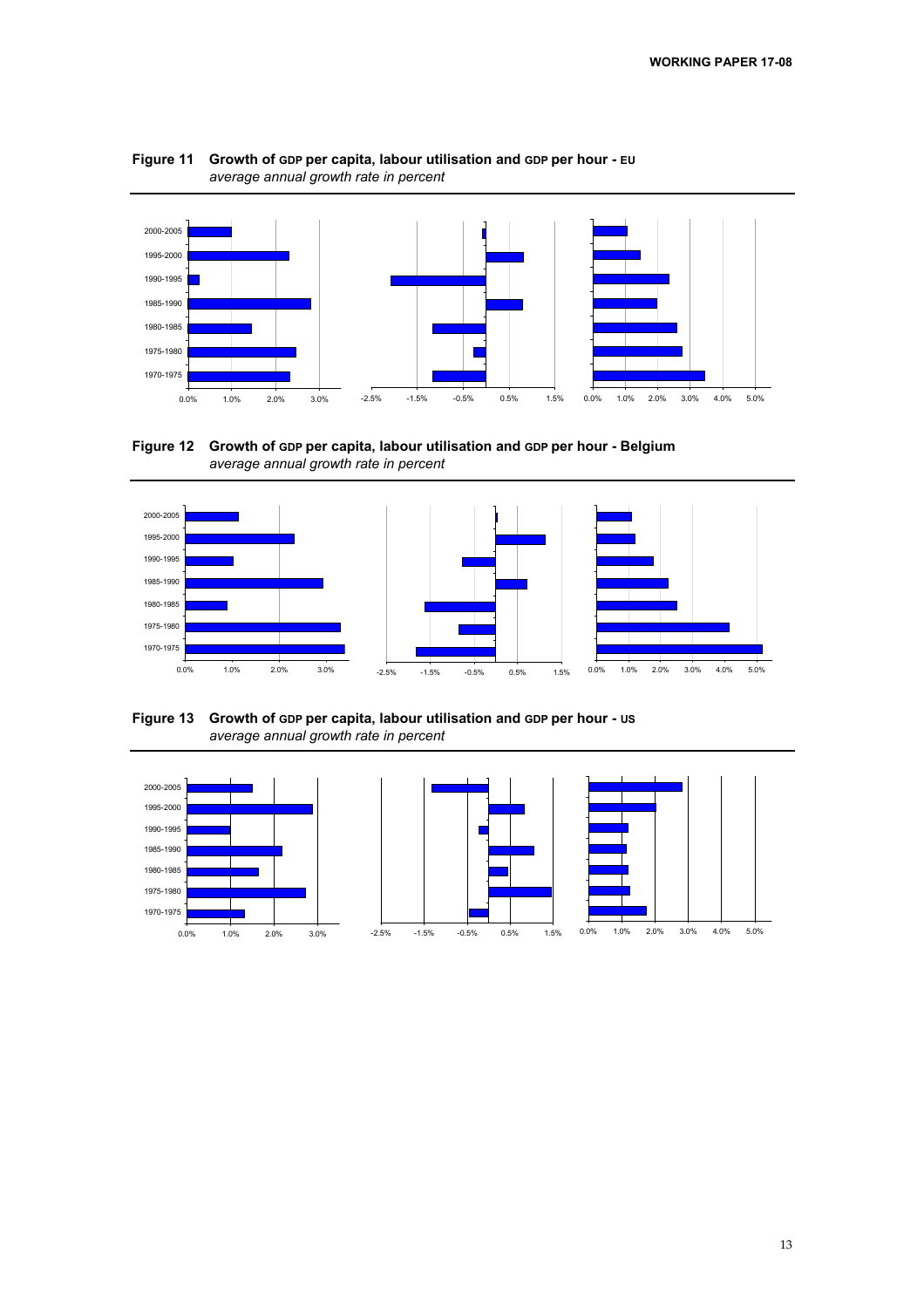## **1.5. Decomposition of GDP growth**

The growth accounting model allows GDP growth to be broken down into the contributions of labour, capital and multi-factor productivity (MFP). This last component measures the evolution of the overall efficiency of how the factors of production, i.e. labour and capital, are used together in the economy. The labour contribution to GDP growth is decomposed between the effects of changes over time in the amount of labour input (number of hours worked) and changes in the composition of labour concerning qualifications (labour composition). The labour composition effect is measured by distinguishing various types of labour (allowed by the estimation of labour services). The capital contribution to GDP growth is measured by capital services rather than capital stocks, the quality improvements of capital, i.e. the efficiency gains, are consequently included in capital contribution rather than in MFP.

In Belgium, over all periods, the main contribution to GDP growth has come from capital. The contribution of capital reached more than 1% in each period. The role of capital is divided into the role of ICT and non-ICT capital. The contribution of ICT capital was particularly high over the period 1995-2000 and to a lesser extent over 2000-2005, indicating the growing penetration of these new technologies inside the economy. The contribution of non-ICT capital has decreased over the whole period. The contribution of hours worked was positive over the first and third period, negative over the second period and positive but smaller over the last period. The labour composition effect decreased over the whole period, meaning that the shifts in labour composition towards more skilled workers were less important during the end of the period. After a strong contribution to growth in the first period, 1985-1990, the average MFP contribution has been negative since the second period, 1990-1995.

Contrary to Belgium, the US recorded an increasing MFP contribution over the whole period and reached a growth of 1.6% over the period 2000-2005. In this country, labour growth was also an important source of growth thanks to the increase in hours worked, the labour composition effect being very small. This effect has however increased and contributed to GDP growth more largely in the US than in Belgium during the most recent period. The ICT and non-ICT capital contributions were, on average, lower in the US than in Belgium.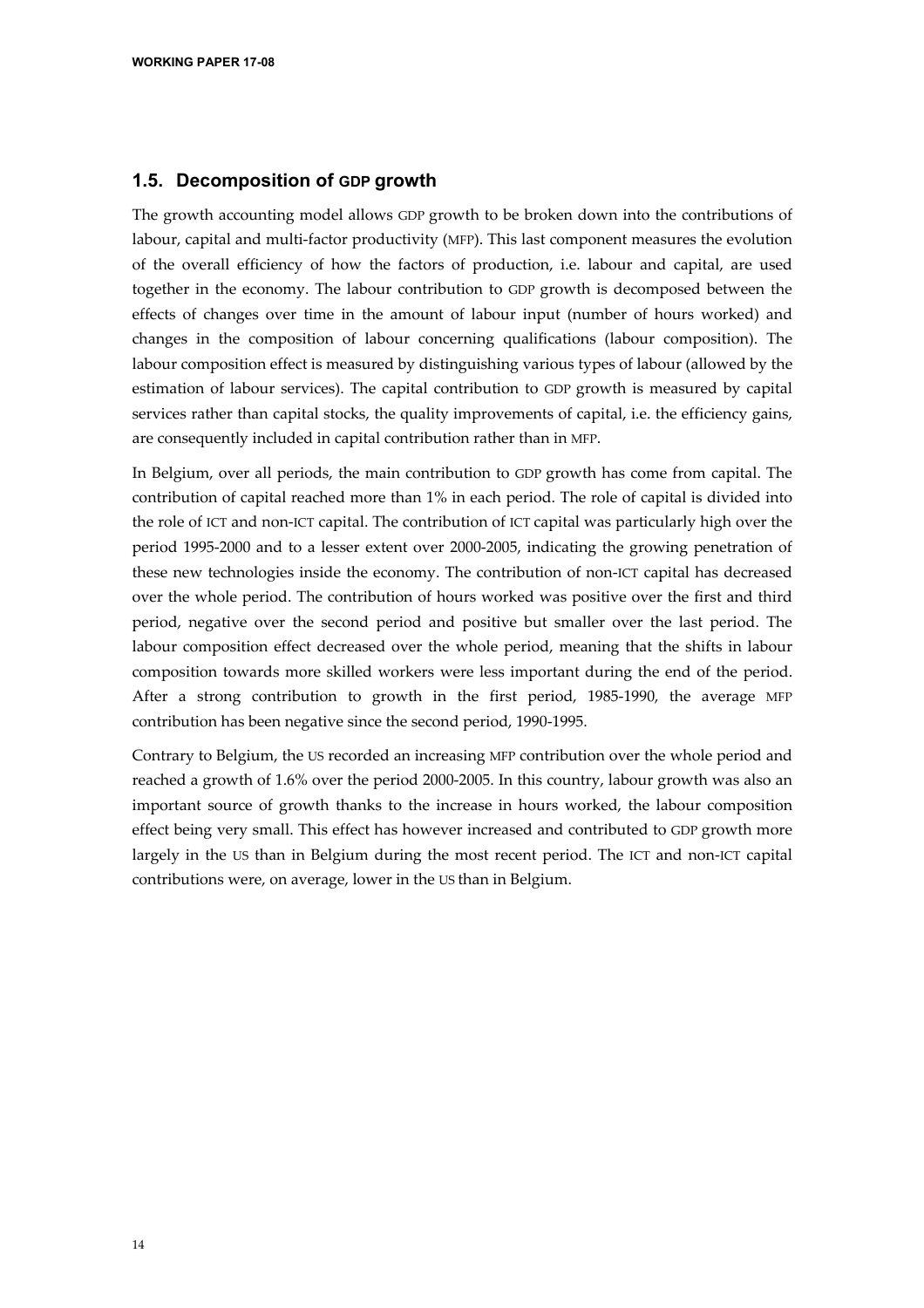















 $\Box$  Hours w orked  $\Box$  Labour composition  $\Box$  ICT capital  $\Box$  Non-ICT capital  $\Box$  MFP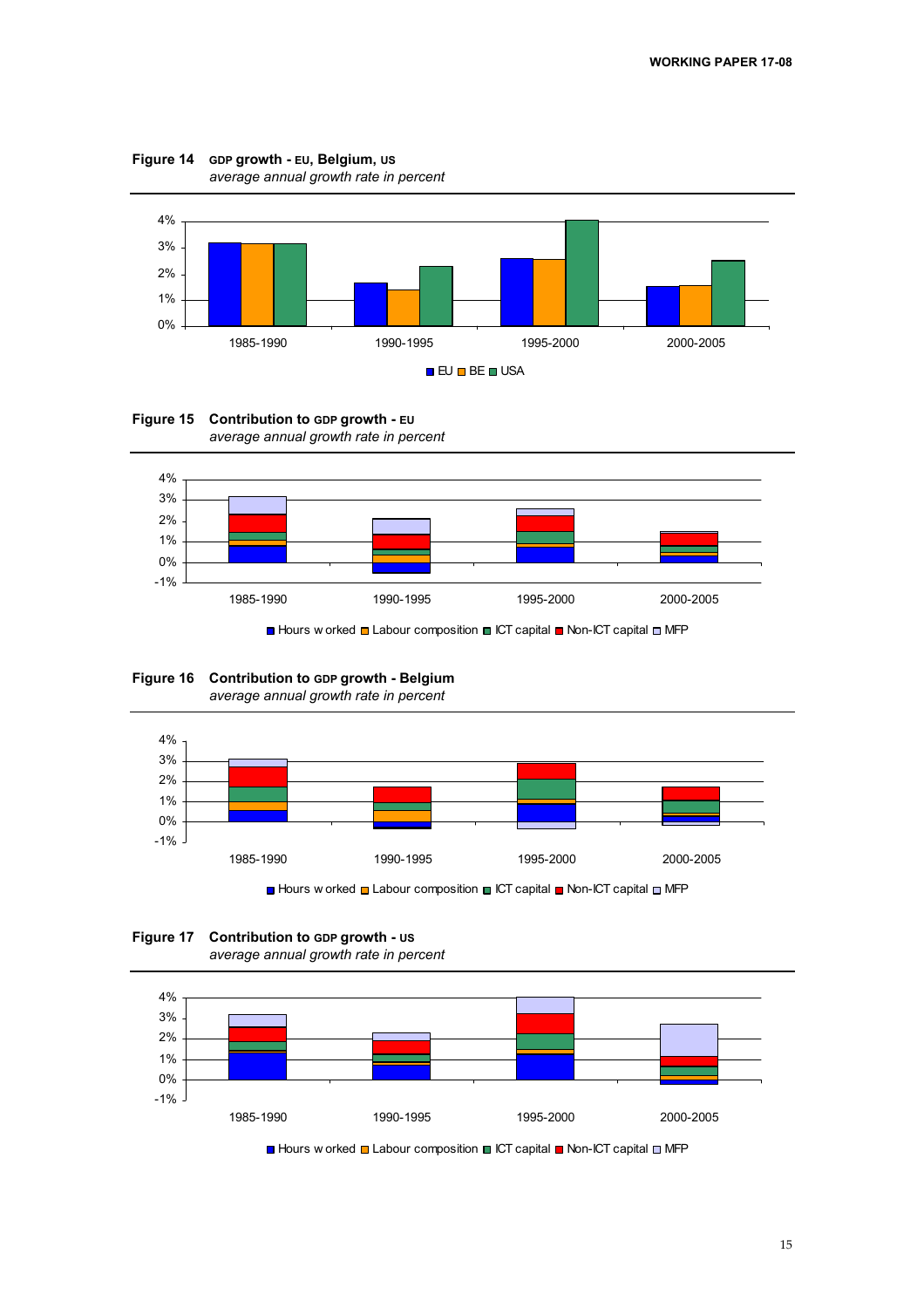**WORKING PAPER 17-08** 

The evolution of the respective contributions of capital, labour and MFP depends crucially on the share of the two factors of production in value added as this share is used as a weight in the contribution estimates. According to the growth accounting model, perfect competition guarantees the absence of economic profit. Therefore, value added is totally allocated to labour and capital. As consequence, the sum of the shares of capital and labour compensations in value added equals 100%. In Belgium, the share of labour compensation in value added fluctuated between about 63% and 66% over the whole period. After having reached a peak of 66.3% in 2002, the share of labour compensation in value added decreased until 2005 and reached 63.7%. In Europe and in the US, a decreasing trend was observed over the whole period. In Europe, the share of labour decreased from 68.9% to 66.2% over the period 1985-2005. Over the same period, the share in the US decreased from 63.6% to 60.3% due to a sharp fall in 2005.

The comparison of the levels of MFP has to be made with caution because the estimation of MFP levels is more complicated than the estimation of labour productivity levels. PPPs for each variable intervening in the calculation of MFP are required. The Belgian level of MFP has been higher than the US and EU levels since 1985. At the beginning of the period, the Belgian level was very high in comparison with the EU and US levels. However, given the low or even negative MFP growth rate observed in Belgium and the faster rate in the EU and the US over this period, the gap between Belgium and the EU and especially between Belgium and the US decreased. After being caught up by Europe in the mid-nineties, the US experienced a fast MFP growth and reached in 2005 a level very close to that of Belgium. Europe knew during the same period a slowdown of its MFP growth and the European MFP level has been remaining below the US level since the end of the nineties.

Data information: the contribution of hours worked is the increase in hours worked weighted by the labour share measured as total labour compensation in nominal value added; the contribution of labour composition is the difference between the increase in the volume index of labour services and the increase in the numbers of hours worked, weighted by the labour share in nominal value added; the contribution of capital is the increase in the volume index of capital services weighted by the capital share measured as capital compensation, including compensation for the capital of self-employed persons, in nominal value added. The growth of the volume index of labour/capital services is obtained by weighting the growth of hours worked/real productive capital stock of each type of labour/asset by the share of the labour type/asset in the value of labour/capital compensation (see appendix 1). The productive capital stock of each asset is obtained by the perpetual inventory method with a geometric rate of depreciation. Hedonic price indexes are used for ICT capital in all countries. MFP is the residual component of GDP growth after removing both the labour and the capital contributions. MFP levels for 1997 are calculated by the EUKLEMS consortium (Inklaar, R. and M.P. Timmer, 2007, "International comparisons of industry output, inputs and productivity levels: Methodology and new results", *Economic Systems Research*, 19(3), pp. 343-363 (2007) for methodology). Using the growth rates of the data, series in level covering the whole period can be estimated. Series for the EU are estimated with real VA in PPPs for 1997 for 10 Member States as weights.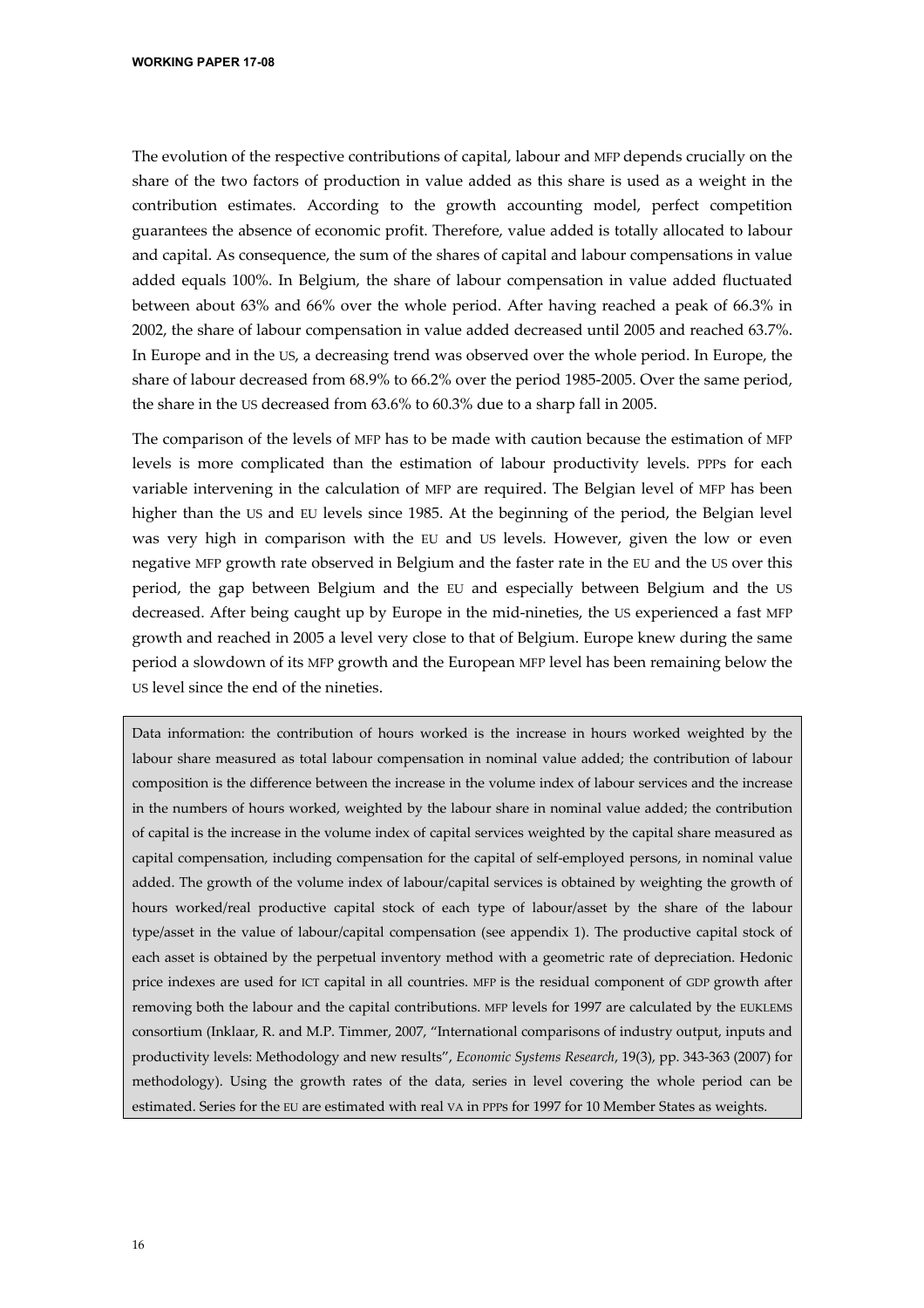

**Figure 18 Share of labour compensation in value added - EU, Belgium, US**  *in percent*



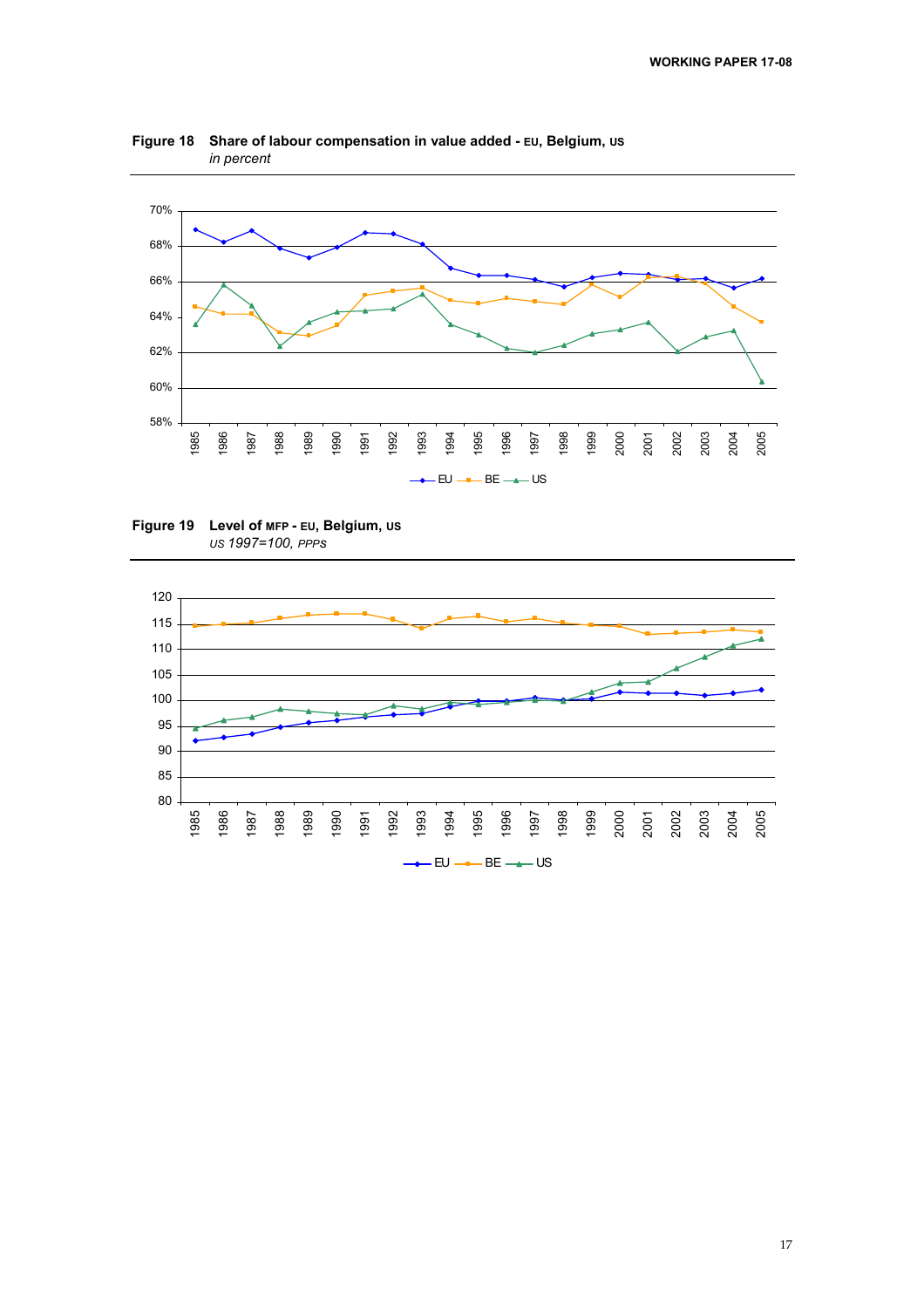## **1.6. Decomposition of labour productivity growth**

Using the same growth accounting model and rearranging the terms allows labour productivity growth to be broken down into three components: capital deepening, which covers the effect of an increase in labour productivity driven by increases in the quantity, and/or the quality of capital for a constant amount of labour, the labour composition effect and MFP, as already explained. Capital deepening is mainly caused by rationalisation investment by which enterprises replace labour by capital in function of the evolution of the relative costs of production factors.

Since the mid-eighties, the slowdown of labour productivity growth has been due to the three components: a deceleration of capital deepening, of labour composition effect and of MFP. However, the slowdown of MFP has been much more pronounced than that of the two others components.

The contribution of capital deepening in Belgium has gone down from 1.4% in 1985-1990, to 1.1% at the end of the period, 2000-2005. This slowdown is mainly due to non-ICT capital deepening. ICT capital deepening has been higher than non-ICT capital deepening over the two last periods indicating the positive effect of these technologies on labour productivity. However, the difference between the contributions of these two types of capital has been decreasing over the recent period.

Despite the slowdown of the contribution of capital deepening in Belgium, this contribution has remained higher than the contribution of capital deepening in Europe and in the US. Contrary to Belgium and Europe, the US recorded a strong acceleration of the contribution of their capital deepening, which was very low at the beginning of the period. The comparison with the EU and the US shows that the contribution of ICT capital deepening has been particularly high in Belgium over the whole period.

Finally, as observed in the decomposition of GDP growth, MFP was a particularly important source of growth over the last years in the US, contrary to what has been observed in Belgium and in Europe.

Data information: labour productivity is defined as value added at constant prices divided by the total number of hours worked. The contribution of capital deepening is the increase in the ratio of capital to hours worked weighted by the capital share measured as total capital compensation, including compensation for the capital of self-employed persons, in nominal value added. The contribution of labour composition is the difference between the increase in the volume index of labour services and the increase in the numbers of hours worked, weighted by the labour share in nominal value added. MFP is the residual component from the growth decomposition.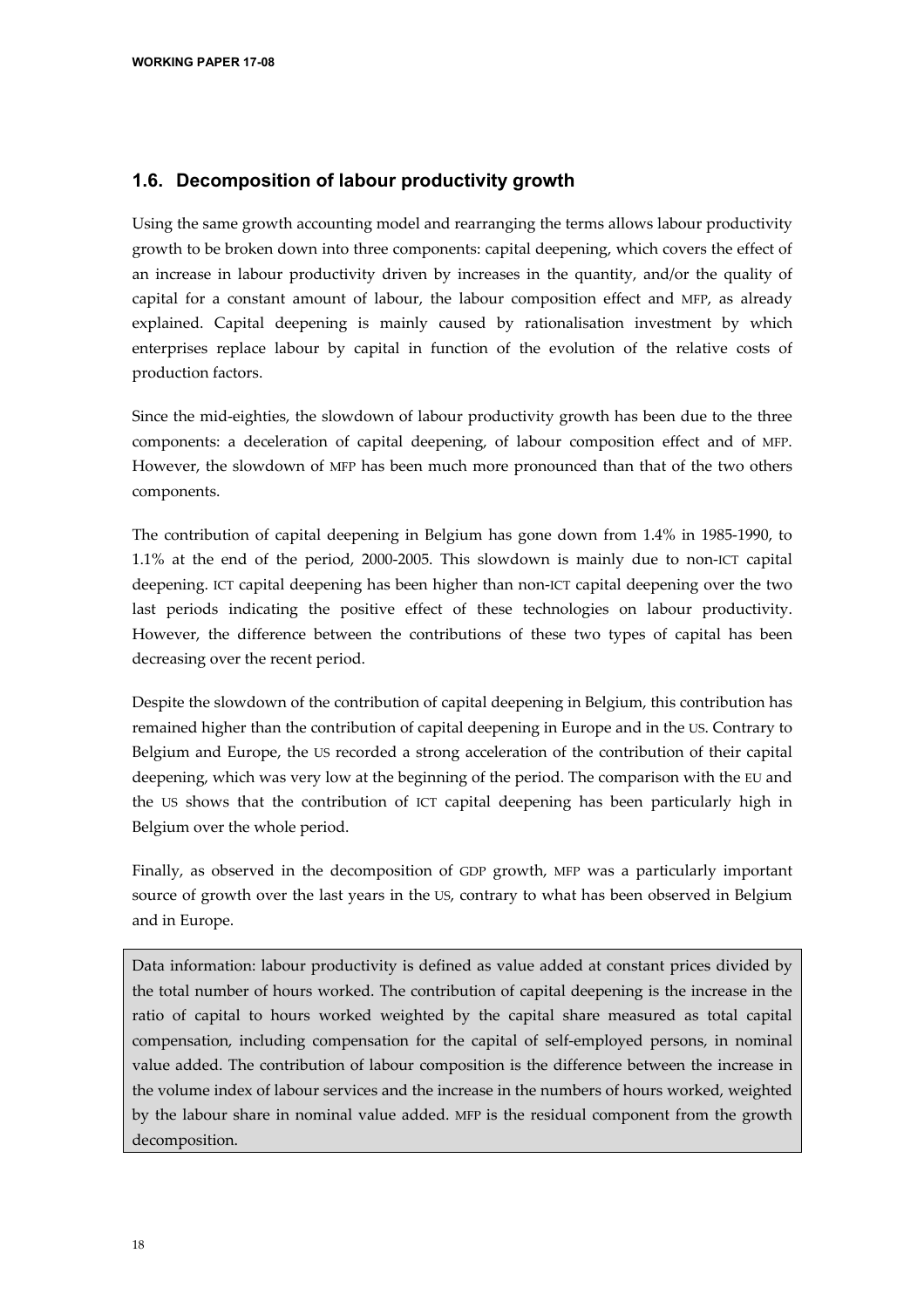







**Figure 22 Contribution to labour productivity growth - Belgium** *average annual growth rate in percent*



**Figure 23 Contribution to labour productivity growth - US**  *average annual growth rate in percent*



Labour composition  $\Box$  ICT capital deepening  $\Box$  Non-ICT capital deepening  $\Box$  MFP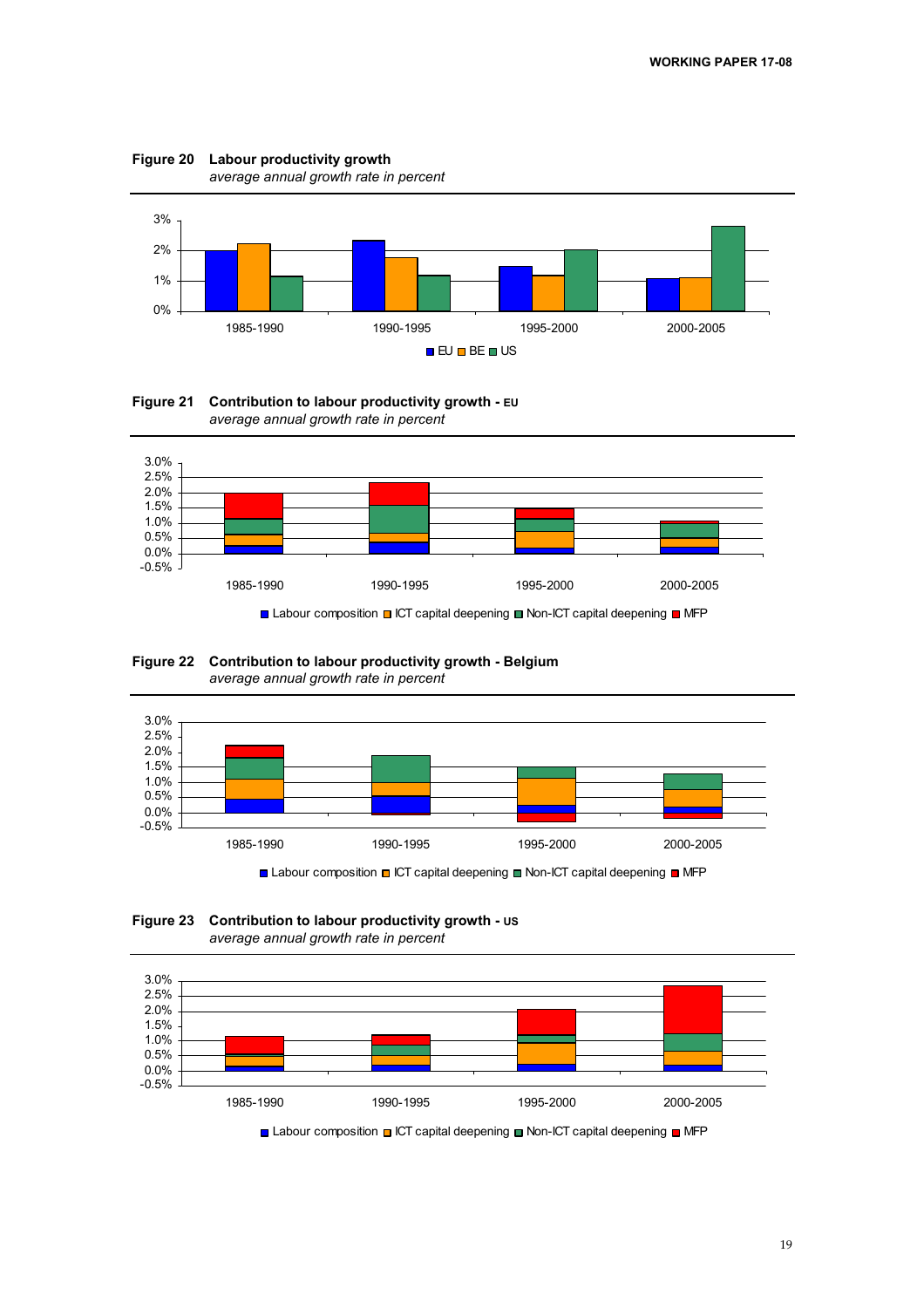## **1.7. Structural changes in activities**

Growth and productivity evolutions are also the result of changes in the structure of the economy. Between 1970 and 2005, activities generating value added and employment growth changed. To identify these evolutions, four large industries have been defined: manufacturing, market services, non-market services and other activities including agriculture, construction and energy.

Since the seventies, in Belgium, the share of market services in total real value added has known a strong increase. This share went up from 43.5% in the seventies to 49.3% in the recent period 2000-2005. The share of non-market services and manufacturing has been relatively constant and went from 23.3% in the seventies to 21.2% in the last period for non-market services and from 19.0% to 19.9% for manufacturing. Finally, the share of other activities strongly decreased until the mid-eighties before stabilising at around 9.5%.

Evolutions are more visible in terms of shares in employment, measured in hours worked. Manufacturing and services, both market and non-market, followed opposite trends: the share of manufacturing in total hours worked decreased from 29.6% in the seventies to 16.3% in the last period while the share of market and non-market services increased rapidly, from 32.1% to 42.8% and from 24.4% to 32.2%, respectively. Other activities accounted for a decreasing share of hours worked, from 13.9% in the seventies to 8.6% in the last period.

Europe recorded a fall of the share of manufacturing in total real value added over the period 1970-2005. On the contrary, the US knew an increase since the beginning of the nineties and the US manufacturing accounted for 20.1% of the total real value added over the most recent period, a percentage never reached since 1970. This increase was combined with a sharp decrease of the share of hours worked, at 12.9% on average over 2000-2005, what reveals a labour productivity growth higher in manufacturing than in total economy.

The evolution of the share of hours worked in services in Europe and in the US was similar to the evolution observed in Belgium: the share of market and non-market services in total hours worked increased over the whole period. At the same time; the share of market services in total real value added increased and the share of non-market services decreased.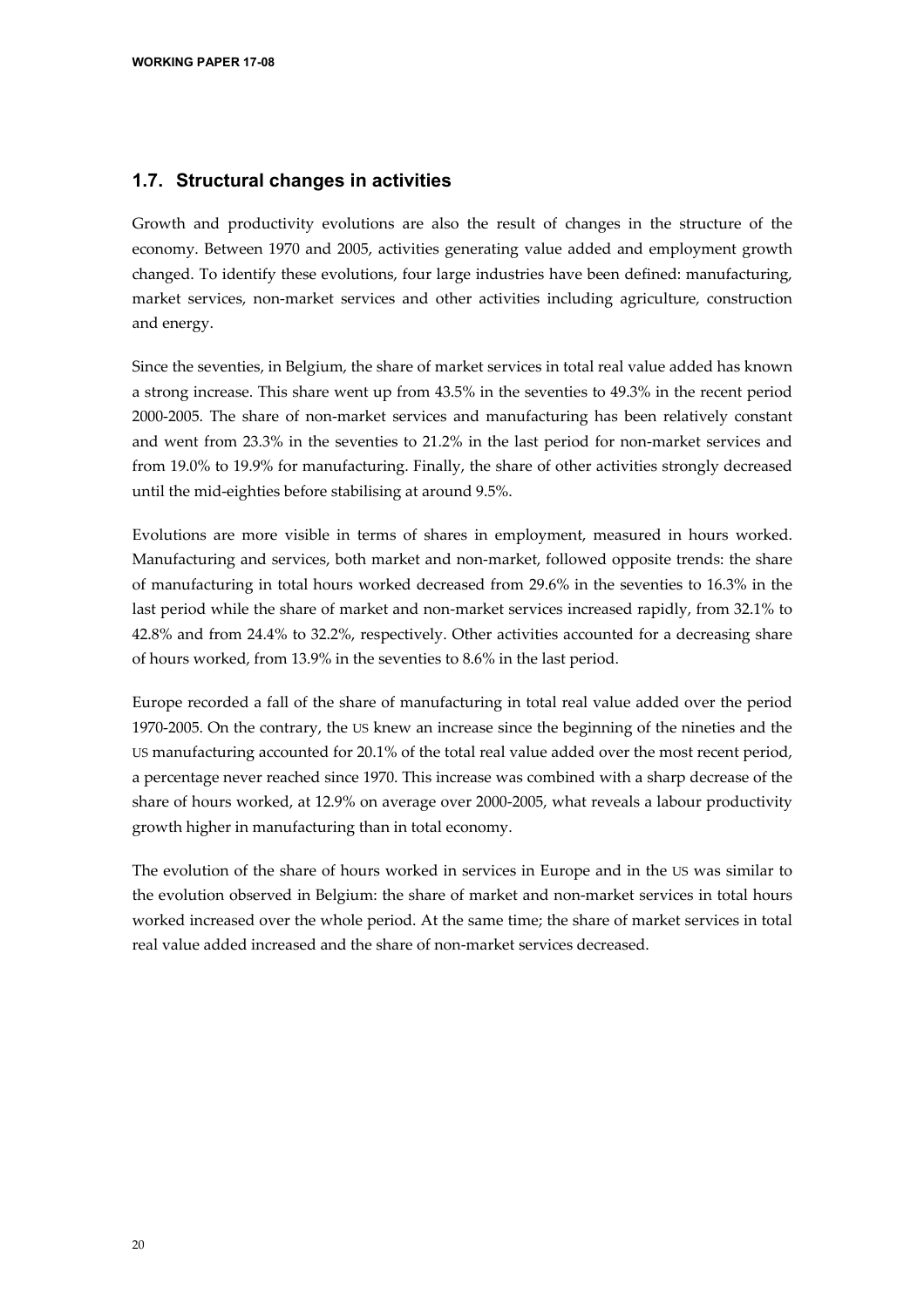| snare in total economy in percent |           |               |                 |                        |               |  |
|-----------------------------------|-----------|---------------|-----------------|------------------------|---------------|--|
| Indicators                        | Period    | Manufacturing | Market services | Non-market<br>services | <b>Others</b> |  |
| Real value added                  | 1970-1980 | 23.3          | 37.0            | 24.5                   | 14.9          |  |
|                                   | 1980-1990 | 21.7          | 40.3            | 24.8                   | 13.2          |  |
|                                   | 1990-2000 | 20.1          | 44.3            | 23.6                   | 12.0          |  |
|                                   | 2000-2005 | 18.8          | 47.7            | 22.5                   | 11.0          |  |
| Hours worked                      | 1970-1980 | 27.6          | 30.3            | 19.0                   | 23.0          |  |
|                                   | 1980-1990 | 23.7          | 35.0            | 23.0                   | 18.3          |  |
|                                   | 1990-2000 | 20.0          | 39.5            | 25.8                   | 14.7          |  |
|                                   | 2000-2005 | 17.3          | 42.7            | 27.0                   | 13.0          |  |

#### **Table 2 Structural changes - EU**

*share in total economy in percent* 

#### **Table 3 Structural changes - Belgium**  *share in total economy in percent*

| Period<br>Indicators |           | Manufacturing | Market services | Non-market<br>services | <b>Others</b> |  |
|----------------------|-----------|---------------|-----------------|------------------------|---------------|--|
| Real value added     | 1970-1980 | 19.0          | 43.5            | 23.3                   | 13.3          |  |
|                      | 1980-1990 | 20.9          | 44.3            | 25.1                   | 9.9           |  |
|                      | 1990-2000 | 20.7          | 47.2            | 22.4                   | 9.7           |  |
|                      | 2000-2005 | 19.9          | 49.3            | 21.2                   | 9.5           |  |
| Hours worked         | 1970-1980 | 29.6          | 32.1            | 24.4                   | 13.9          |  |
|                      | 1980-1990 | 23.5          | 35.6            | 30.2                   | 10.7          |  |
|                      | 1990-2000 | 19.5          | 39.8            | 31.0                   | 9.7           |  |
|                      | 2000-2005 | 16.3          | 42.8            | 32.2                   | 8.6           |  |

## **Table 4 Structural changes - US**

*share in total economy in percent* 

| Period<br>Indicators |           | Manufacturing | Market services | Non-market<br>services | <b>Others</b> |
|----------------------|-----------|---------------|-----------------|------------------------|---------------|
| Real value added     | 1970-1980 | 18.8          | 37.1            | 28.9                   | 14.6          |
|                      | 1980-1990 | 17.8          | 42.8            | 27.8                   | 11.7          |
|                      | 1990-2000 | 18.8          | 45.8            | 25.7                   | 9.8           |
|                      | 2000-2005 | 20.1          | 48.0            | 23.3                   | 8.7           |
| Hours worked         | 1970-1980 | 22.5          | 37.0            | 27.8                   | 12.7          |
|                      | 1980-1990 | 19.2          | 41.1            | 28.2                   | 11.5          |
|                      | 1990-2000 | 16.1          | 43.7            | 29.7                   | 10.6          |
|                      | 2000-2005 | 12.9          | 45.3            | 30.8                   | 11.0          |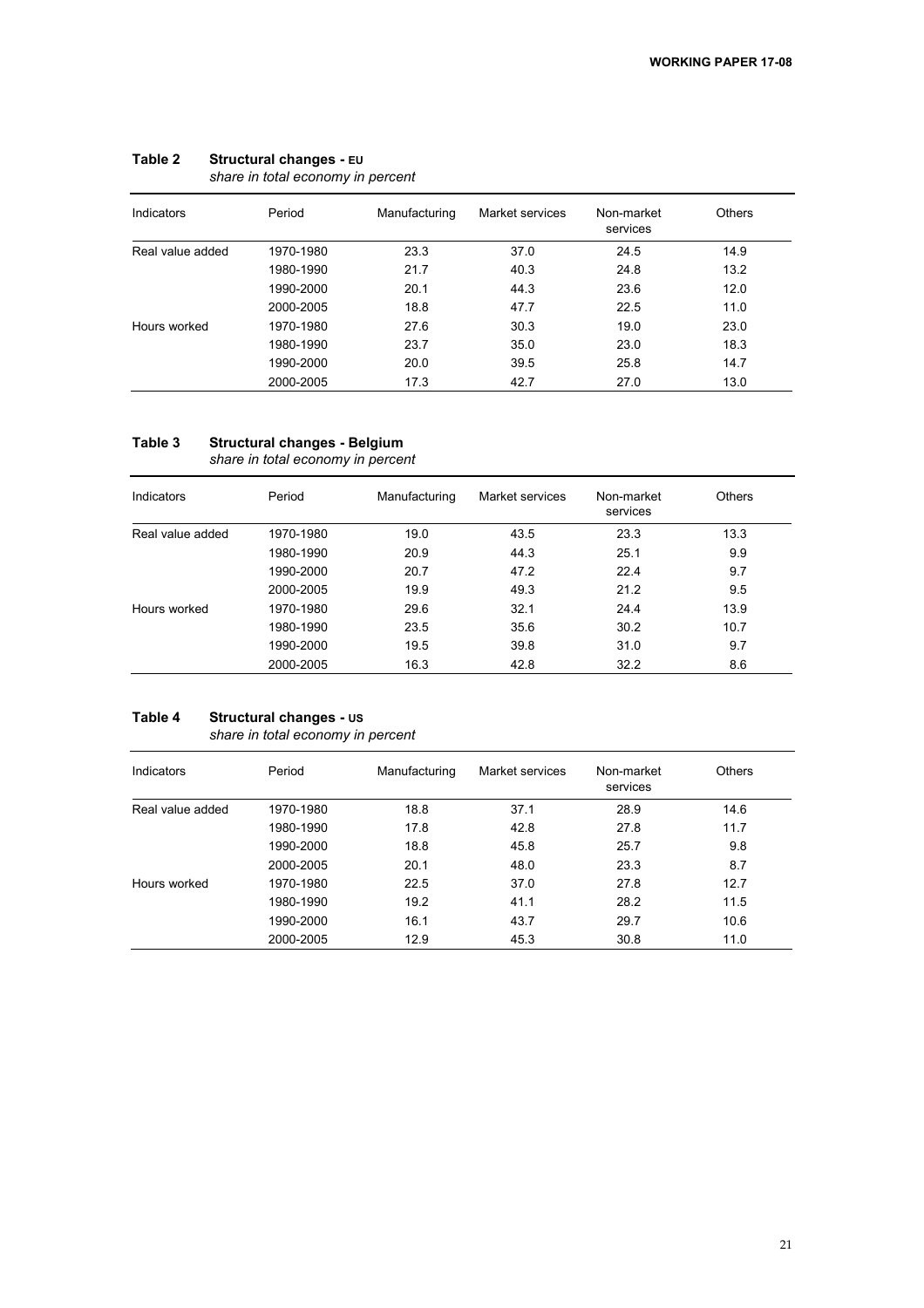**WORKING PAPER 17-08** 

In Belgium, the slowdown of real value added growth observed in total economy during the last decades is also recorded in the four large industries mainly due to a decreasing growth rate of labour productivity. The deceleration is particularly important in manufacturing where the average annual growth rate of real value added came down from 4.4% in the seventies to 0.2% in the last period 2000-2005. Non-market services knew a strong decrease of real value added growth during the eighties and then a stabilisation at around 1.2% per year. Market services knew a less pronounced slowdown of real value added growth and have recorded a higher growth rate than the total economy since the eighties. This result was due to an acceleration of the growth in hours worked during the eighties and the nineties and an acceleration of labour productivity growth in the last period 2000-2005.

In Belgium, over 1970-2005, the labour productivity growth rate of manufacturing has been on a declining trend although this industry always recorded a higher growth of labour productivity than the total economy. In contrast, labour productivity growth of services, both market and non-market, was always weaker than labour productivity growth of total economy, except for market services, during the last period 2000-2005.

The slowdown of real value added recorded in Belgium in the four industries over the decades was also observable in Europe on average. In the US, a slowdown was observed only over the last period 2000-2005 (except for market services) and mainly in manufacturing and in other activities. In Europe and in the US (with the exception of the nineties), the market services recorded the highest growth rate of real value added over the whole period.

In the US, manufacturing recorded an increasing growth rate of labour productivity over the whole period, contrary to what was observed in Belgium and in Europe. In addition, over 2000- 2005, manufacturing and services recorded a strong acceleration of productivity growth rate, but for manufacturing and for the first time for market services, this evolution was combined with a fall of the hours worked.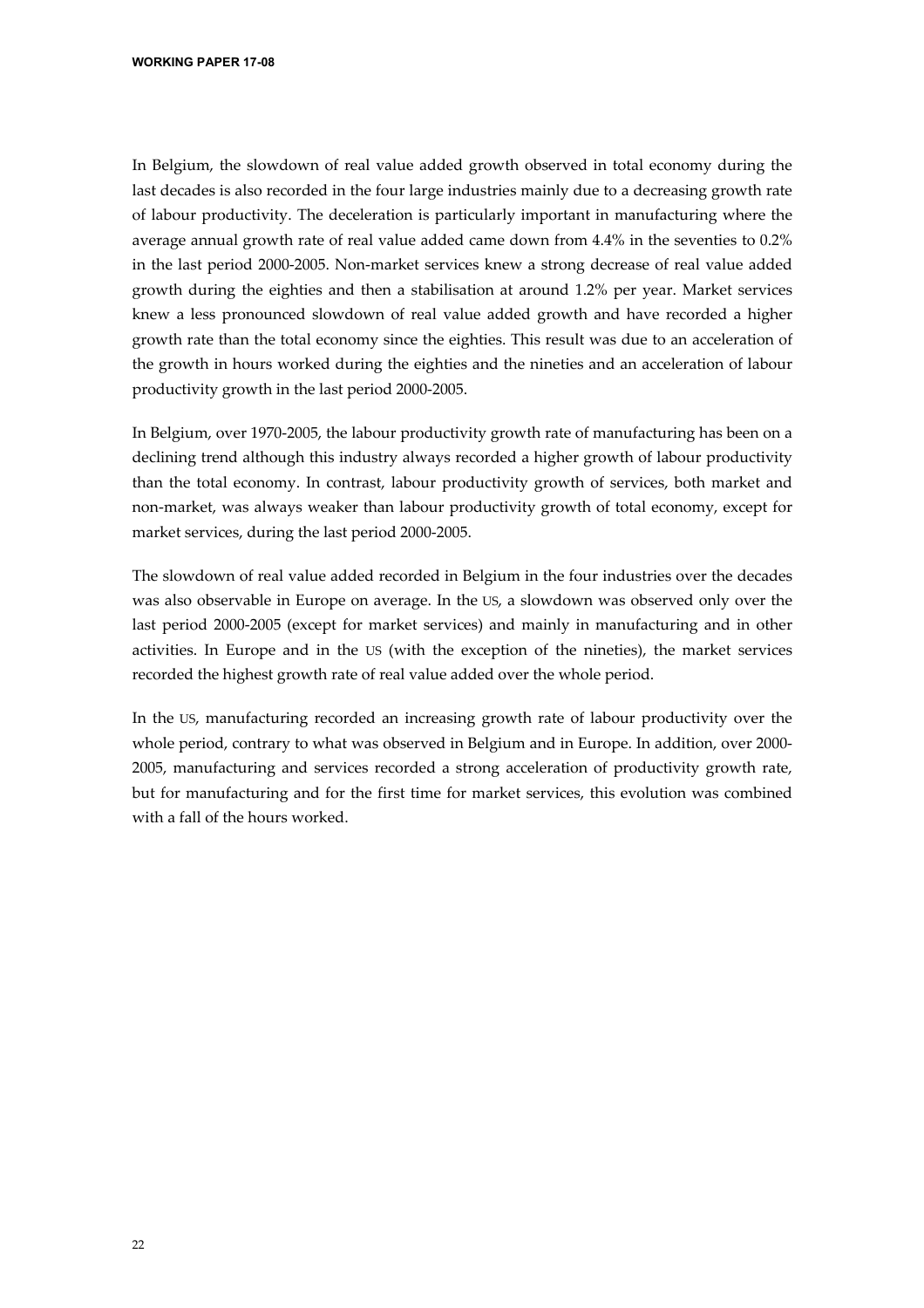| Indicators       | Period    | Total  | Manufacturing | Market<br>services | Non-market<br>services | <b>Others</b> |
|------------------|-----------|--------|---------------|--------------------|------------------------|---------------|
| Real value added | 1970-1980 | 2.8    | 2.6           | 3.5                | 3.2                    | 1.3           |
|                  | 1980-1990 | 2.4    | 1.8           | 3.4                | 1.9                    | 1.5           |
|                  | 1990-2000 | 2.1    | 1.2           | 3.1                | 1.7                    | 0.8           |
|                  | 2000-2005 | 1.5    | 0.2           | 2.1                | 1.4                    | 1.1           |
| Hours worked     | 1970-1980 | $-0.3$ | $-1.3$        | 1.0                | 2.1                    | $-2.7$        |
|                  | 1980-1990 | 0.1    | $-1.6$        | 1.6                | 1.4                    | $-2.1$        |
|                  | 1990-2000 | 0.2    | $-1.6$        | 1.2                | 1.1                    | $-1.7$        |
|                  | 2000-2005 | 0.4    | $-2.1$        | 1.1                | 1.3                    | $-0.3$        |
| Productivity     | 1970-1980 | 3.1    | 3.9           | 2.5                | 1.1                    | 3.9           |
|                  | 1980-1990 | 2.3    | 3.4           | 1.8                | 0.5                    | 3.6           |
|                  | 1990-2000 | 1.9    | 2.8           | 1.9                | 0.6                    | 2.5           |
|                  | 2000-2005 | 1.1    | 2.3           | 1.0                | 0.1                    | 1.4           |

### **Table 5 Structural changes - EU**

#### *average annual growth rate in percent*

#### **Table 6 Structural changes - Belgium**  *average annual growth rate in percent*

| Indicators       | Period    | Total  | Manufacturing | Market<br>services | Non-market<br>services | <b>Others</b>    |
|------------------|-----------|--------|---------------|--------------------|------------------------|------------------|
| Real value added | 1970-1980 | 3.6    | 4.4           | 3.1                | 4.6                    | 1.8              |
|                  | 1980-1990 | 2.0    | 3.4           | 2.6                | 1.1                    | $-0.1$           |
|                  | 1990-2000 | 2.0    | 1.4           | 2.5                | 1.4                    | $2.2\phantom{0}$ |
|                  | 2000-2005 | 1.5    | 0.2           | 2.4                | 1.2                    | 0.1              |
| Hours worked     | 1970-1980 | $-1.1$ | $-3.4$        | $-0.1$             | 1.2                    | $-3.0$           |
|                  | 1980-1990 | $-0.3$ | $-1.8$        | 0.7                | 0.3                    | $-2.4$           |
|                  | 1990-2000 | 0.5    | $-1.9$        | 1.7                | 0.9                    | $-0.9$           |
|                  | 2000-2005 | 0.4    | $-2.1$        | 0.9                | 1.6                    | $-1.2$           |
| Productivity     | 1970-1980 | 4.7    | 7.7           | 3.2                | 3.3                    | 4.9              |
|                  | 1980-1990 | 2.4    | 5.2           | 1.9                | 0.7                    | 2.2              |
|                  | 1990-2000 | 1.5    | 3.3           | 0.8                | 0.5                    | 3.0              |
|                  | 2000-2005 | 1.1    | 2.3           | 1.6                | $-0.4$                 | 1.3              |

#### **Table 7 Structural changes - US**

*average annual growth rate in percent*

| Indicators       | Period    | Total  | Manufacturing | Market<br>services | Non-market<br>services | Others |
|------------------|-----------|--------|---------------|--------------------|------------------------|--------|
| Real value added | 1970-1980 | 3.0    | 2.9           | 4.4                | 2.4                    | 0.7    |
|                  | 1980-1990 | 2.9    | 2.8           | 3.8                | 2.4                    | 0.9    |
|                  | 1990-2000 | 3.2    | 4.7           | 3.8                | 1.5                    | 1.8    |
|                  | 2000-2005 | 2.5    | 1.4           | 3.5                | 2.3                    | $-0.1$ |
| Hours worked     | 1970-1980 | 1.5    | 0.4           | 2.5                | 1.6                    | 0.8    |
|                  | 1980-1990 | 1.7    | $-0.4$        | 2.7                | 2.1                    | 0.5    |
|                  | 1990-2000 | 1.5    | $-0.2$        | 2.1                | 1.6                    | 1.5    |
|                  | 2000-2005 | $-0.3$ | $-4.4$        | $-0.4$             | 1.3                    | 0.5    |
| Productivity     | 1970-1980 | 1.5    | 2.5           | 2.0                | 0.8                    | $-0.1$ |
|                  | 1980-1990 | 1.2    | 3.2           | 1.1                | 0.3                    | 0.4    |
|                  | 1990-2000 | 1.6    | 4.9           | 1.6                | $-0.1$                 | 0.3    |
|                  | 2000-2005 | 2.8    | 5.8           | 4.0                | 1.0                    | $-0.6$ |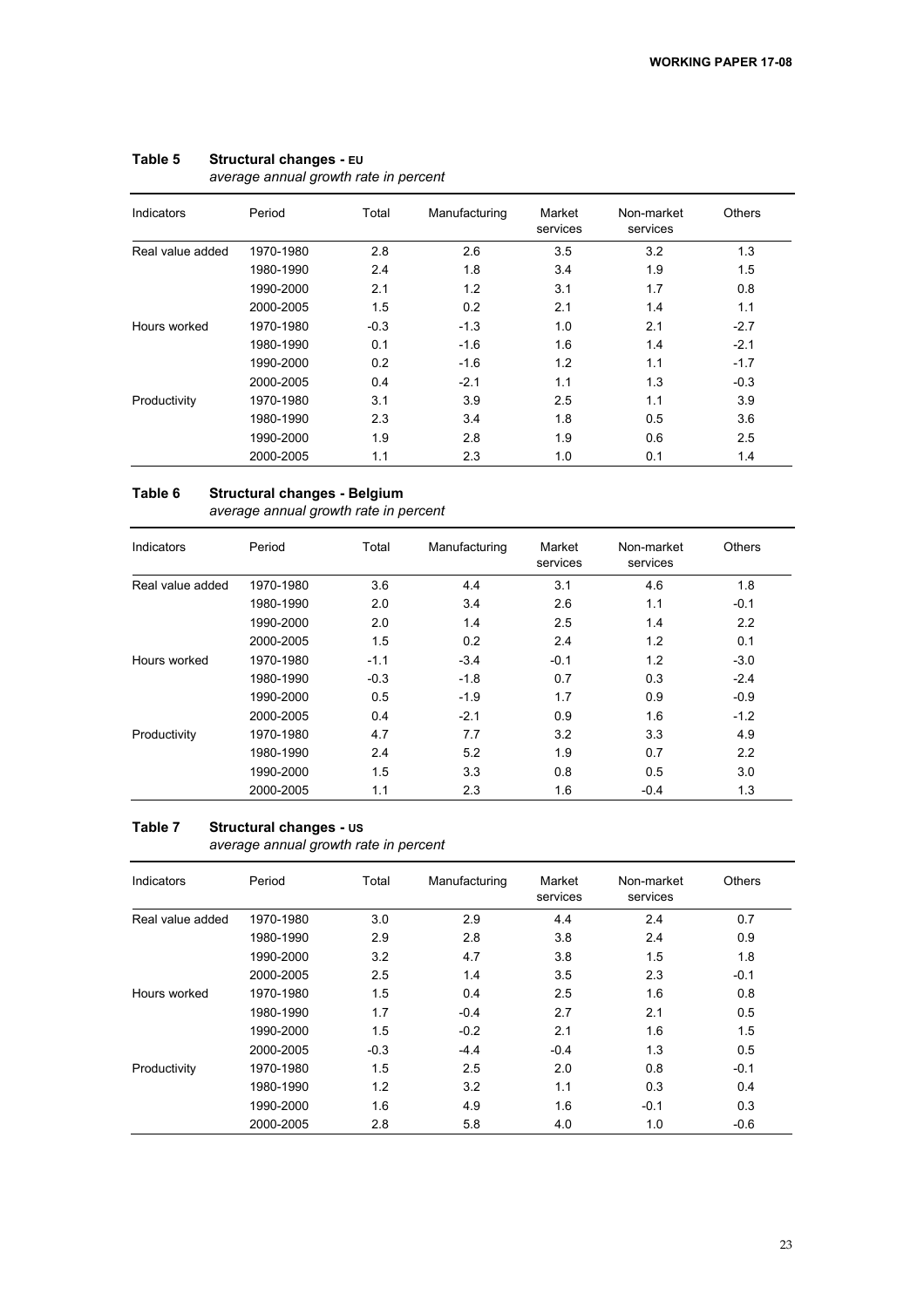These labour productivity gains can be used by an industry to improve its relative prices by increasing prices more slowly than the rest of the economy or than its main commercial partners, and/or to increase labour compensation by increasing wages faster than the rest of the economy.

In Belgium, large productivity increases have been partly used by manufacturing to improve its domestic price competitiveness by maintaining price increases weaker than increases of the total economy over the whole period. Since 1970 until the end of the nineties, Belgian manufacturing value added prices also increased at a slower pace than the average of European prices. However, since 2000, the Belgian productivity gains have been the same as the European gains but the increase in Belgian value added prices has been much faster than the increase observed in the EU on average. Since the beginning of the eighties, Belgian manufacturing value added prices also increased much faster than the US manufacturing prices. The productivity gains of the Belgian manufacturing were also used to grant higher labour compensation increases than those observed, on average, in total economy which was also the case in the EU and the US. Since the beginning of the nineties, US labour compensation increases have been faster than in Belgium and in the EU.

In contrast with manufacturing, productivity gains in Belgian other industries led to an improvement in relative prices but often jointly with improvements in the labour cost competitiveness of these activities when compared with total economy. Since 1990, increases in Belgian other industries value added prices have been much slower than increases observed in the EU and in the US. Over the most recent period, increases in labour compensation of Belgian other industries were however faster than increases in the EU but still lower than the American ones.

Belgian market services recorded a strong deterioration of their relative prices, with prices in these industries increasing faster than prices in total economy but also than prices in their European and American counterparts during the seventies and the eighties. At the same time, labour compensation per hour worked in the Belgian market services increased also much faster than in the EU and in the US. Since then, Belgian market services value added prices increases have been only slightly faster than increases in total economy and in the EU and in the US. Since 1990, labour costs of Belgian market services increased at a slower pace than labour costs in total economy. Over the most recent period, with an average annual growth rate of 2.7%, increase in labour compensation per hour worked in the Belgian market services was the same than in the EU and below the 4.3% reached by the US market services.

Data information: Tables provide the value added price index growth rate for total economy and for each industry, the growth rate of relative prices defined as the ratio between VA price index of the industry and VA price index of total economy. Tables also provide the growth rate of labour costs for total economy calculated as labour compensation divided by hours worked and for each industry, the growth rate of relative labour costs defined as the ratio between labour costs of the industry and labour costs of total economy.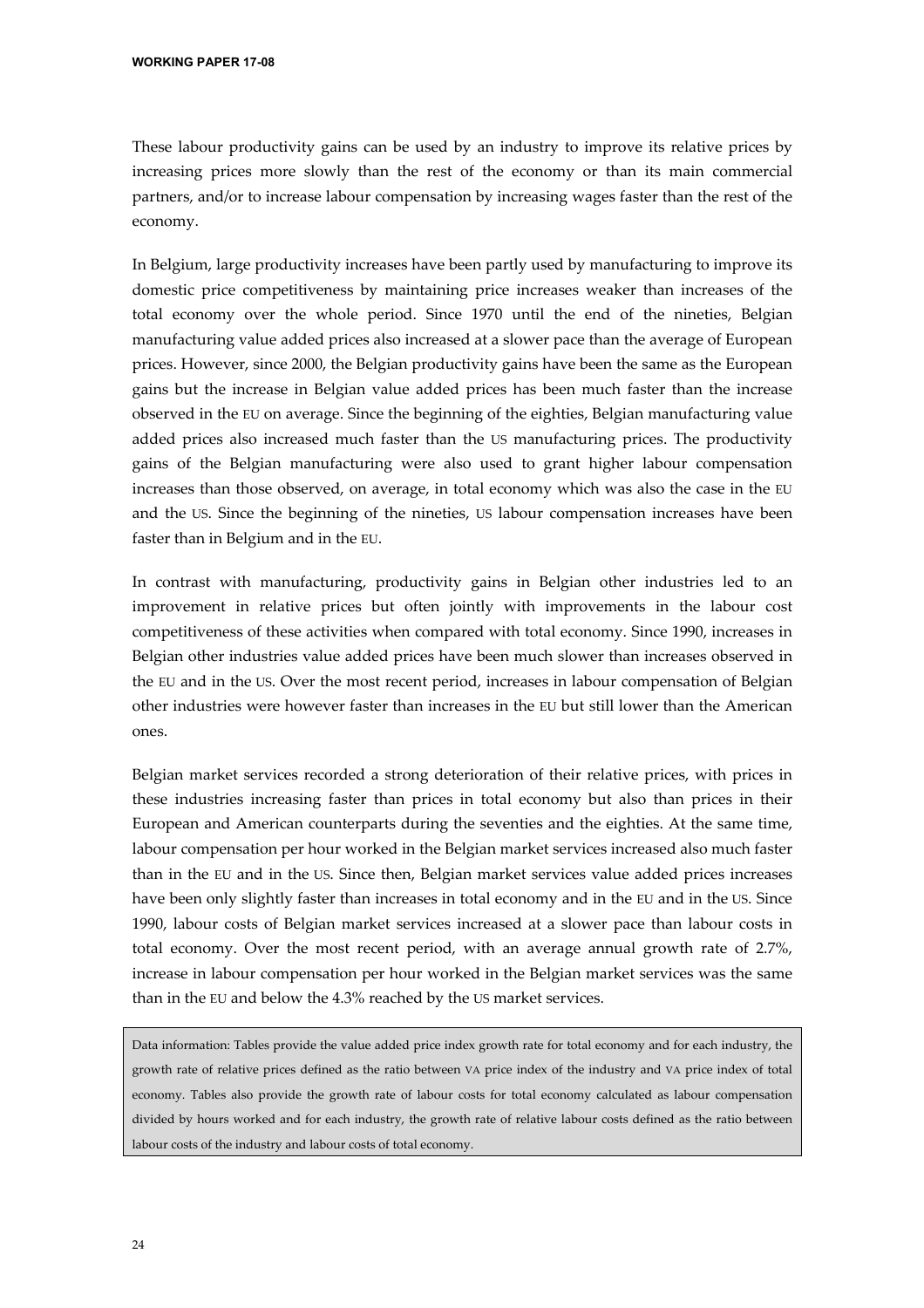| average annual and relative growth rate compared to total economy in percent |           |       |               |                    |                        |               |  |  |  |  |  |
|------------------------------------------------------------------------------|-----------|-------|---------------|--------------------|------------------------|---------------|--|--|--|--|--|
| Indicators                                                                   | Period    | Total | Manufacturing | Market<br>services | Non-market<br>services | <b>Others</b> |  |  |  |  |  |
| Relative prices                                                              | 1970-1980 | 4.9   | $-1.1$        | 0.2                | 1.3                    | $-0.5$        |  |  |  |  |  |
|                                                                              | 1980-1990 | 2.9   | 0.2           | 0.1                | 0.1                    | $-0.9$        |  |  |  |  |  |
|                                                                              | 1990-2000 | 1.5   | $-0.5$        | $-0.1$             | 0.8                    | $-0.5$        |  |  |  |  |  |
|                                                                              | 2000-2005 | 1.4   | $-1.1$        | 0.3                | 0.3                    | $-0.1$        |  |  |  |  |  |
| Relative labour costs                                                        | 1970-1980 | 8.3   | $-0.1$        | $-0.5$             | $-0.7$                 | 0.2           |  |  |  |  |  |
|                                                                              | 1980-1990 | 4.6   | 1.5           | $-0.5$             | $-1.4$                 | 0.5           |  |  |  |  |  |
|                                                                              | 1990-2000 | 3.2   | 0.6           | $-0.2$             | $-0.3$                 | 0.1           |  |  |  |  |  |
|                                                                              | 2000-2005 | 2.3   | 0.3           | 0.3                | $-0.4$                 | $-0.3$        |  |  |  |  |  |

## **Table 8 Relative prices and relative labour costs - EU**

**Table 9 Relative prices and relative labour costs - Belgium**  *average annual and relative growth rate compared to total economy in percent*

| Indicators            | Period    | Total | Manufacturing | Market<br>services | Non-market<br>services | <b>Others</b> |
|-----------------------|-----------|-------|---------------|--------------------|------------------------|---------------|
| Relative prices       | 1970-1980 | 6.7   | $-3.2$        | 1.0                | 2.1                    | 0.3           |
|                       | 1980-1990 | 4.1   | $-1.5$        | 1.1                | $-0.2$                 | $-0.9$        |
|                       | 1990-2000 | 1.9   | $-1.1$        | 0.3                | 1.2                    | $-2.0$        |
|                       | 2000-2005 | 2.1   | $-1.0$        | 0.1                | 1.1                    | $-1.6$        |
| Relative labour costs | 1970-1980 | 12.7  | 0.2           | 0.1                | $-0.1$                 | $-0.4$        |
|                       | 1980-1990 | 5.7   | 1.2           | 0.6                | $-0.9$                 | $-1.6$        |
|                       | 1990-2000 | 3.6   | 0.4           | $-0.1$             | 0.2                    | $-0.5$        |
|                       | 2000-2005 | 2.8   | 0.2           | $-0.1$             | 0.1                    | 0.1           |

#### **Table 10 Relative prices and relative labour costs - US** *average annual and relative growth rate compared to total economy in percent*

| Indicators            | Period    | Total | Manufacturing | Market<br>services | Non-market<br>services | Others |
|-----------------------|-----------|-------|---------------|--------------------|------------------------|--------|
| Relative prices       | 1970-1980 | 7.1   | $-0.2$        | $-1.7$             | 0.4                    | 4.1    |
|                       | 1980-1990 | 4.3   | $-1.8$        | 0.4                | 1.8                    | $-1.9$ |
|                       | 1990-2000 | 1.9   | $-1.9$        | $-0.1$             | 1.4                    | 0.2    |
|                       | 2000-2005 | 2.5   | $-1.8$        | $-0.7$             | 0.9                    | 3.8    |
| Relative labour costs | 1970-1980 | 8.3   | 1.0           | $-0.7$             | $-0.1$                 | 0.6    |
|                       | 1980-1990 | 5.4   | $-0.6$        | 0.2                | 1.1                    | $-1.1$ |
|                       | 1990-2000 | 3.4   | 1.0           | 0.1                | $-0.2$                 | $-1.2$ |
|                       | 2000-2005 | 4.4   | 0.7           | 0.0                | 0.6                    | $-1.3$ |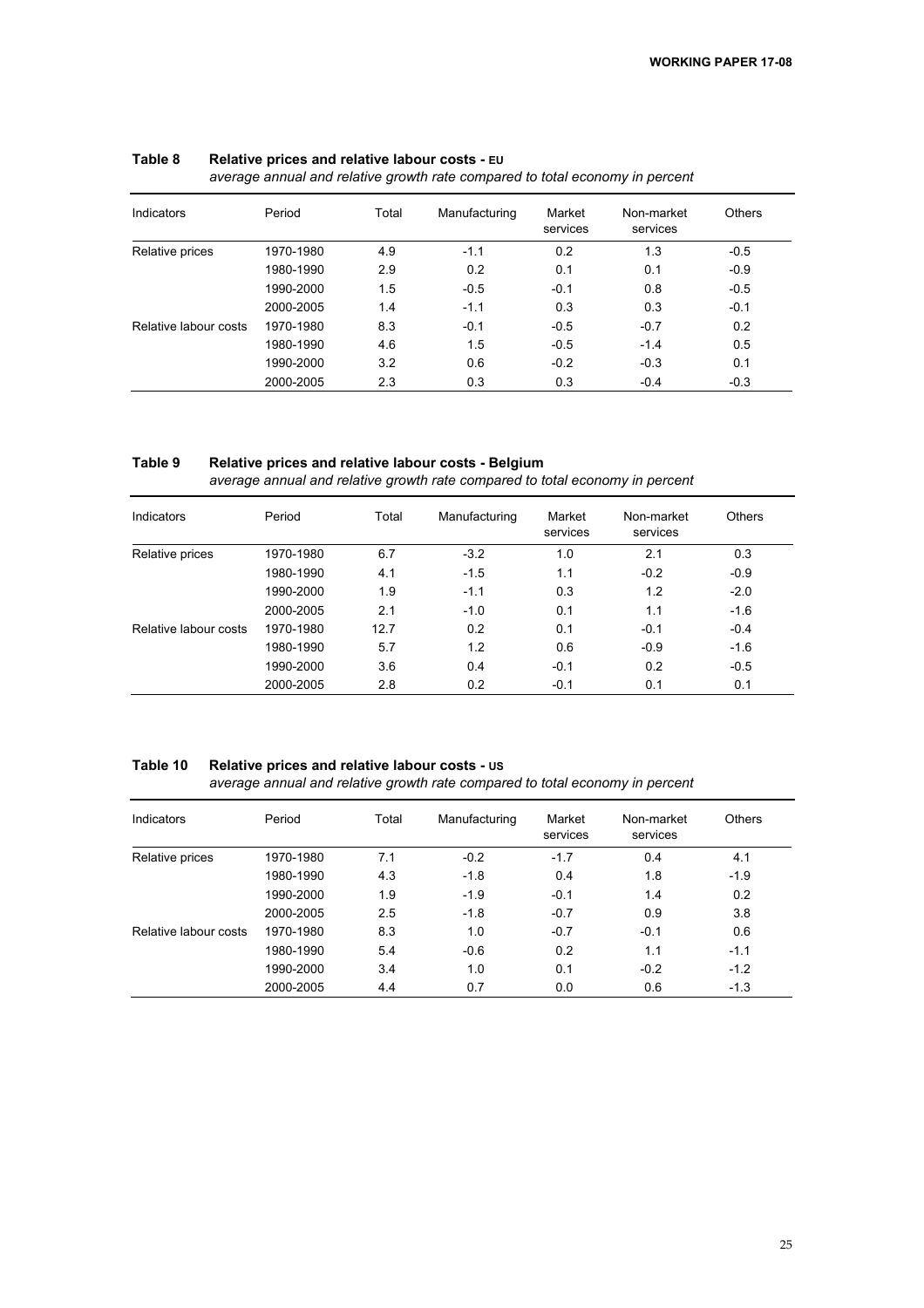## **1.8. Industry contributions to aggregate growth of GDP and inputs**

The estimation of the contribution of each industry to GDP and inputs growth allows to indentify which industries were important for growth, employment and capital accumulation. The evolution of these contributions depends on the evolution of GDP and inputs growth in these industries but also crucially on the evolution of the relative size of these industries in the economy. In Belgium, over the two periods, 1985-1995 and 1995-2005, market services contributed to about 1.3 percentage points of total value added growth, which corresponds to respectively 58% and 63% of total value added growth. The three other industries accounted respectively only for about 0.3 percentage points of the total growth, with the exception of other activities which reduced their contribution to 0.1 percentage points during the second period.

Market services also sustained largely inputs growth. Over the two periods, market services made the largest contribution to labour growth mainly thanks increases in hours worked but also thanks a positive labour composition evolution. Their contribution to capital growth already the most important over the first period, intensified during the second period with the major role played by ICT capital. However, market services contributed negatively to MFP growth, to which only manufacturing and other activities contributed positively. The negative contribution of market and non-market services during the second period generated a negative MFP growth for total economy.

In the EU and in the US, market services were also the most important contributor to aggregate value added and inputs growth during the considered periods. The contribution of market services to value added growth remained stable at 1.4 percentage points over the two periods in the EU and increased from 1.5 to 1.9 in the US. In the EU, the contribution of the three other industries to aggregate value added growth experienced a reduction over the second period while an increase or a stabilisation for non-market services was observed in the US.

In the EU, the slowdown of MFP growth observed in total economy over the second period, 1995- 2005, is mainly explained by a reduction of the contribution of manufacturing, market services and other activities. On the contrary, the increase in the contribution of manufacturing and market services to MFP growth in the US allowed an acceleration of MFP growth in total economy.

Data information: growth of total value added/inputs can be decomposed as the weighted sum of the value added/inputs growth recorded in each industry. For the estimation of the contribution of industries to total value added growth, weights are the share of each industry in total nominal value added ; for labour input, weights are shares in total labour compensation ; for capital input, weights are shares in total ICT and non-ICT capital compensation ; for MFP, weights are shares in total value added The difference between the aggregate growth of GDP and inputs and the sum of the industry contributions to growth gives the reallocation effect, corresponding to changes in the industrial composition of output and inputs growth.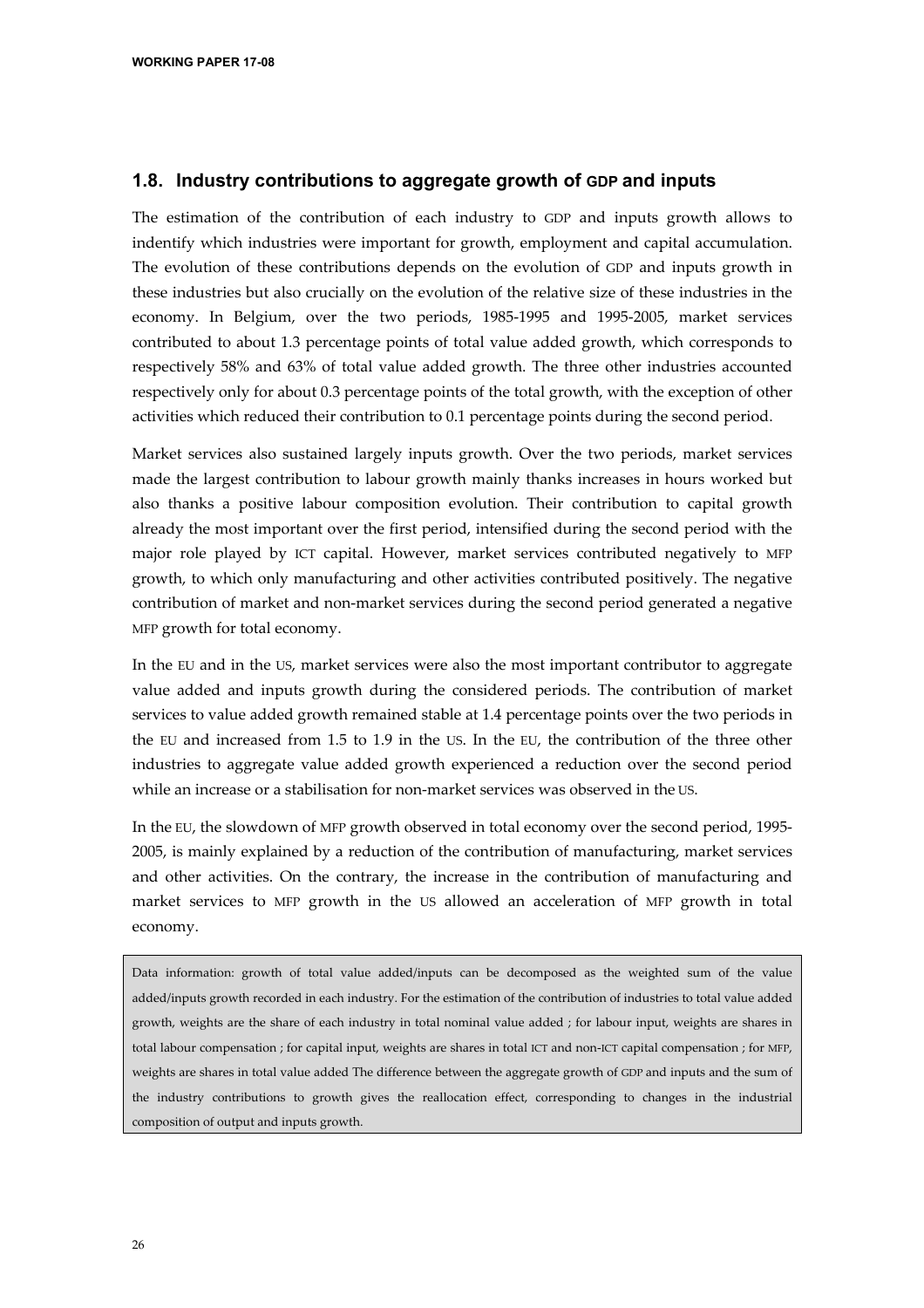|                 | Value added<br>growth |              |           |              |              |           |             |              | Labour       |              | Hours<br>worked |              | Labour<br>composition |              | Capital     |              | Capital<br>ICT |  | Capital<br>Non-ICT |  | <b>MFP</b> |  |
|-----------------|-----------------------|--------------|-----------|--------------|--------------|-----------|-------------|--------------|--------------|--------------|-----------------|--------------|-----------------------|--------------|-------------|--------------|----------------|--|--------------------|--|------------|--|
|                 | $85-$<br>95           | $95 -$<br>05 | 85-<br>95 | $95 -$<br>05 | $85 -$<br>95 | 95-<br>05 | $85-$<br>95 | $95 -$<br>05 | $85 -$<br>95 | $95 -$<br>05 | 85-<br>95       | $95 -$<br>05 | 85-<br>95             | $95 -$<br>05 | $85-$<br>95 | $95 -$<br>05 |                |  |                    |  |            |  |
| Total           | 2.4                   | 2.0          | 0.7       | 1.0          | 0.2          | 0.8       | 0.5         | 0.3          | 3.5          | 3.4          | 11.4            | 12.3         | 2.7                   | 2.3          | 0.8         | 0.2          |                |  |                    |  |            |  |
| Manufacturing   | 0.4                   | 0.2          | $-0.3$    | $-0.1$       | $-0.3$       | $-0.2$    | 0.1         | 0.1          | 0.6          | 0.3          | 1.7             | 1.5          | 0.5                   | 0.2          | 0.3         | 0.2          |                |  |                    |  |            |  |
| Market services | 1.4                   | 1.4          | 0.7       | 0.8          | 0.5          | 0.6       | 0.2         | 0.1          | 2.2          | 2.4          | 7.7             | 8.7          | 1.7                   | 1.6          | 0.3         | 0.1          |                |  |                    |  |            |  |
| Non-market ser. | 0.4                   | 0.3          | 0.4       | 0.4          | 0.4          | 0.4       | 0.0         | 0.1          | 0.4          | 0.4          | 1.6             | 1.7          | 0.3                   | 0.3          | 0.0         | $-0.1$       |                |  |                    |  |            |  |
| Others          | 0.2                   | 0.1          | $-0.1$    | 0.0          | $-0.2$       | 0.0       | 0.1         | 0.1          | 0.3          | 0.2          | 0.5             | 0.4          | 0.2                   | 0.2          | 0.2         | 0.0          |                |  |                    |  |            |  |
| Reallocation    | 0.0                   | 0.0          | 0.0       | 0.0          | $-0.1$       | 0.0       | 0.1         | 0.0          | 0.0          | 0.0          | $-0.1$          | $-0.1$       | 0.0                   | 0.0          | 0.0         | 0.0          |                |  |                    |  |            |  |

#### Table 11 Industry contributions to aggregate growth of GDP and inputs - EU *average annual growth rate in percent*

**Table 12 Industry contributions to aggregate growth of GDP and inputs - Belgium** *average annual growth rate in percent*

|                 | Value addedl<br>growth |              | Labour    |              |           | Hours<br>worked | composition | Labour       |             | Capital      |             | Capital<br>ICT | Non-ICT      | Capital      | <b>MFP</b> |              |
|-----------------|------------------------|--------------|-----------|--------------|-----------|-----------------|-------------|--------------|-------------|--------------|-------------|----------------|--------------|--------------|------------|--------------|
|                 | 85-<br>95              | $95 -$<br>05 | 85-<br>95 | $95 -$<br>05 | 85-<br>95 | $95 -$<br>05    | $85-$<br>95 | $95 -$<br>05 | $85-$<br>95 | $95 -$<br>05 | $85-$<br>95 | $95 -$<br>05   | $85 -$<br>95 | $95 -$<br>05 | 85-<br>95  | $95 -$<br>05 |
| Total           | 2.3                    | 2.0          | 1.0       | 1.2          | 0.3       | 0.9             | 0.8         | 0.3          | 4.0         | 4.3          | 13.6        | 17.3           | 2.8          | 2.4          | 0.2        | $-0.3$       |
| Manufacturing   | 0.3                    | 0.3          | $-0.2$    | $-0.1$       | $-0.4$    | $-0.3$          | 0.2         | 0.1          | 1.2         | 0.7          | 3.2         | 2.4            | 1.0          | 0.4          | 0.0        | 0.2          |
| Market services | 1.3                    | 1.3          | 0.9       | 0.8          | 0.5       | 0.7             | 0.3         | 0.2          | 2.2         | 3.3          | 8.6         | 12.9           | 1.4          | 1.8          | 0.0        | $-0.4$       |
| Non-market ser. | 0.3                    | 0.3          | 0.4       | 0.5          | 0.2       | 0.4             | 0.2         | 0.1          | 0.3         | 0.2          | 1.1         | 1.3            | 0.2          | 0.1          | 0.0        | $-0.1$       |
| <b>Others</b>   | 0.3                    | 0.1          | 0.0       | 0.0          | 0.0       | 0.0             | 0.1         | 0.0          | 0.3         | 0.2          | 0.6         | 0.7            | 0.3          | 0.1          | 0.2        | 0.1          |
| Reallocation    | 0.0                    | 0.0          | 0.0       | 0.0          | 0.0       | 0.0             | 0.0         | 0.0          | 0.0         | 0.0          | 0.0         | 0.0            | 0.0          | 0.0          | 0.0        | 0.0          |

#### **Table 13 Industry contributions to aggregate growth of GDP and inputs - US** *average annual growth rate in percent*

|                 | Value addedl<br>growth |              |           |           |           | Labour       |           | Hours<br>worked |             | Capital<br>Capital<br>Labour<br>Capital<br>ICT<br>Non-ICT<br>composition |             |              |             | <b>MFP</b>   |           |              |
|-----------------|------------------------|--------------|-----------|-----------|-----------|--------------|-----------|-----------------|-------------|--------------------------------------------------------------------------|-------------|--------------|-------------|--------------|-----------|--------------|
|                 | 85-<br>95              | $95 -$<br>05 | 85-<br>95 | 95-<br>05 | 85-<br>95 | $95 -$<br>05 | 85-<br>95 | $95 -$<br>05    | $85-$<br>95 | $95 -$<br>05                                                             | $85-$<br>95 | $95 -$<br>05 | $85-$<br>95 | $95 -$<br>05 | 85-<br>95 | $95 -$<br>05 |
| Total           | 2.7                    | 3.3          | 1.8       | 1.1       | 1.5       | 0.8          | 0.3       | 0.3             | 3.1         | 3.6                                                                      | 12.0        | 13.6         | 2.2         | 2.2          | 0.5       | 1.2          |
| Manufacturing   | 0.6                    | 0.7          | 0.1       | $-0.3$    | 0.0       | $-0.4$       | 0.1       | 0.1             | 0.4         | 0.4                                                                      | 1.9         | 1.6          | 0.2         | 0.2          | 0.5       | 0.7          |
| Market services | 1.5                    | 1.9          | 0.9       | 0.7       | 0.8       | 0.5          | 0.2       | 0.2             | 2.1         | 2.5                                                                      | 8.2         | 10.1         | 1.5         | 1.4          | 0.1       | 0.5          |
| Non-market ser. | 0.5                    | 0.5          | 0.7       | 0.5       | 0.7       | 0.5          | 0.0       | 0.0             | 0.5         | 0.5                                                                      | 1.6         | 1.4          | 0.4         | 0.4          | $-0.1$    | 0.0          |
| <b>Others</b>   | 0.1                    | 0.2          | 0.1       | 0.2       | 0.0       | 0.1          | 0.1       | 0.0             | 0.1         | 0.2                                                                      | 0.5         | 0.5          | 0.0         | 0.2          | 0.0       | 0.0          |
| Reallocation    | 0.0                    | 0.0          | 0.0       | 0.0       | 0.1       | 0.1          | $-0.1$    | $-0.1$          | 0.0         | 0.0                                                                      | $-0.1$      | $-0.1$       | 0.0         | 0.0          | 0.0       | 0.0          |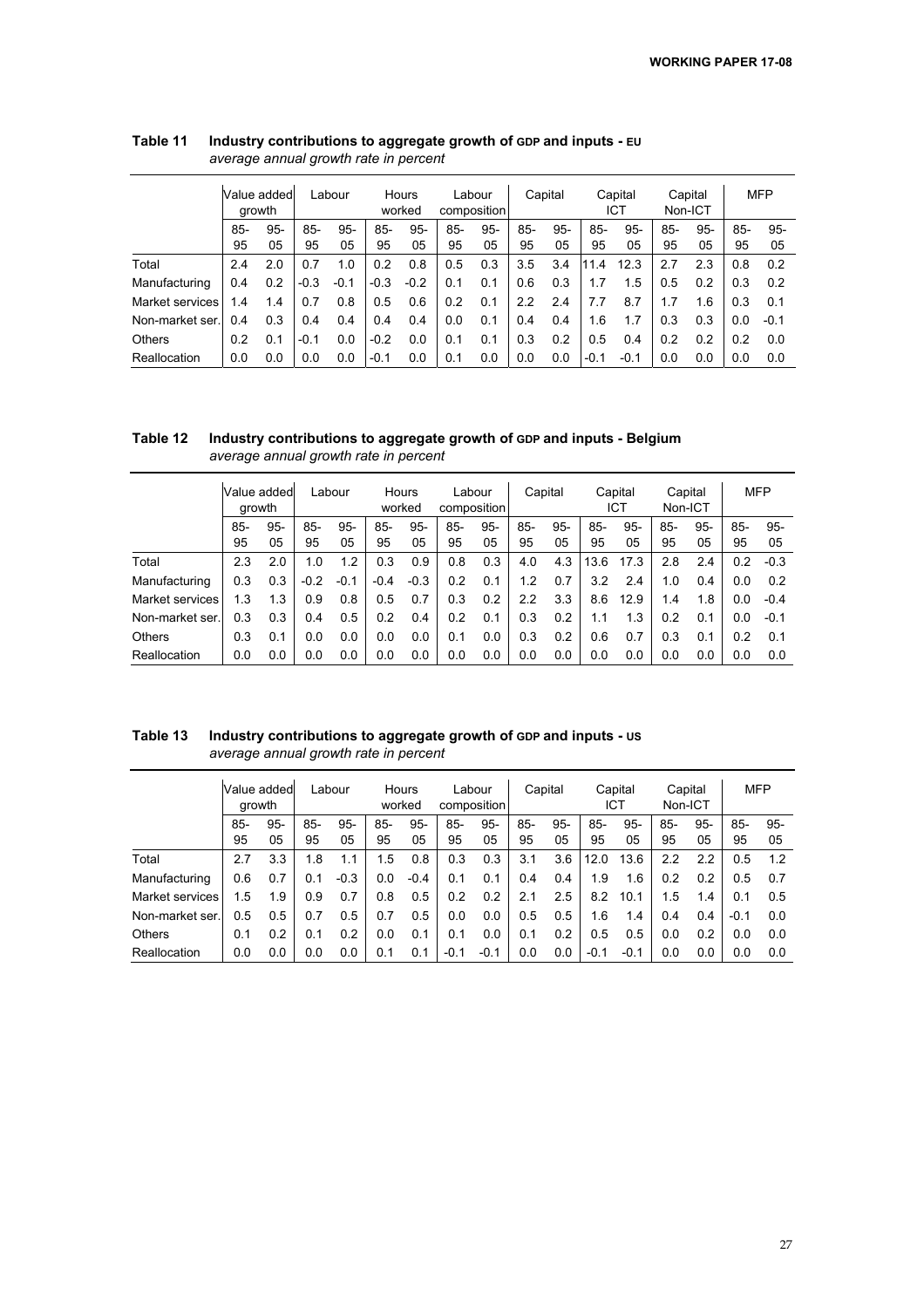## **1.9. Industry contributions to aggregate labour productivity growth**

Aggregate labour productivity growth can be considered as a weighted sum of industrial productivity growth rates, which depends on the productivity growth rates of industries and on the evolution of the share of hours worked by industry representing the weights. This weighted sum constitutes the intra-branch productivity growth effect, usually named the within effect. The difference between the aggregate labour productivity growth and the within effect corresponds to the reallocation effect or structural change effect which identifies change in the industrial composition of growth. The estimation of the reallocation effect is better when the industry contribution to aggregate productivity growth is calculated at a detailed industrylevel.

In Belgium, manufacturing made the largest contribution to labour productivity growth over the three first decades covering the period 1970-2000. Over this period, the contribution of manufacturing was however decreasing, such as the contribution of the three other industries and like in Europe. Over the most recent period, market services knew a strong increase in their contribution, contrary to the three other industries and became the most important contributor to aggregate labour productivity growth.

In Europe, the most important contributor to productivity growth was also manufacturing over the two first decades, then market services over the third decades. Over the recent period, the two industries recorded the same contribution. Contrary to Europe, an acceleration of the contribution of manufacturing and market services has been observed in the US since 1990. Market services recorded a strong increase in their contribution over the most recent period and became largely the most important contributors.

In Belgium as well as in the EU, the persistent but decreasing labour productivity growth can be mainly explained by the decline in intra-branch labour productivity growth (within effect) between 1970 and 2005. However, in Belgium, the positive structural change effect also decreased over time and since the beginning of the nineties, it has become weaker than the European structural change effect.

The within effect has been even more important in the US where since the eighties, the between or structural effect has been negative or equal to zero. This means that in the US, the shift of labour has been towards sectors with weaker productivity gains as confirmed by the strong increase in hours worked in services sector and the decline of the hours worked in the manufacturing.

Data information: aggregate labour productivity growth can be decomposed as the weighted sum of labour productivity growth rates in each industry. The weights used are the share of hours worked by each industry. This weighted sum constitutes the intra-branch productivity growth effect, usually named the within effect. The difference between the aggregate labour productivity growth and the within effect corresponds to the reallocation effect or structural change effect..This effect is mainly caused by a shift of labour input towards industries with a higher or lower productivity growth.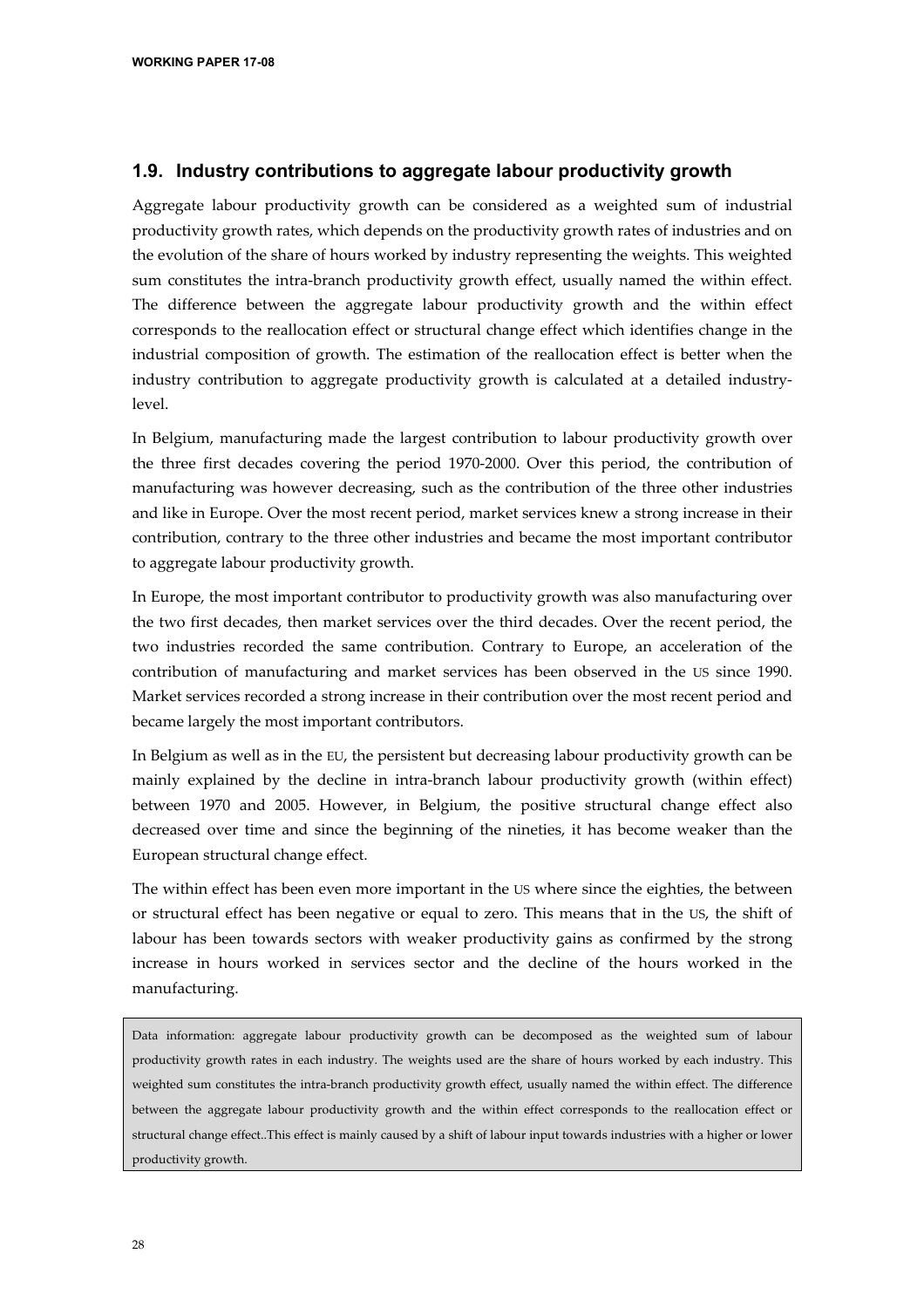| <u>.</u>        |       |       |           |           |        |       |           |           |       |       |           |           |
|-----------------|-------|-------|-----------|-----------|--------|-------|-----------|-----------|-------|-------|-----------|-----------|
|                 | EU    |       |           | Belgium   |        |       | US        |           |       |       |           |           |
|                 | 70-80 | 80-90 | $90 - 00$ | $00 - 05$ | 70-80  | 80-90 | $90 - 00$ | $00 - 05$ | 70-80 | 80-90 | $90 - 00$ | $00 - 05$ |
| Total           | 3.1   | 2.3   | 1.9       | 1.1       | 4.7    | 2.4   | 1.5       | 1.1       | 1.5   | 1.2   | 1.6       | 2.8       |
| Manufacturing   | 1.1   | 0.8   | 0.6       | 0.4       | 2.3    | 1.2   | 0.6       | 0.4       | 0.6   | 0.6   | 0.8       | 0.8       |
| Market services | 0.8   | 0.6   | 0.7       | 0.4       | 1.0    | 0.7   | 0.3       | 0.7       | 0.7   | 0.5   | 0.7       | 1.8       |
| Non-market ser. | 0.2   | 0.1   | 0.1       | 0.0       | 0.8    | 0.2   | 0.2       | $-0.1$    | 0.2   | 0.1   | 0.0       | 0.3       |
| <b>Others</b>   | 0.9   | 0.7   | 0.4       | 0.2       | 0.7    | 0.2   | 0.3       | 0.1       | 0.0   | 0.0   | 0.0       | $-0.1$    |
| Reallocation    | 0.2   | 0.1   | 0.1       | 0.0       | $-0.1$ | 0.0   | 0.1       | 0.1       | 0.0   | 0.0   | 0.1       | 0.0       |

#### **Table 14 Industry contributions to aggregate labour productivity growth**  *average annual growth rate in percent*

#### **Table 15 Contributions to aggregate labour productivity growth - EU** *average annual growth rate in percent*

|                                  | 1970-1980 | 1980-1990 | 1990-2000 | 2000-2005 |
|----------------------------------|-----------|-----------|-----------|-----------|
| Total labour productivity growth | 3.1       | 2.3       | 1.9       | 1.1       |
| Within effect                    | 2.4       | 2.4       | 1.5       | 0.9       |
| Reallocation effect              | 0.7       | $-0.1$    | 0.4       | 0.2       |

Remark: the within effect is the sum of the contribution of 47 sectors of activity to aggregate labour productivity growth.

### **Table 16 Contributions to aggregate labour productivity growth - Belgium**  *average annual growth rate in percent*

|                                  | 1970-1980 | 1980-1990 | 1990-2000 | 2000-2005 |
|----------------------------------|-----------|-----------|-----------|-----------|
| Total labour productivity growth | 4.7       | 2.4       | 1.5       |           |
| Within effect                    | 4.3       | 21        | 1.4       | 1.0       |
| Reallocation effect              | 0.3       | 0.3       |           | 0.1       |

Remark: the within effect is the sum of the contribution of 47 sectors of activity to aggregate labour productivity growth.

#### **Table 17 Contributions to aggregate labour productivity growth - US** *average annual growth rate in percent*

|                                  | 1970-1980 | 1980-1990 | 1990-2000 | 2000-2005 |
|----------------------------------|-----------|-----------|-----------|-----------|
| Total labour productivity growth | 1.5       |           | 1.6       | 2.8       |
| Within effect                    | 1.3       | 1.4       | 1.6       | 3.0       |
| Reallocation effect              | 0.2       | $-0.2$    | 0.0       | $-0.2$    |

Remark: the within effect is the sum of the contribution of 47 sectors of activity to aggregate labour productivity growth.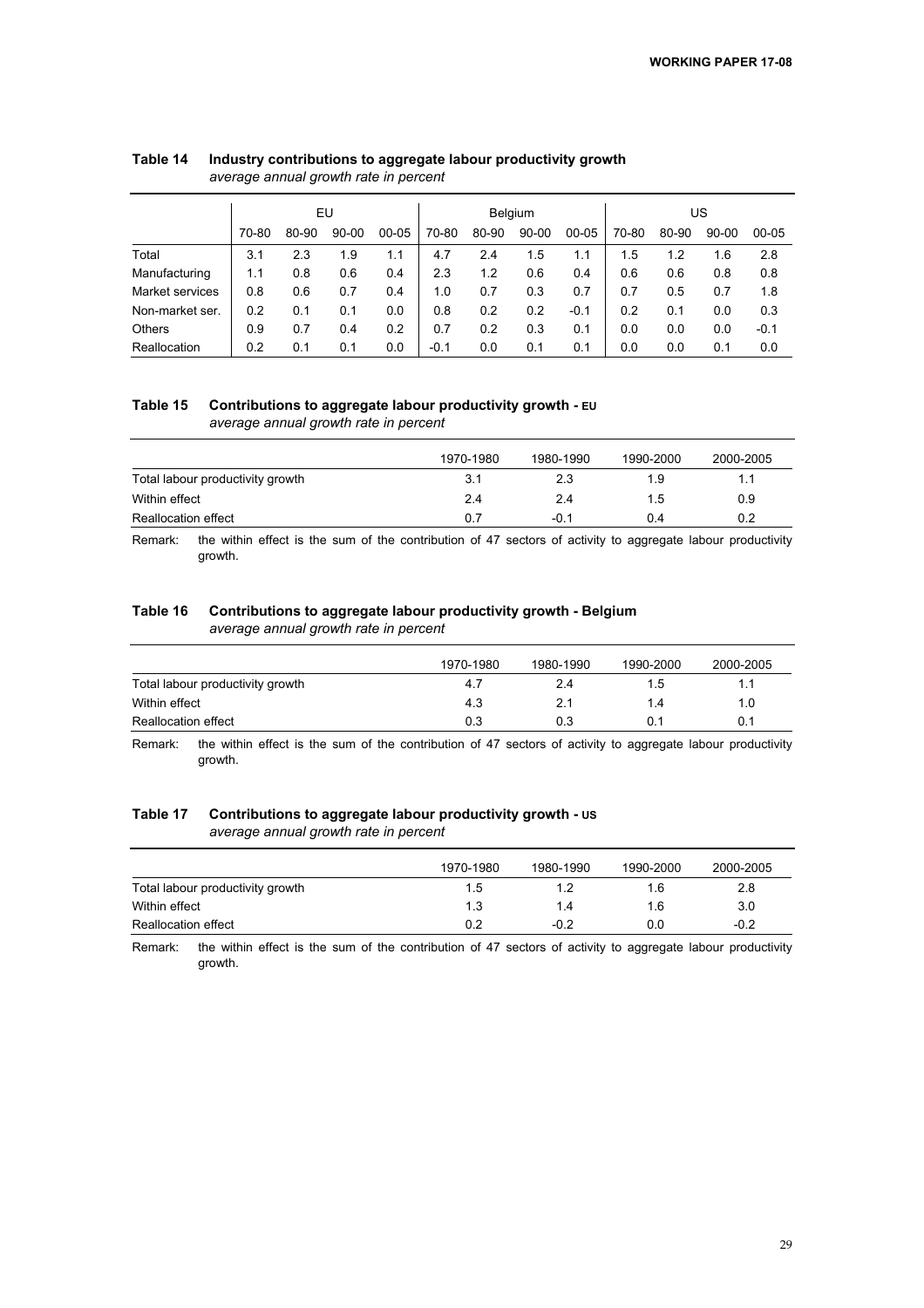**WORKING PAPER 17-08**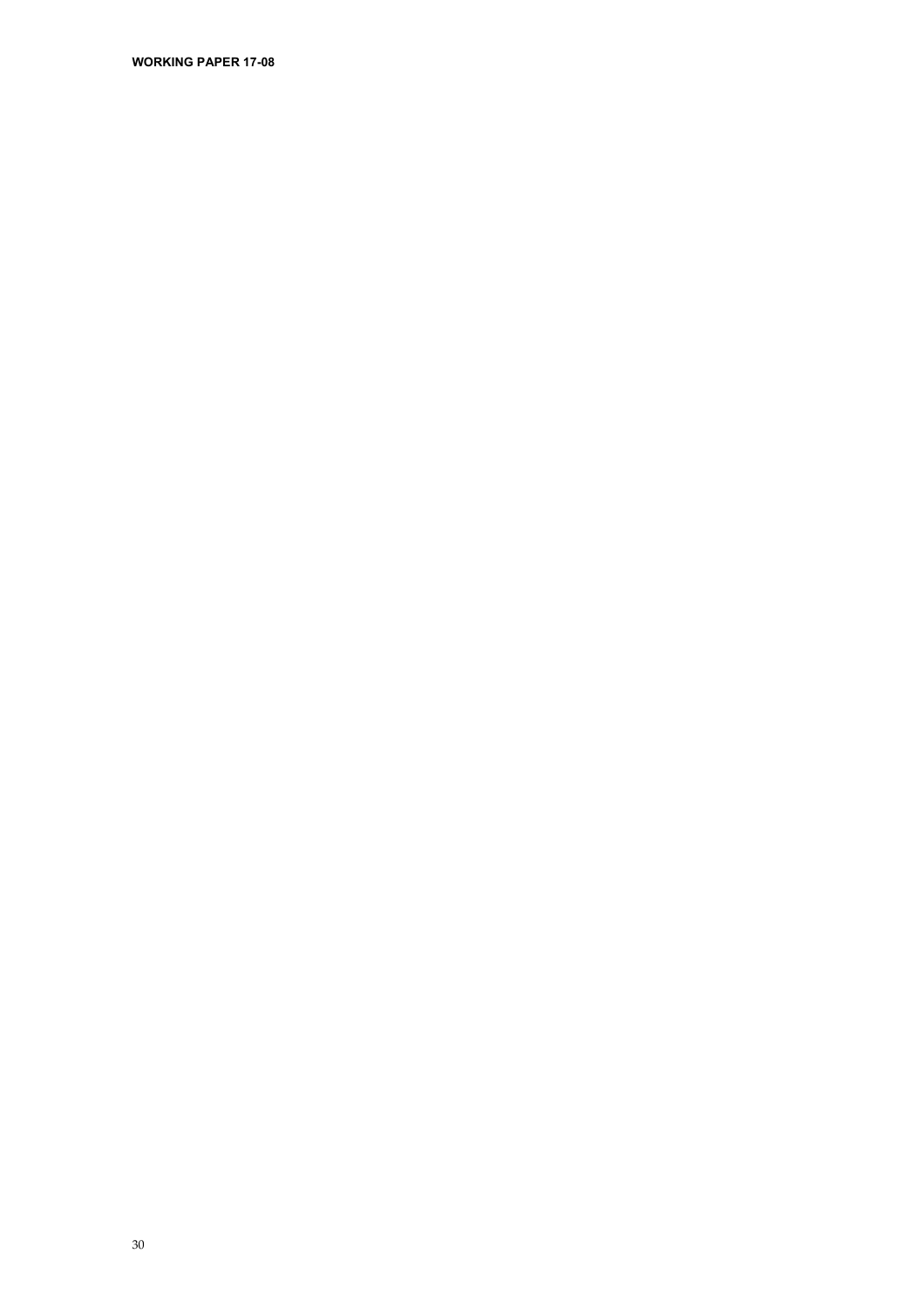# **2. Manufacturing**

### **Table 18 Summary of main findings - Belgian Manufacturing**  *average annual growth rates in percent*

|                                   | 1970-1980 | 1980-1990 | 1990-2000 | 2000-2006 |
|-----------------------------------|-----------|-----------|-----------|-----------|
| Value added                       | 4.4       | 3.4       | 1.4       | 0.6       |
| - Hour worked contribution        | $-2.3$    | $-1.3$    | $-1.3$    | $-1.2$    |
| - Labour composition contribution | n.a.      | 0.3       | 0.6       | 0.4       |
| - ICT capital contribution        | 0.4       | 0.8       | 0.6       | 0.4       |
| - NON-ICT capital contribution    | 0.3       | 1.0       | 1.1       | 0.3       |
| - MFP contribution                | n.a.      | 2.5       | 0.4       | 0.8       |
| Value added per hour worked       | 7.7       | 5.2       | 3.3       | 2.5       |
| - ICT capital deepening           | 0.5       | 0.9       | 0.7       | 0.4       |
| - NON-ICT capital deepening       | 1.3       | 1.5       | 1.6       | 0.8       |
| <b>Hours worked</b>               | $-3.4$    | $-1.8$    | $-1.9$    | $-1.8$    |

Remark: Labour composition is not available for the period 1970-1985 and for 2006. For the period 1980-1985, the structure of qualification of 1986 was fixed. For 2006, the labour composition contribution of 2005 was used.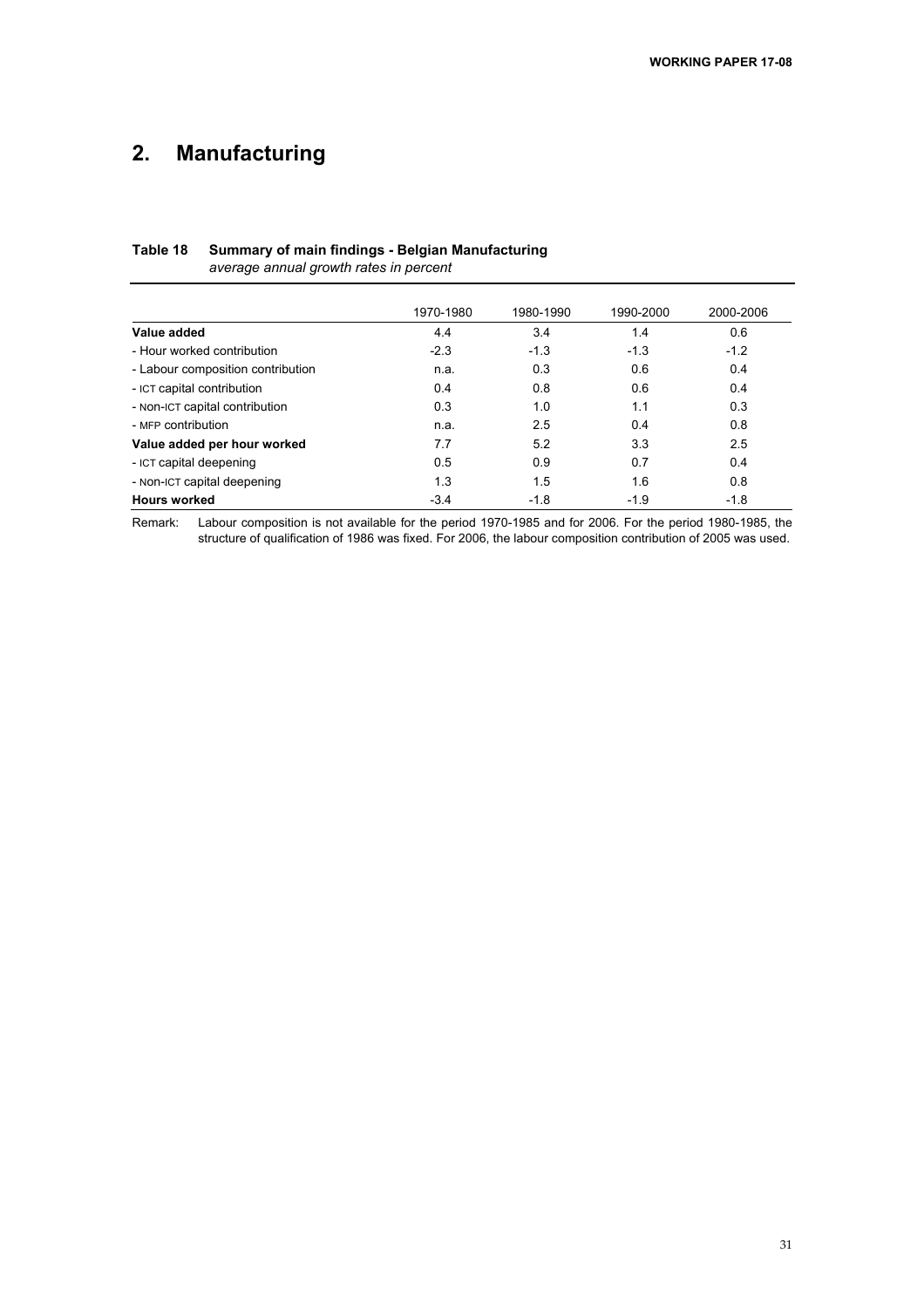# **2.1. Decomposition of value added growth**

Over the whole period, 1985-2005, the value added growth of manufacturing in the US was always stronger than the growth observed for manufacturing in Belgium and in the EU.

The overall picture given by the average contribution calculated by decade shows that since the beginning of the nineties, labour contribution in terms of hours worked has always been negative in manufacturing as opposed to what has been observed for the total economy in Belgium as well as in the EU and the US. In the three geographical areas but particularly in the US, this negative labour contribution in manufacturing was even more pronounced during the most recent period, 2000-2005, than during the previous decades. However, in the three zones, this negative contribution has been partly compensated by a positive labour composition effect higher in manufacturing than in total economy.

As opposed to labour, capital has always contributed positively to real value added growth in manufacturing in the three areas. However, over the whole period, the contribution of capital was the strongest in the Belgian manufacturing. In Belgium and in the EU, this positive contribution was particularly strong over 1985-1990 and 1995-2000. When this capital contribution is divided into ICT capital contribution and non-ICT capital contribution, ICT capital contribution in the Belgian manufacturing was higher than non-ICT capital contribution only during the most recent period, 2000-2005. Moreover, over the whole period, 1985-2005, Belgian manufacturing ICT capital contribution was always higher than the ICT capital contribution in the European and American manufacturing.

The MFP contribution was the strongest in the US manufacturing and the weakest in the Belgian manufacturing whatever the period considered. In Belgium, this contribution was even negative over 1990-1995. During the most recent period, 2000-2005, MFP contribution reached on average 0.6% in Belgium, 0.9% in the EU and 3.8% in the US underlying the privileged role of manufacturing as channel of technical progress in this country.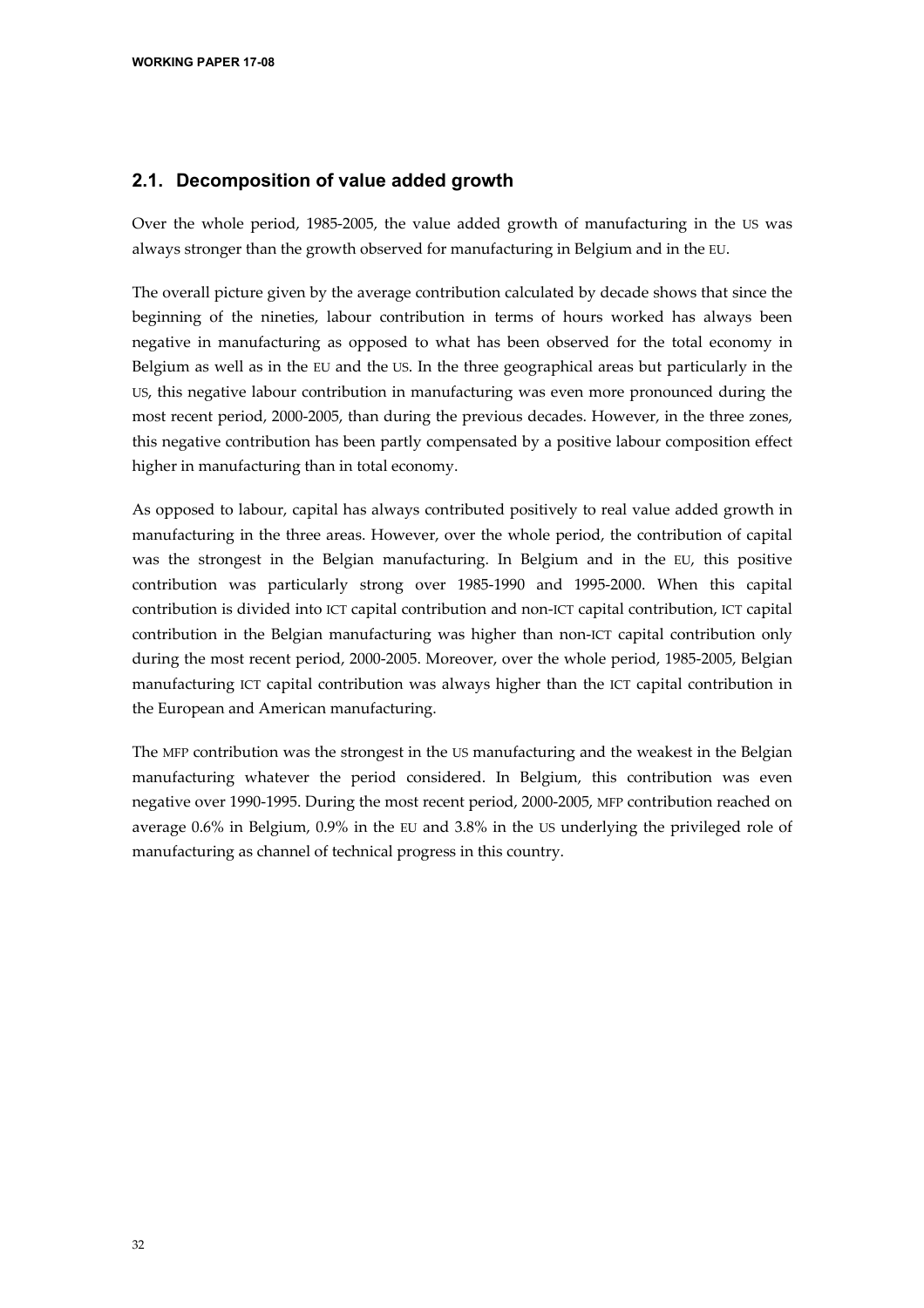













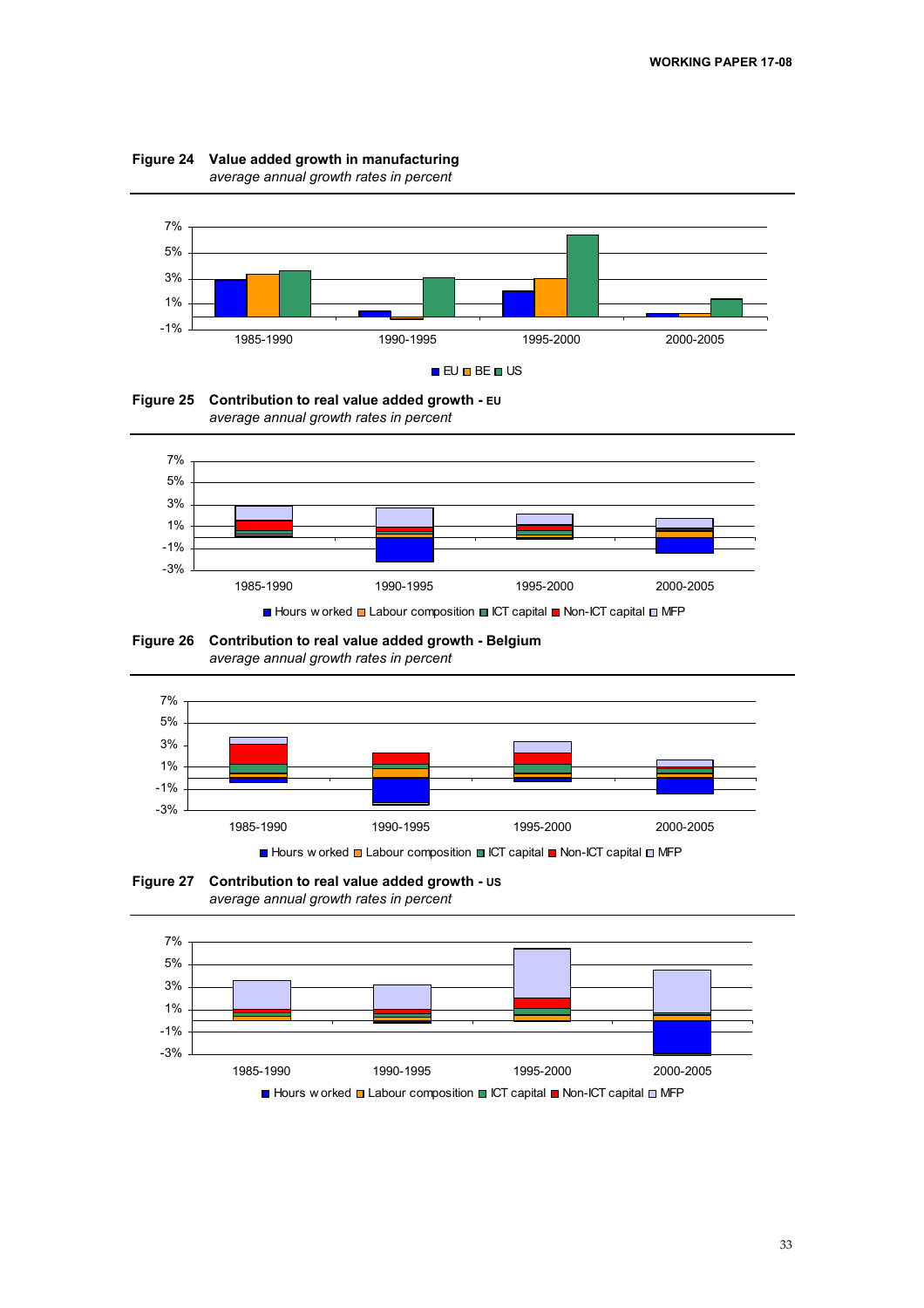# **2.2. Decomposition of labour productivity growth**

Since 1995, the labour productivity growth of manufacturing has been much stronger in the US than in the EU and in Belgium. Over the whole period, with the exception of the period 1990- 1995, manufacturing productivity growth increased faster in Belgium than in the EU. However, during the most recent period, the difference between these growth rates was very modest.

The decomposition of labour productivity growth shows that the main explanation of the US leadership since 1995 has to be found in the MFP contribution which accelerated strongly between 1995 and 2005 in the US while it decelerated in the EU and in Belgium.

In Belgium, capital deepening was particularly high in manufacturing from the mid-eighties to the mid-nineties. This decade corresponds to a rapid restructuring of Belgian manufacturing, leading businesses to replace labour with capital given the evolution of their relative prices. Over the whole period, both ICT and non-ICT capital deepening was much more pronounced in Belgium than in the EU and in the US with the exception of 2000-2005. Indeed, over the most recent period, capital deepening was stronger in the US thanks a stronger non-ICT capital deepening in this country in comparison with Belgium.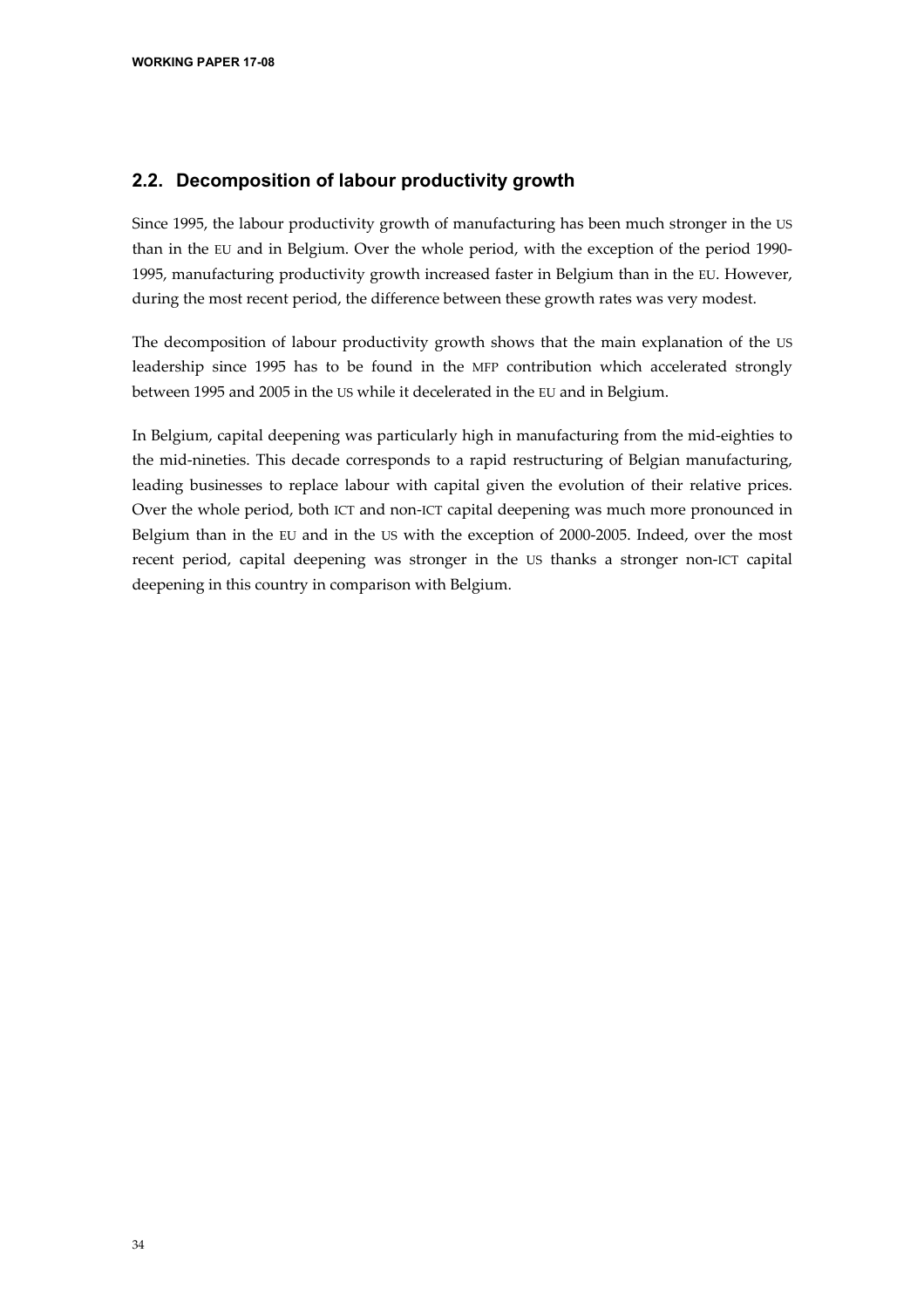















■ Labour composition ■ ICT capital deepening ■ Non-ICT capital deepening ■ MFP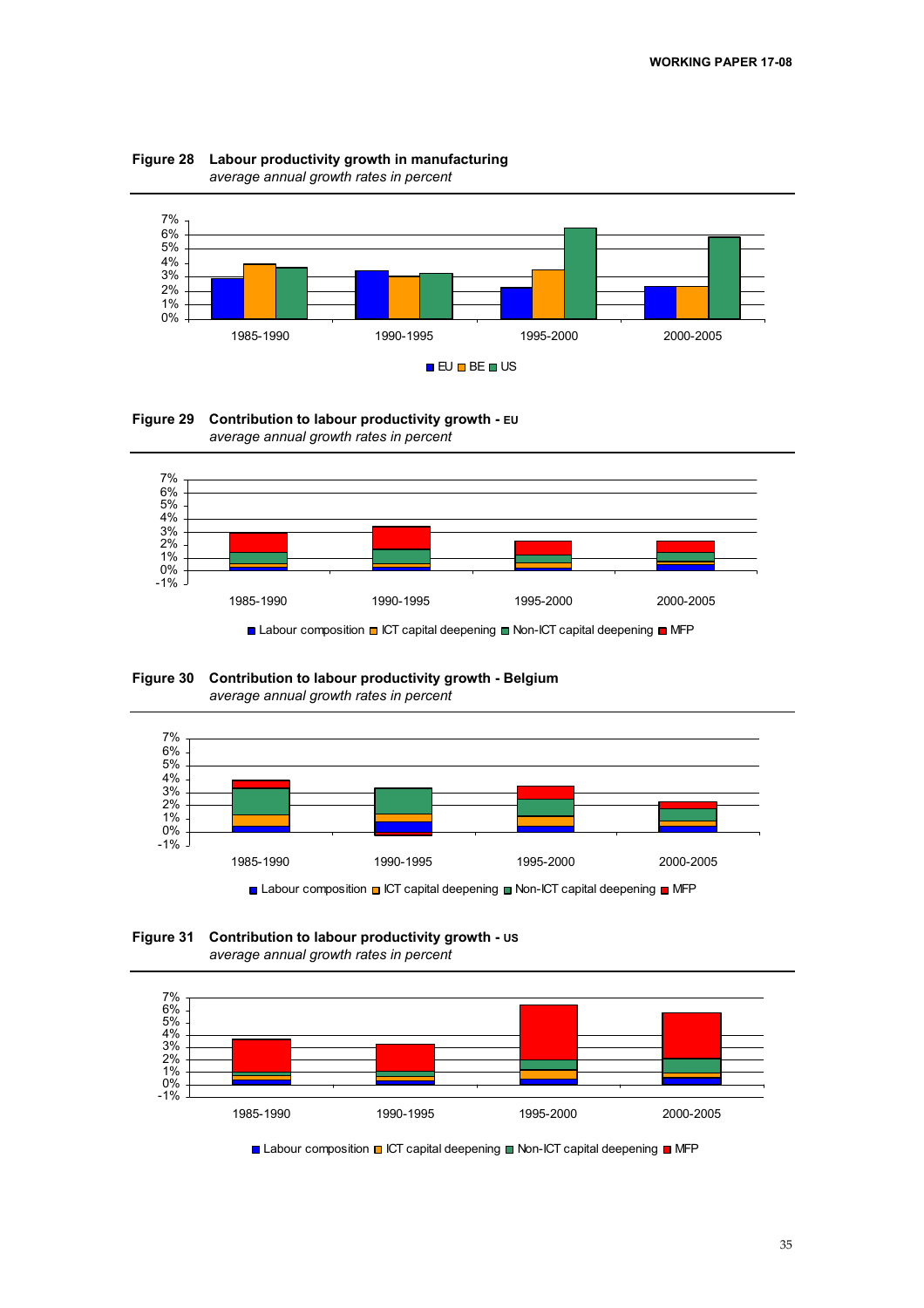# **2.3. Structural changes in manufacturing**

Within manufacturing, strong changes in the nature of activities took place from the mideighties in Belgium as well as in the EU and in the US. In terms of nominal value added, some activities saw their relative importance declining over the last few decades. This is particularly true for Textiles, leather and footwear and to a lesser extent for Basic metals and fabricated metal products, especially in Belgium. By contrast, other activities recorded an increase in their relative importance within manufacturing. This is clearly the case for Chemicals and chemical products, particularly in Belgium, for Food, beverage and tobacco, for Rubber and plastics but also for Transport equipment in the EU and in Belgium.

In 2005, the five most important industries in terms of value added in manufacturing were respectively: Basic metals and fabricated metal products, Machinery and equipment, Transport equipment, Food, beverages and tobacco and Chemicals and chemical products in the EU, Chemicals and chemical products, Basic metals and fabricated metal products, Food, beverages and tobacco, Transport equipment and Machinery and equipment in Belgium and Chemicals and chemical products, Food, beverages and tobacco, Transport equipment, Basic metals and fabricated metal products and Machinery and equipment in the US.

The average annual growth rate of real value added by industry over 1970-2005 sheds light on divergences in structural evolutions of manufacturing between the EU, Belgium and the US. The decrease of Textile, leather and footwear is particularly important in the EU and in Belgium where a negative average annual growth rate was recorded. The economic importance of ICT is also clearly visible in the US where Office, accounting and computing machinery and Radio, television and communication equipment have recorded skyrocketing growth rates but also in the EU where the growth rates of the value added in these two industries have been the highest even if they were far below the American ones. By contrast, the growth rates of these industries appeared much more modest in Belgium where the real value added growth was the strongest in Chemicals and chemical products, Rubber and plastics, Wood and wood products and Transport equipment.

Data information: real value added for aggregated level (total economy, manufacturing, market services etc) is calculated using a Tornqvist index for which the weights are the average shares in nominal value added in period t and t-1 of each industry. Therefore, the sum of real value added of all industries is not equal to the real value added of the total economy.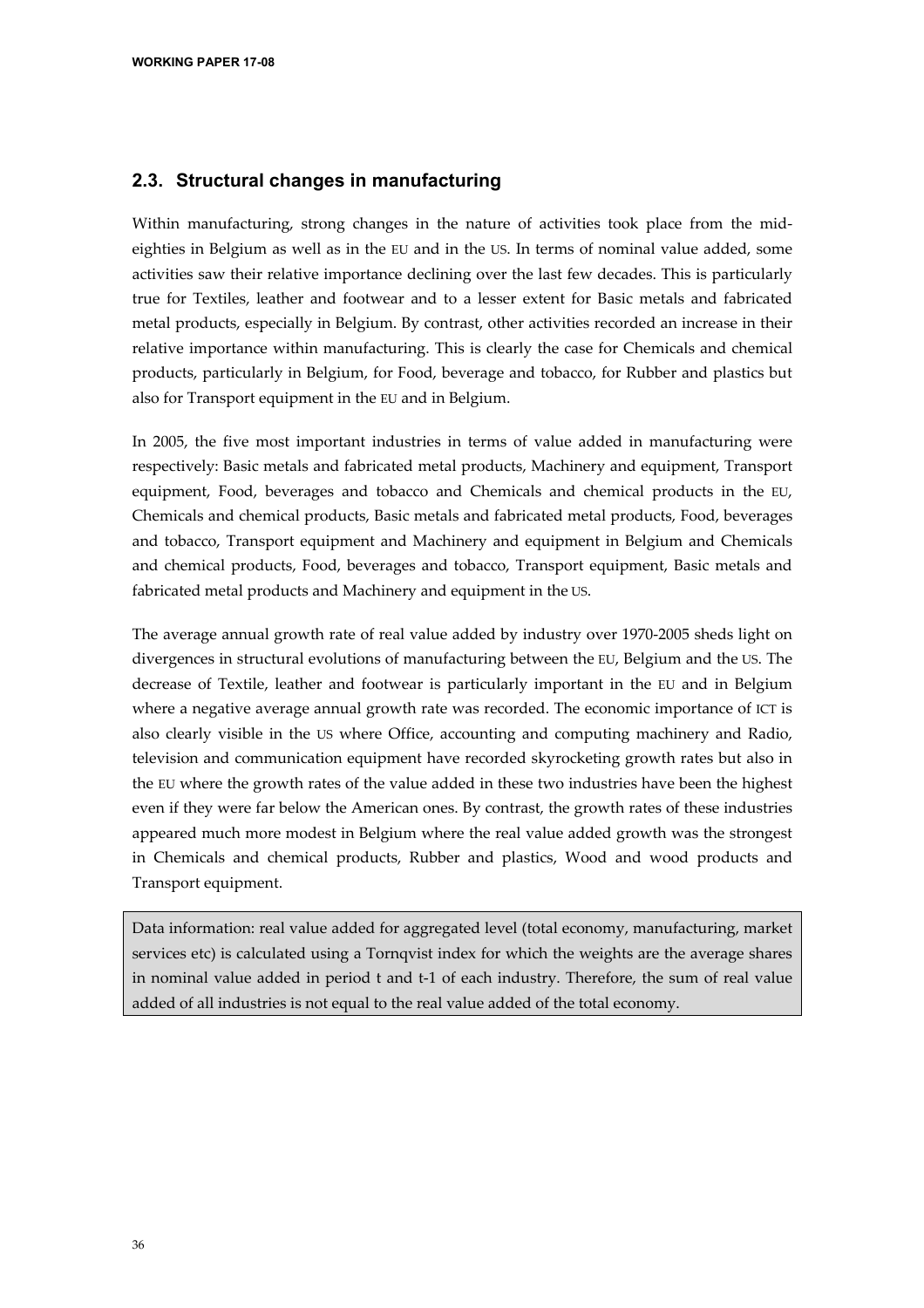#### **Table 19 Nominal value added of manufacturing by activity**

|                                               | EU    |       | Belgium |       | <b>US</b> |       |
|-----------------------------------------------|-------|-------|---------|-------|-----------|-------|
|                                               | 1970  | 2005  | 1970    | 2005  | 1970      | 2005  |
| Food, beverages and tobacco                   | 9.5   | 10.2  | 12.5    | 13.5  | 9.5       | 10.6  |
| Textiles, leather and footwear                | 12.3  | 4.7   | 11.3    | 4.2   | 7.7       | 2.1   |
| Wood and wood products                        | 1.8   | 1.9   | 1.4     | 1.8   | 2.6       | 2.5   |
| Pulp, paper and paper products                | 2.3   | 2.4   | 2.7     | 2.4   | 4.1       | 3.8   |
| Printing and publishing                       | 4.1   | 5.5   | 4.0     | 5.0   | 6.1       | 7.4   |
| Coke, refined petroleum and nuclear fuel      | 0.8   | 1.6   | 1.0     | 4.5   | 1.7       | 4.3   |
| Chemicals and chemical products               | 9.6   | 10.1  | 10.7    | 19.8  | 9.1       | 12.2  |
| Rubber and plastic products                   | 3.8   | 53    | 1.6     | 4.2   | 2.6       | 4.4   |
| Other non-metallic mineral products           | 6.5   | 4.2   | 6.7     | 5.0   | 3.4       | 3.3   |
| Basic metals and fabricated metal products    | 18.1  | 15.5  | 23.7    | 15.2  | 15.1      | 10.2  |
| Machinery and equipment n.e.c.                | 9.6   | 12.3  | 7.4     | 6.4   | 10.8      | 8.8   |
| Office, accounting and computing machinery    | 1.0   | 0.6   | 0.3     | 0.2   | 1.6       | 1.5   |
| Electrical machinery                          | 4.8   | 4.4   | 4.2     | 3.5   | 4.7       | 4.2   |
| Radio, television and communication equipment | 2.4   | 2.5   | 2.9     | 2.3   | 3.1       | 4.0   |
| Medical, precision and optical instruments    | 2.2   | 3.2   | 0.9     | 1.1   | 3.6       | 6.5   |
| Transport equipment                           | 8.1   | 10.7  | 5.7     | 8.0   | 10.4      | 10.3  |
| Manufacturing n.e.c.; recycling               | 3.3   | 4.9   | 3.1     | 3.0   | 3.8       | 3.8   |
| Total Manufacturing                           | 100.0 | 100.0 | 100.0   | 100.0 | 100.0     | 100.0 |

*share in manufacturing nominal value added in percent*

#### **Table 20 Growth rate of real value added of manufacturing by activity**  *average annual growth rate, 1970-2005, in percent*

|                                               | EU     | Belgium | US.  |
|-----------------------------------------------|--------|---------|------|
| Food, beverages and tobacco                   | 1.1    | 1.7     | 2.2  |
| Textiles, leather and footwear                | $-0.9$ | $-0.6$  | 1.1  |
| Wood and wood products                        | 1.8    | 5.3     | 1.3  |
| Pulp, paper and paper products                | 1.6    | 2.0     | 1.8  |
| Printing and publishing                       | 1.4    | 2.0     | 1.6  |
| Coke, refined petroleum and nuclear fuel      | $-1.1$ | 2.5     | 2.2  |
| Chemicals and chemical products               | 3.8    | 7.0     | 1.8  |
| Rubber and plastic products                   | 3.6    | 7.7     | 4.7  |
| Other non-metallic mineral products           | 1.6    | 1.2     | 1.9  |
| Basic metals and fabricated metal products    | 0.7    | 1.5     | 0.9  |
| Machinery and equipment n.e.c.                | 1.1    | 1.6     | 1.0  |
| Office, accounting and computing machinery    | 6.6    | 1.3     | 39.4 |
| Electrical machinery                          | 1.7    | 1.8     | 5.6  |
| Radio, television and communication equipment | 5.9    | 2.3     | 12.8 |
| Medical, precision and optical instruments    | 3.8    | 2.4     | 3.9  |
| Transport equipment                           | 1.7    | 4.0     | 2.4  |
| Manufacturing n.e.c.; recycling               | 0.8    | 0.4     | 2.6  |
| <b>Total Manufacturing</b>                    | 1.6    | 2.6     | 3.2  |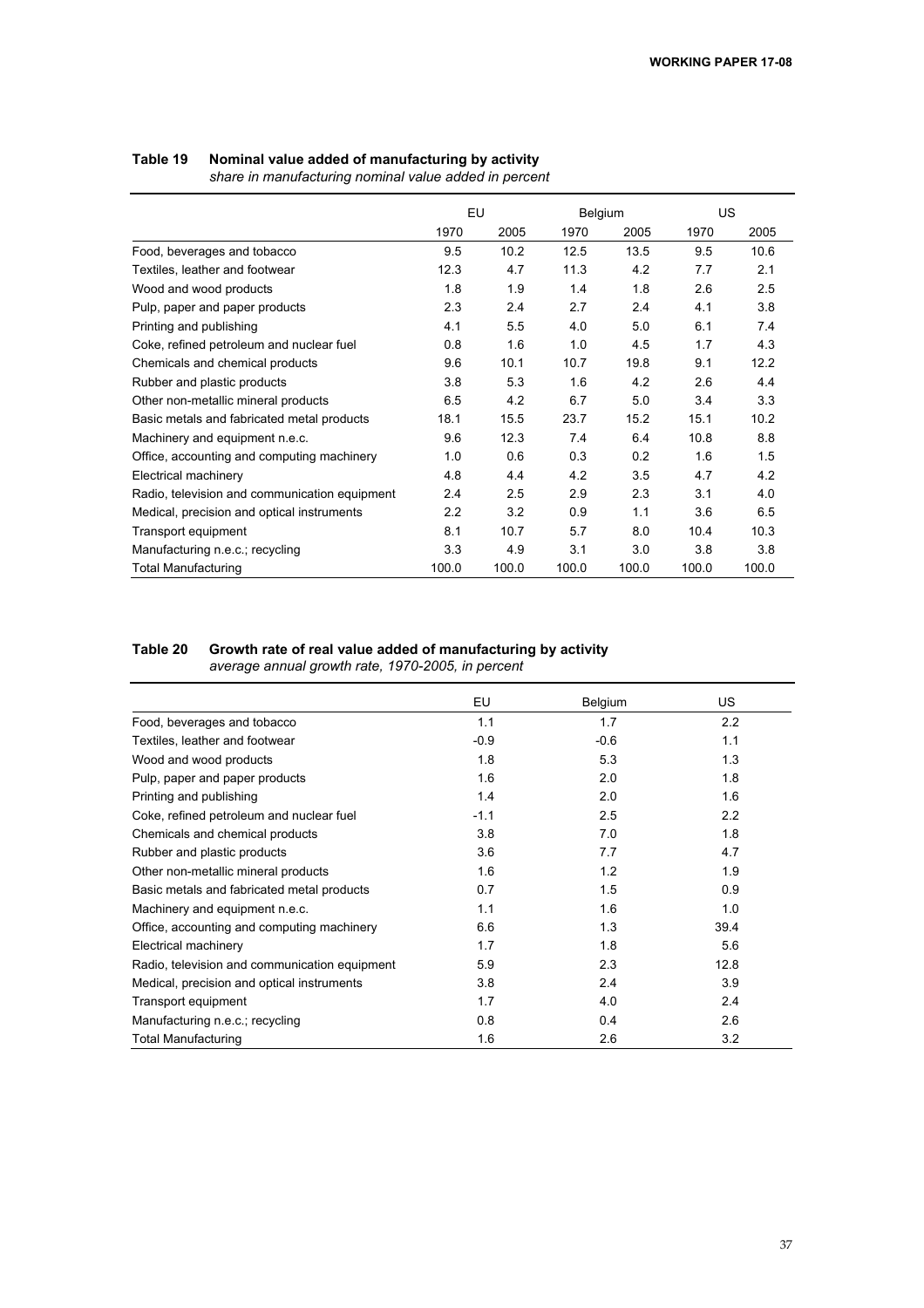Globally, in the three areas, the number of hours worked in manufacturing declined over 1970- 2005 but this decline was more pronounced in Belgium than in the EU and in the US. Indeed, US industries recorded less negative average annual growth rates of hours worked than Belgian and European industries. Moreover, contrary to what was observed in Belgium and in the EU, some industries in the US recorded positive average annual growth rates of hours worked. This was the case of Printing and Publishing, Rubber and Plastic products, Wood and wood products, Office, accounting and computing machinery, Medical, precision and optical instruments and Manufacturing n.e.c. and recycling.

In Belgium, the most negative average annual growth rates were recorded by Textiles, leather and footwear, Radio, television and communication equipment, Manufacturing n.e.c. and recycling, Office, accounting and computing equipment and Other non-metallic mineral products.

In 1970, the top–three industries in terms of hours worked in manufacturing were Textiles, leather and footwear, Basic metals and fabricated metal products and Food, beverages and tobacco in the EU as well as in Belgium and in the US even if the ranking of these three industries changed according to the country considered. In 2005, the top-three industries were Basic metals and fabricated metal products, Food, beverages and tobacco and Machinery n.e.c. in the EU, Basic metals and fabricated metal products, Food, beverages and tobacco and Chemicals and chemical products in Belgium and Basic metals and fabricated metal products, Transport equipment and Food, beverages and tobacco in the US.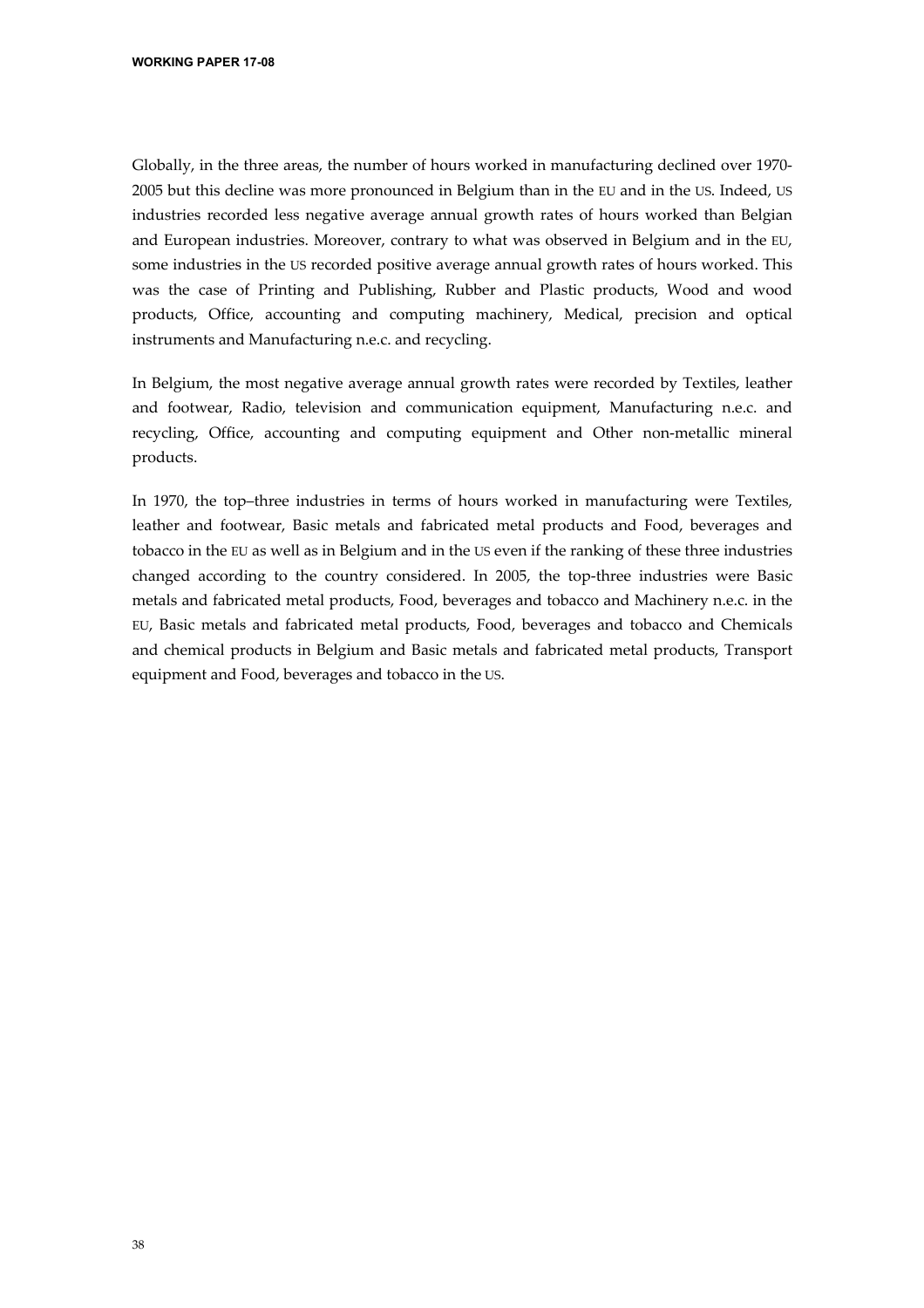## **Table 21 Hours worked in manufacturing by activity**

*share in manufacturing hours worked in percent*

|                                               | EU    |       | Belgium |       | US.   |       |
|-----------------------------------------------|-------|-------|---------|-------|-------|-------|
|                                               | 1970  | 2005  | 1970    | 2005  | 1970  | 2005  |
| Food, beverages and tobacco                   | 10.9  | 13.4  | 11.7    | 14.7  | 10.5  | 10.6  |
| Textiles, leather and footwear                | 15.9  | 6.8   | 17.7    | 6.3   | 12.5  | 4.6   |
| Wood and wood products                        | 3.1   | 3.3   | 1.8     | 2.4   | 3.8   | 5.3   |
| Pulp, paper and paper products                | 2.6   | 2.4   | 2.4     | 2.4   | 4.0   | 3.5   |
| Printing and publishing                       | 4.3   | 6.0   | 4.0     | 5.3   | 5.0   | 8.0   |
| Coke, refined petroleum and nuclear fuel      | 0.7   | 0.5   | 0.7     | 1.0   | 1.1   | 0.8   |
| Chemicals and chemical products               | 5.4   | 5.8   | 7.2     | 12.3  | 5.6   | 6.3   |
| Rubber and plastic products                   | 3.0   | 5.0   | 2.2     | 4.4   | 3.5   | 5.6   |
| Other non-metallic mineral products           | 5.2   | 4.5   | 6.6     | 5.2   | 3.2   | 3.5   |
| Basic metals and fabricated metal products    | 15.0  | 15.6  | 19.1    | 17.3  | 14.3  | 11.9  |
| Machinery and equipment n.e.c.                | 10.7  | 11.3  | 6.2     | 6.9   | 10.3  | 8.9   |
| Office, accounting and computing machinery    | 0.5   | 0.6   | 0.2     | 0.2   | 1.4   | 1.8   |
| Electrical machinery                          | 4.3   | 4.6   | 3.9     | 3.9   | 4.4   | 4.1   |
| Radio, television and communication equipment | 2.6   | 2.3   | 4.1     | 2.3   | 3.1   | 3.8   |
| Medical, precision and optical instruments    | 2.9   | 3.1   | 0.6     | 1.3   | 3.8   | 5.0   |
| Transport equipment                           | 8.3   | 9.0   | 5.2     | 9.7   | 9.4   | 10.7  |
| Manufacturing n.e.c.; recycling               | 4.6   | 5.9   | 6.3     | 4.5   | 4.2   | 5.5   |
| <b>Total Manufacturing</b>                    | 100.0 | 100.0 | 100.0   | 100.0 | 100.0 | 100.0 |

### **Table 22 Growth rate of hours worked in manufacturing by activity**  *average annual growth rate, 1970-2005, in percent*

|                                               | EU     | Belgium | US     |
|-----------------------------------------------|--------|---------|--------|
| Food, beverages and tobacco                   | $-1.0$ | $-1.7$  | $-0.6$ |
| Textiles, leather and footwear                | $-4.0$ | $-5.3$  | $-3.5$ |
| Wood and wood products                        | $-1.4$ | $-1.6$  | 0.3    |
| Pulp, paper and paper products                | $-1.8$ | $-2.3$  | $-1.0$ |
| Printing and publishing                       | $-0.6$ | $-1.5$  | 0.7    |
| Coke, refined petroleum and nuclear fuel      | $-2.5$ | $-1.4$  | $-1.5$ |
| Chemicals and chemical products               | $-1.4$ | $-0.8$  | $-0.3$ |
| Rubber and plastic products                   | $-0.1$ | $-0.4$  | 0.7    |
| Other non-metallic mineral products           | $-2.0$ | $-3.0$  | $-0.4$ |
| Basic metals and fabricated metal products    | $-1.5$ | $-2.6$  | $-1.2$ |
| Machinery and equipment n.e.c.                | $-1.4$ | $-2.0$  | $-1.1$ |
| Office, accounting and computing machinery    | $-1.2$ | $-3.1$  | 0.1    |
| Electrical machinery                          | $-1.4$ | $-2.4$  | $-0.9$ |
| Radio, television and communication equipment | $-1.9$ | $-4.0$  | $-0.1$ |
| Medical, precision and optical instruments    | $-1.3$ | $-0.1$  | 0.1    |
| Transport equipment                           | $-1.4$ | $-0.6$  | $-0.3$ |
| Manufacturing n.e.c.; recycling               | $-0.9$ | $-3.3$  | 0.1    |
| <b>Total Manufacturing</b>                    | $-1.6$ | $-2.3$  | $-0.7$ |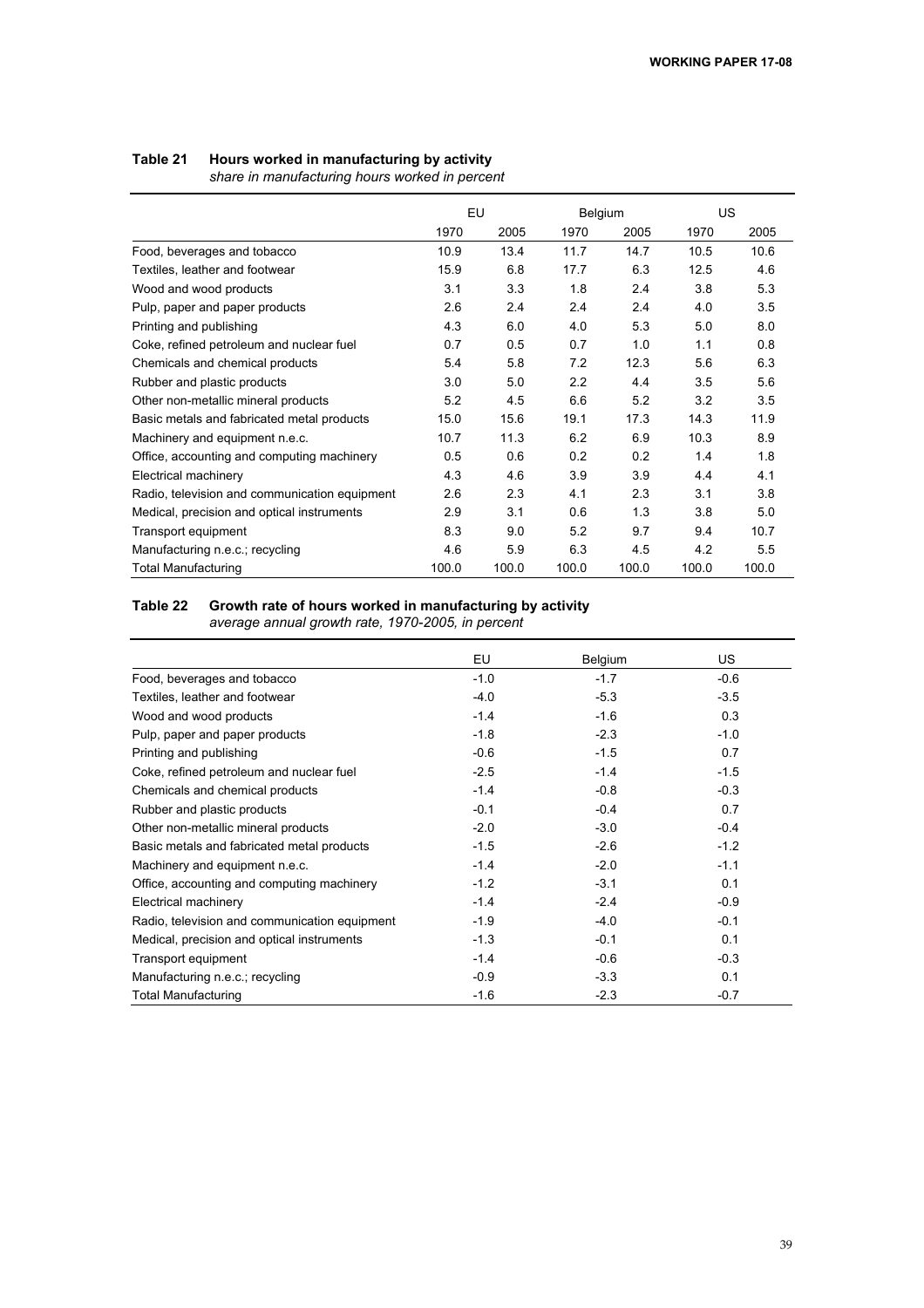# **2.4. Industry contributions to manufacturing labour productivity growth**

Over the whole period, the labour productivity in manufacturing increased in the US and decreased in the EU and in Belgium. This decreased was due to the decline of the contribution of the same industries in the EU and in Belgium. These industries were mainly Textiles, leather and footwear, Chemicals and chemical products and Basic metal and fabricated metallic products. By contrast, the US manufacturing labour productivity growth was mainly due to the increase in the contribution of Printing and publishing, Machinery and equipment n.e.c., Transport equipment and industries linked to ICT production, particularly in the nineties.

Since 1990, the main contributors to labour productivity growth have been Food, beverages and tobacco, Transport equipment and Rubber and plastic products in Belgium and Transport equipment, Office, accounting and computing machinery, Machinery and equipment n.e.c., Electrical machinery and Radio, television and communication equipment in the US. This last industry has made a negative contribution to labour productivity growth in Belgium over the most recent period.

|                                               | 1970-1980 | 1980-1990 | 1990-2000 | 2000-2005 |
|-----------------------------------------------|-----------|-----------|-----------|-----------|
| <b>Total Manufacturing</b>                    | 3.9       | 3.4       | 2.8       | 2.3       |
| Food, beverages and tobacco                   | 0.4       | 0.3       | 0.1       | 0.1       |
| Textiles, leather and footwear                | 0.6       | 0.4       | 0.3       | 0.1       |
| Wood and wood products                        | 0.1       | 0.1       | 0.1       | 0.1       |
| Pulp, paper and paper products                | 0.1       | 0.1       | 0.1       | 0.1       |
| Printing and publishing                       | 0.1       | 0.1       | 0.1       | 0.1       |
| Coke, refined petroleum and nuclear fuel      | 0.0       | 0.0       | 0.0       | 0.0       |
| Chemicals and chemical products               | 0.4       | 0.3       | 0.2       | 0.2       |
| Rubber and plastic products                   | 0.1       | 0.1       | 0.2       | 0.2       |
| Other non-metallic mineral products           | 0.2       | 0.2       | 0.1       | 0.1       |
| Basic metals and fabricated metal products    | 0.4       | 0.3       | 0.3       | 0.2       |
| Machinery and equipment n.e.c.                | 0.3       | 0.3       | 0.2       | 0.2       |
| Office, accounting and computing machinery    | 0.0       | 0.0       | 0.1       | 0.1       |
| Electrical machinery                          | 0.2       | 0.2       | 0.1       | 0.1       |
| Radio, television and communication equipment | 0.2       | 0.2       | 0.3       | 0.2       |
| Medical, precision and optical instruments    | 0.2       | 0.1       | 0.2       | 0.1       |
| Transport equipment                           | 0.2       | 0.4       | 0.2       | 0.3       |
| Manufacturing n.e.c.; recycling               | 0.1       | 0.1       | 0.1       | 0.1       |
| Reallocation                                  | 0.1       | 0.2       | 0.1       | 0.2       |

**Table 23 Industry contributions to manufacturing labour productivity growth - EU**  *average annual growth rate in percent*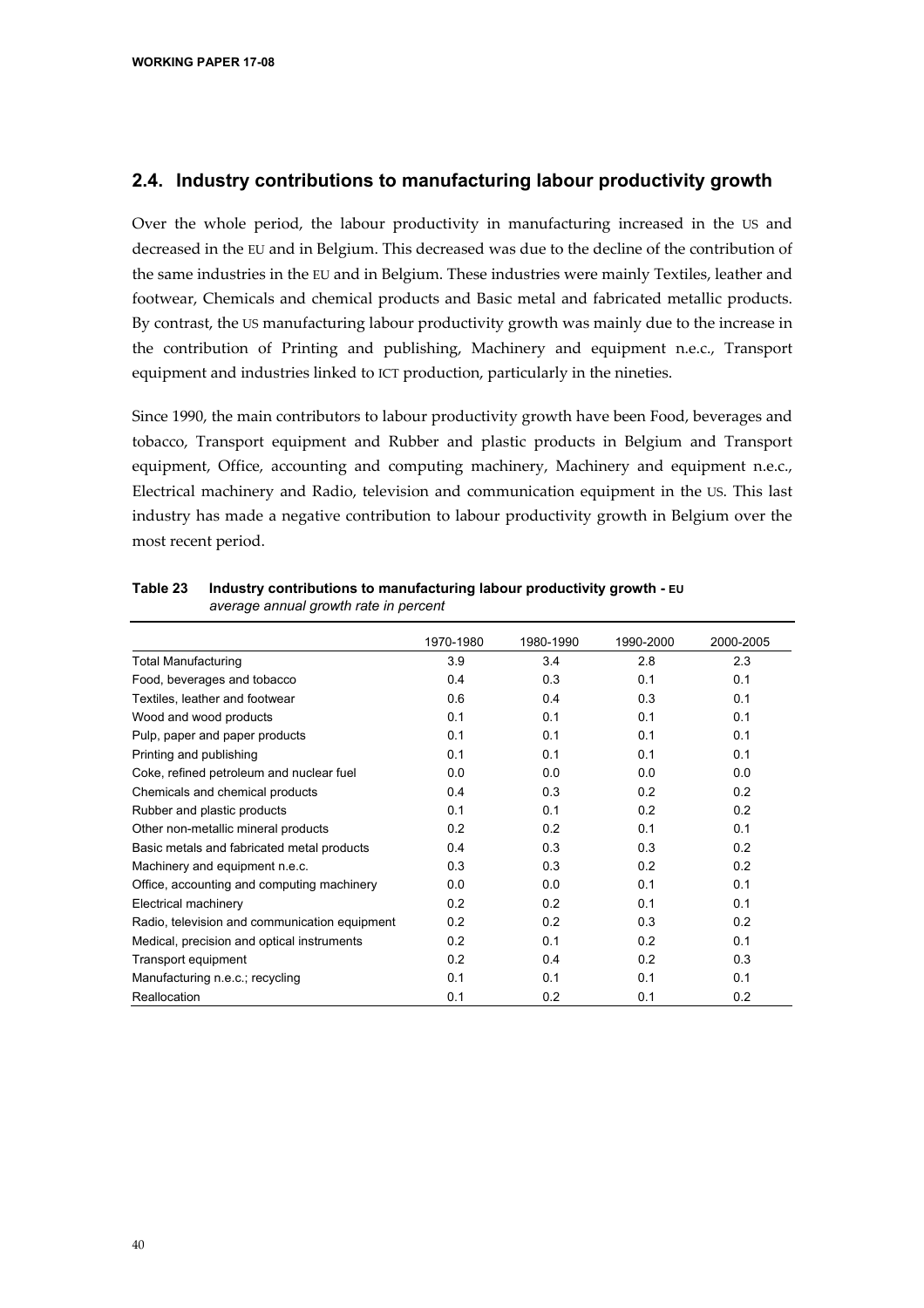|                                               | 1970-1980 | 1980-1990 | 1990-2000 | 2000-2005 |
|-----------------------------------------------|-----------|-----------|-----------|-----------|
| <b>Total Manufacturing</b>                    | 7.7       | 5.2       | 3.3       | 2.3       |
| Food, beverages and tobacco                   | 0.7       | 0.4       | 0.2       | 0.4       |
| Textiles, leather and footwear                | 0.7       | 0.6       | 0.4       | 0.2       |
| Wood and wood products                        | 0.2       | 0.1       | 0.1       | 0.1       |
| Pulp, paper and paper products                | 0.1       | 0.1       | 0.1       | 0.1       |
| Printing and publishing                       | 0.2       | 0.2       | 0.1       | 0.2       |
| Coke, refined petroleum and nuclear fuel      | 0.2       | 0.0       | $-0.1$    | 0.0       |
| Chemicals and chemical products               | 1.0       | 0.8       | 0.6       | 0.2       |
| Rubber and plastic products                   | 0.3       | 0.3       | 0.1       | 0.3       |
| Other non-metallic mineral products           | 0.4       | 0.3       | 0.1       | 0.1       |
| Basic metals and fabricated metal products    | 1.1       | 0.9       | 0.5       | 0.1       |
| Machinery and equipment n.e.c.                | 0.4       | 0.2       | 0.2       | 0.1       |
| Office, accounting and computing machinery    | 0.0       | 0.0       | 0.0       | 0.0       |
| Electrical machinery                          | 0.3       | 0.1       | 0.1       | 0.1       |
| Radio, television and communication equipment | 0.3       | 0.2       | 0.3       | $-0.1$    |
| Medical, precision and optical instruments    | 0.0       | 0.0       | 0.0       | 0.0       |
| Transport equipment                           | 0.4       | 0.4       | 0.2       | 0.4       |
| Manufacturing n.e.c.; recycling               | 0.5       | 0.1       | 0.2       | 0.0       |
| Reallocation                                  | 0.8       | 0.3       | 0.1       | 0.1       |

## **Table 24 Industry contributions to manufacturing labour productivity growth - Belgium**  *average annual growth rate in percent*

#### **Table 25 Industry contributions to manufacturing labour productivity growth - US**  *average annual growth rate in percent*

|                                               | 1970-1980      | 1980-1990 | 1990-2000 | 2000-2005 |
|-----------------------------------------------|----------------|-----------|-----------|-----------|
| <b>Total Manufacturing</b>                    | 2.5            | 3.2       | 4.9       | 5.8       |
| Food, beverages and tobacco                   | 0.3            | 0.2       | 0.2       | 0.4       |
| Textiles, leather and footwear                | 0.7            | 0.2       | 0.4       | 0.4       |
| Wood and wood products                        | 0.0            | 0.2       | $-0.1$    | 0.1       |
| Pulp, paper and paper products                | 0.1            | 0.0       | 0.1       | 0.2       |
| Printing and publishing                       | 0.0            | 0.0       | 0.1       | 0.3       |
| Coke, refined petroleum and nuclear fuel      | $-0.1$         | 0.2       | 0.0       | 0.0       |
| Chemicals and chemical products               | 0.0            | 0.1       | 0.2       | 0.2       |
| Rubber and plastic products                   | 0.1            | 0.2       | 0.2       | 0.3       |
| Other non-metallic mineral products           | 0.0            | 0.1       | 0.1       | 0.1       |
| Basic metals and fabricated metal products    | 0.0            | 0.2       | 0.5       | 0.2       |
| Machinery and equipment n.e.c.                | 0.1            | 0.0       | 0.2       | 0.7       |
| Office, accounting and computing machinery    | 0.6            | 0.8       | 11        | 0.7       |
| Electrical machinery                          | 0 <sub>1</sub> | 0.1       | 0.6       | 0.5       |
| Radio, television and communication equipment | 0.3            | 0.3       | 0.8       | 0.5       |
| Medical, precision and optical instruments    | 0.3            | 0.1       | 0.1       | 0.2       |
| Transport equipment                           | 0.2            | 0.1       | 0.2       | 0.9       |
| Manufacturing n.e.c.; recycling               | 0.0            | 0.1       | 0.1       | 0.3       |
| Reallocation                                  | $-0.4$         | 0.2       | 0.0       | $-0.1$    |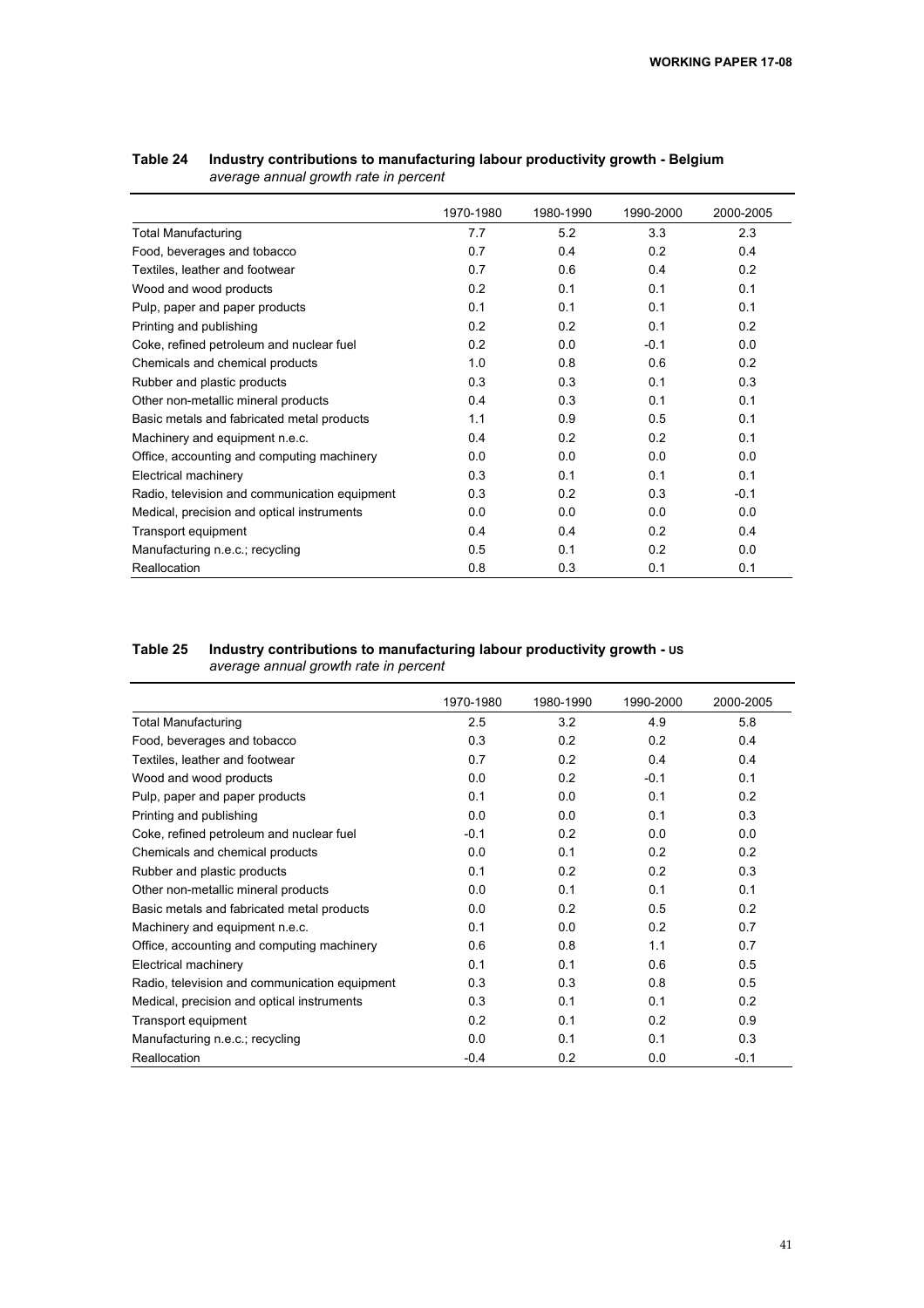**WORKING PAPER 17-08**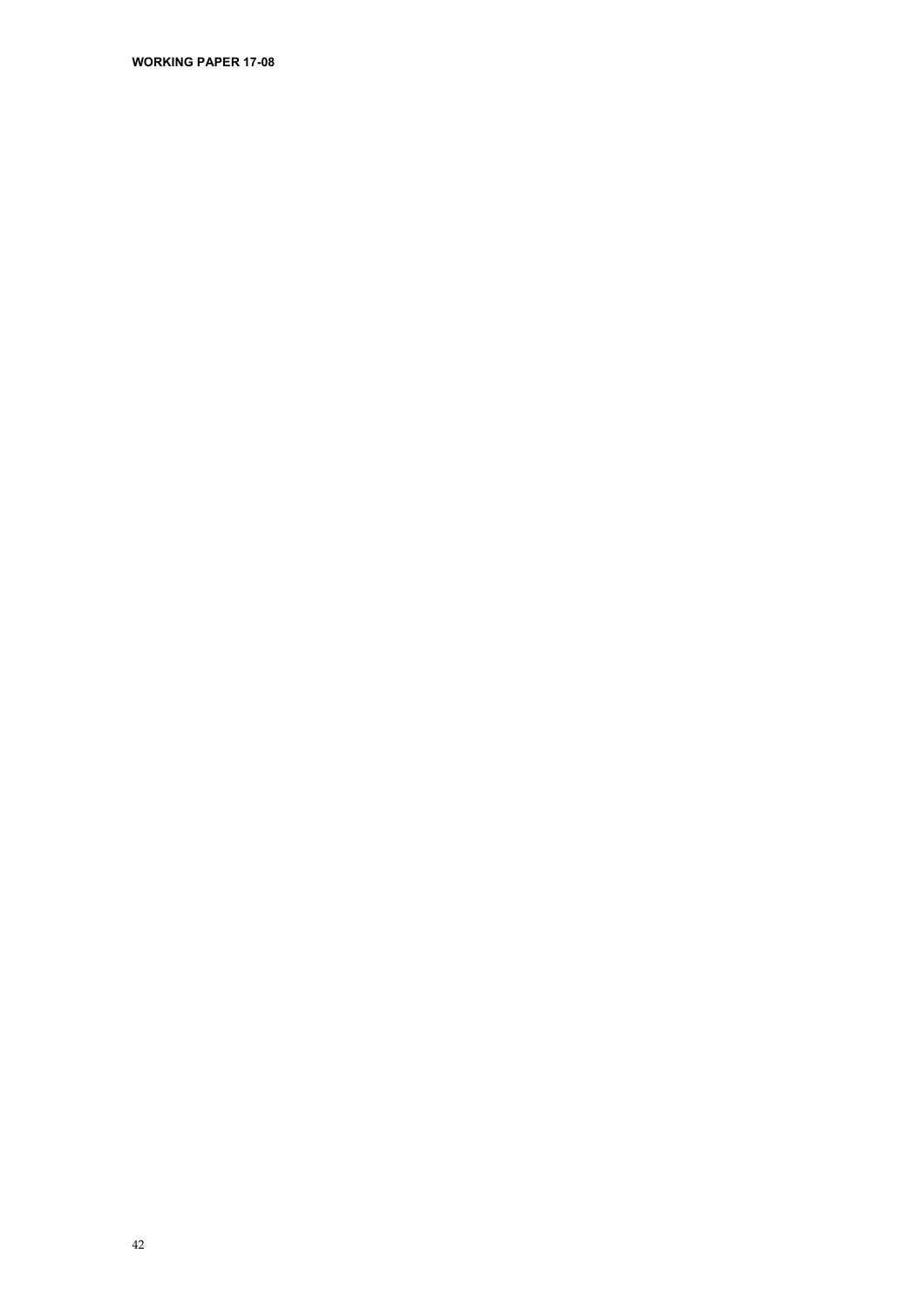# **3. Market services**

### **Table 26 Summary of main findings - Belgian Market services**  *average annual growth rates in percent*

|                                   | 1970-1980     | 1980-1990 | 1990-2000 | 2000-2006 |
|-----------------------------------|---------------|-----------|-----------|-----------|
| Value added                       | 3.1           | 2.6       | 2.5       | 2.4       |
| - Hour worked contribution        | 0.0           | 0.4       | 0.9       | 0.6       |
| - Labour composition contribution | n.a.          | 0.3       | 0.4       | 0.1       |
| - ICT capital contribution        | 1.1           | 1.2       | 1.0       | 0.9       |
| - NON-ICT capital contribution    | 1.2           | 0.6       | 1.0       | 1.1       |
| - MFP contribution                | n.a.          | 0.1       | $-0.8$    | $-0.3$    |
| Value added per hour worked       | $3.2^{\circ}$ | 1.9       | 0.8       | 1.4       |
| - ICT capital deepening           | 1.1           | 1.2       | 0.9       | 0.9       |
| - Non-ICT capital deepening       | 1.2           | 0.3       | 0.4       | 0.7       |
| <b>Hours worked</b>               | $-0.1$        | 0.7       | 1.7       | 1.1       |

Remark: Labour composition is not available for the period 1970-1985 and for 2006. For the period 1980-1985, the structure of qualification of 1986 was fixed. For 2006, the labour composition contribution of 2005 was used.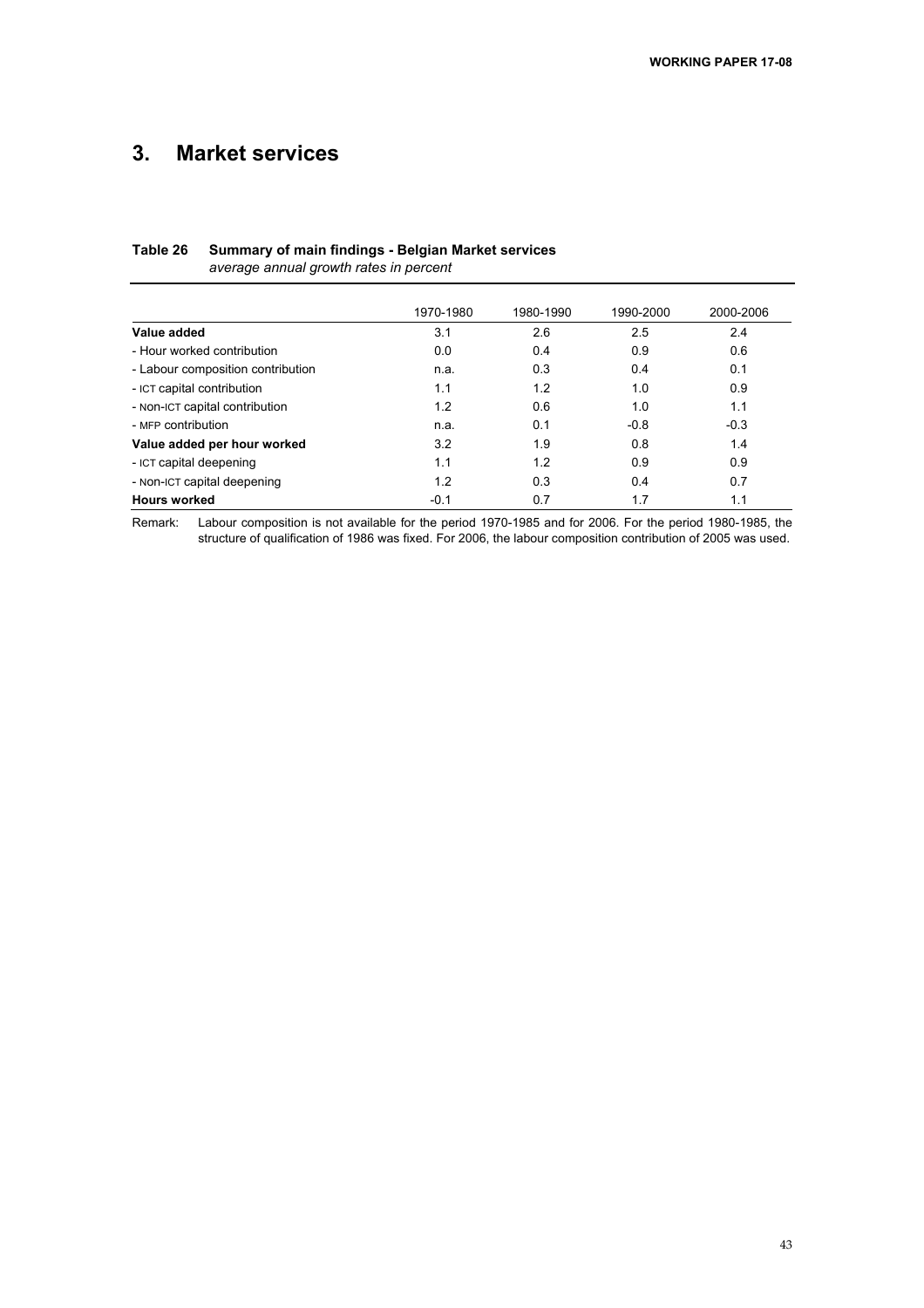# **3.1. Decomposition of value added growth**

Over the whole period, 1985-2005, the value added growth of market services in Belgium was always slower than the growth in the US and in Europe, except over the most recent period.

The decomposition of value added growth shows that capital was the most important contributor in Belgium, in the EU and in the US. The contribution of capital in Belgium and in particular the contribution of ICT capital was always higher than the contribution in the EU and in the US over the whole period, with the exception of the second period 1990-1995. Capital contribution in market services in Belgium was also higher than the percentage recorded by the total economy.

The contribution of hours worked in market services in Belgium was higher than the contribution observed in total economy over the whole period but lower than the contribution in the US, with the exception of the last period where the US recorded a negative contribution. The contribution of labour composition was higher in Belgium than in the two other areas at the beginning of the period, but became very small in Belgium during the last period.

Contrary to capital, MFP contribution was very weak in Belgium. After providing a positive but limited contribution in the period 1985-1990, MFP has negatively influenced value added growth in market services since the beginning of the nineties. In Europe, the MFP contribution was positive but decreasing over the three first periods. While Europe knew a zero MFP contribution over the last period, US recorded a strong acceleration. MFP contribution in market services in US reaching 2.0% during this last period, which was higher than the percentage observed in the whole economy.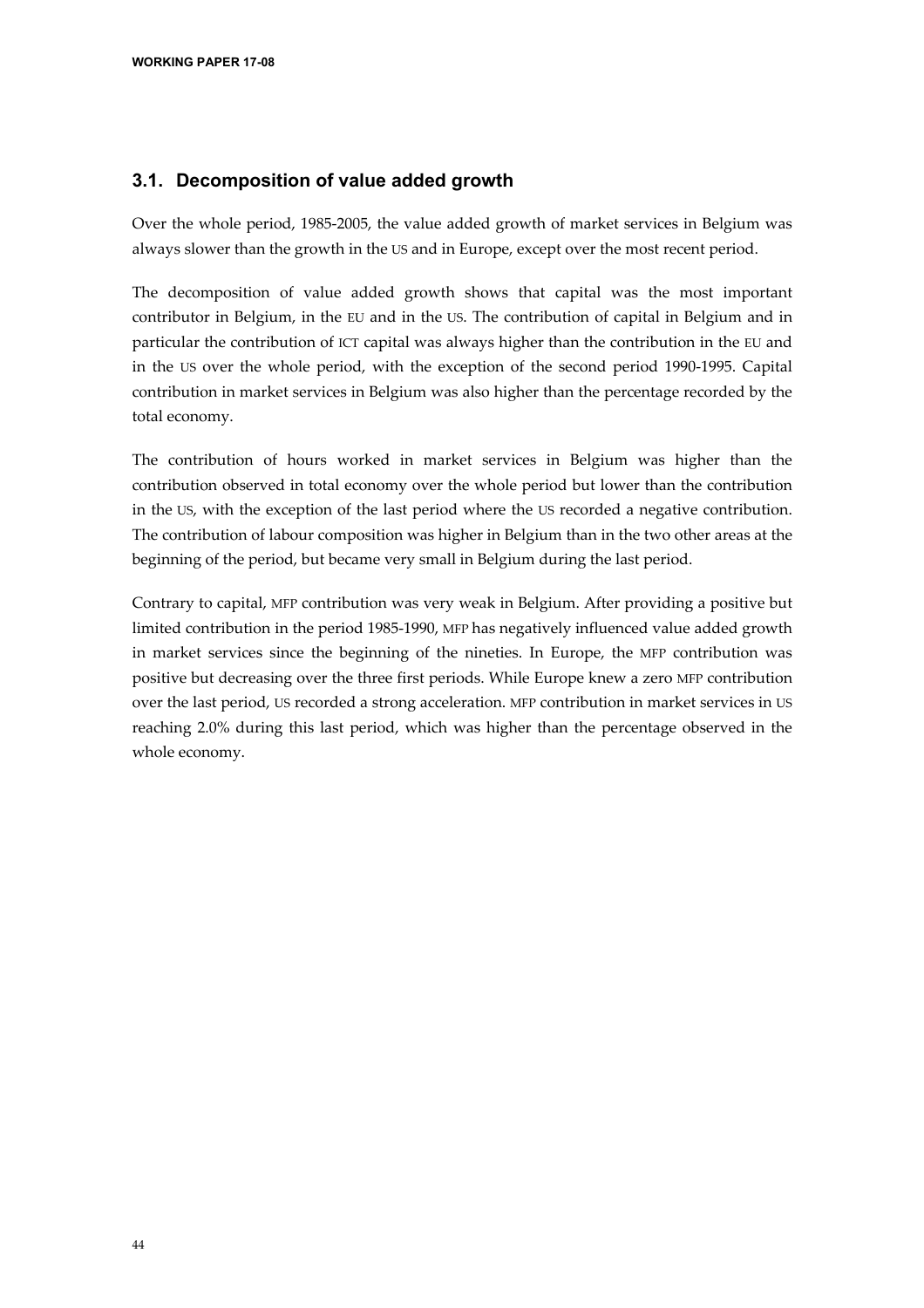











**Figure 35 Contribution to real value added growth - US**  *average annual growth rates in percent*



Hours w orked **Labour composition LACT capital LACT Capital LACT Capital ACT CAPITAL**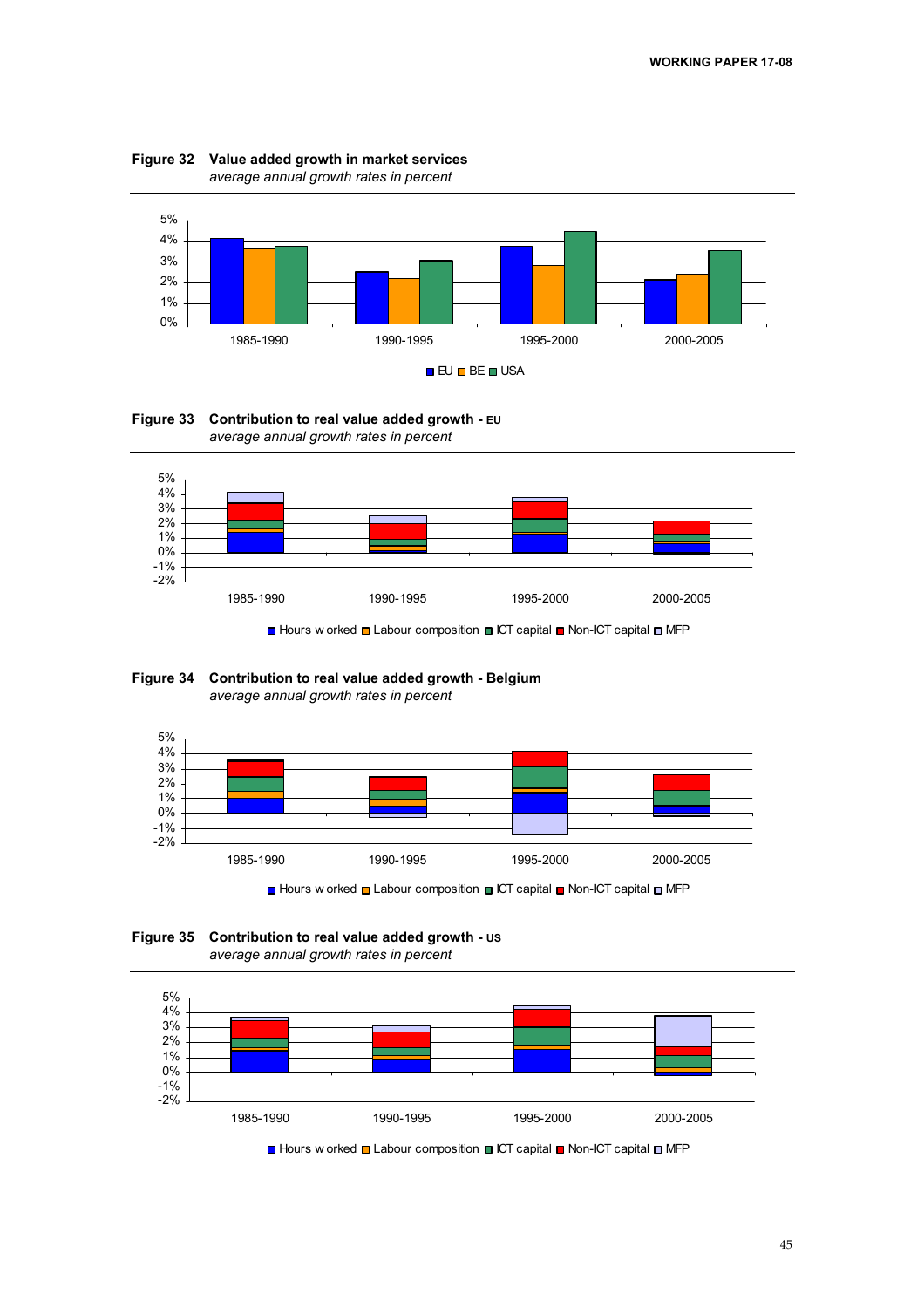# **3.2. Decomposition of labour productivity growth**

The labour productivity growth of market services in Belgium was lower than in total economy and than in the EU over the period 1985-2000. During the last period, Belgium knew a strong increase in the labour productivity growth of market services and recorded a higher growth than Europe but largely lower than the US knowing an increasing labour productivity growth in market services since the beginning of the period in 1985.

In Belgium, the evolution of labour productivity in market services was mainly driven by the contribution of capital deepening and more particularly by the contribution of ICT capital deepening. ICT capital deepening has been higher than non-ICT capital deepening over the whole period, with the exception of the second considered period. An acceleration of the contribution of ICT capital deepening has been observed in market services in Belgium since 1995. ICT capital deepening in market services has always been higher than in the total economy, in the EU and in the US.

As mentioned previously, MFP contribution was very weak in Belgium. After providing a positive but limited contribution in the period 1985-1990, MFP has negatively influenced labour productivity growth in market services since the beginning of the nineties.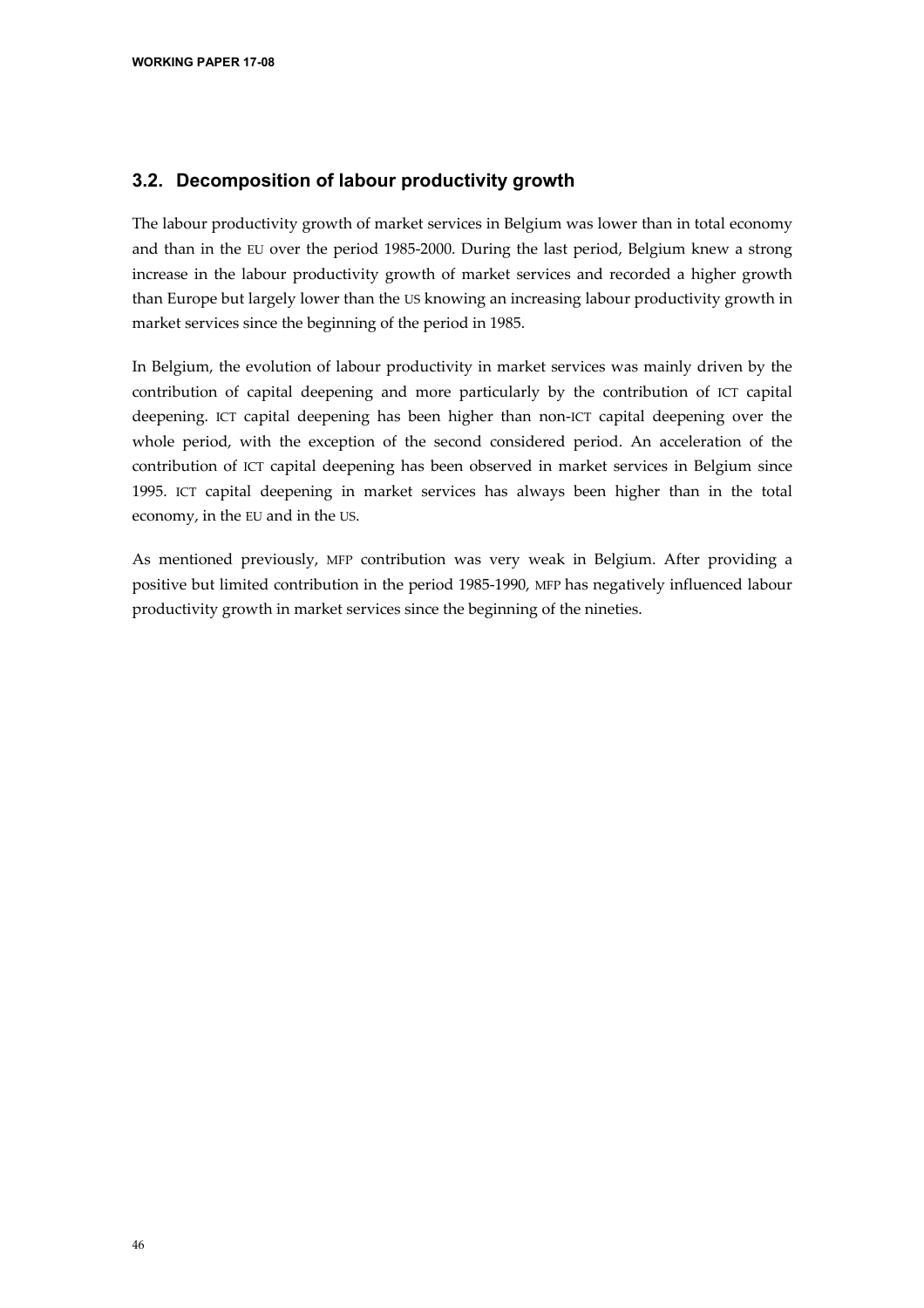











**Figure 39 Contribution to labour productivity growth - US**  *average annual growth rates in percent*

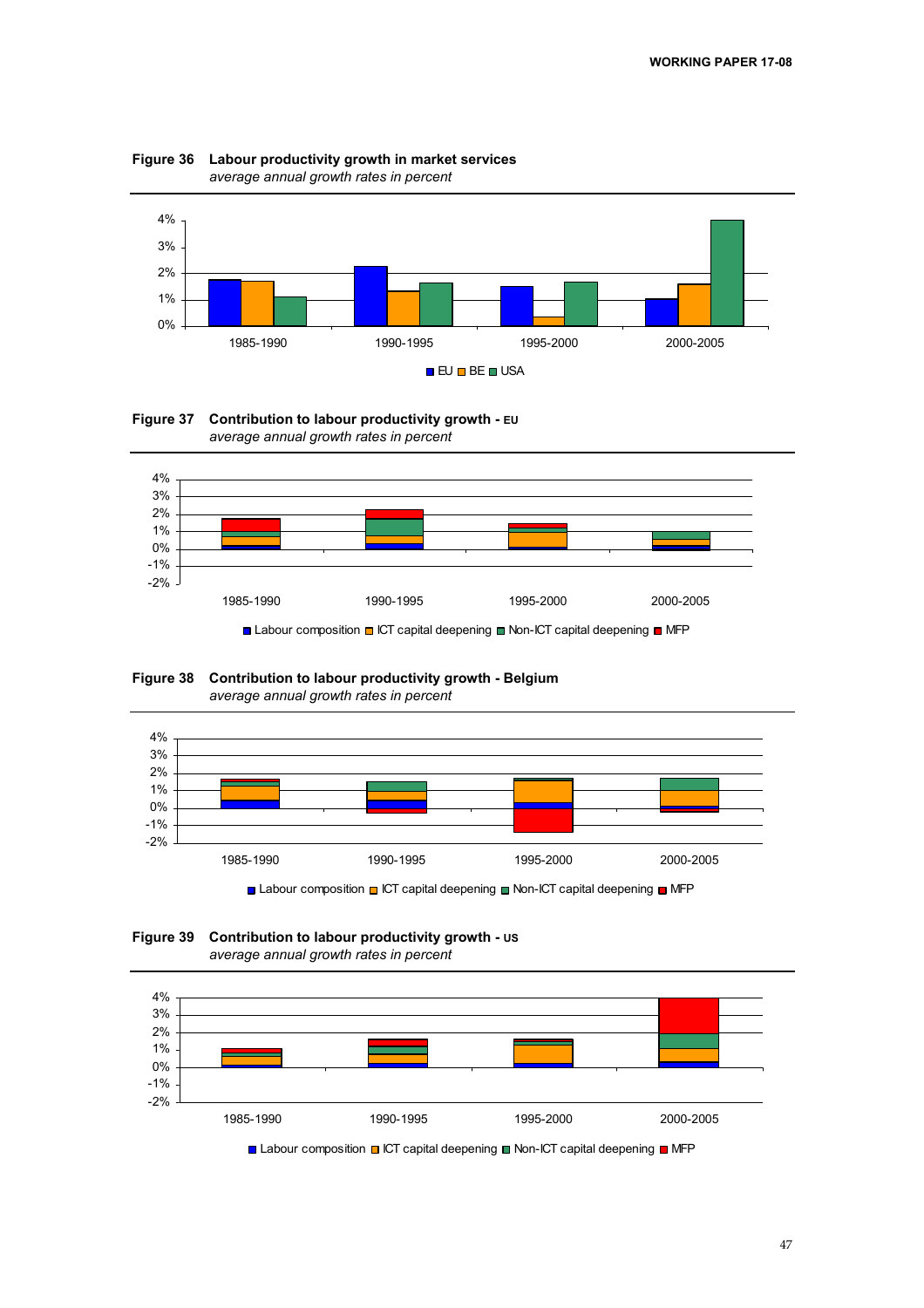## **3.3. Structural changes in market services**

Between 1970 and 2005, changes took place in the relative importance of activities in market services in Belgium, in the US and in the EU. In the three areas, Real estate, renting and business services largely increased their share in nominal value added of market services. This evolution can be explained by an increase in outsourcing of business services in various industrial sectors and by the strong development of interim offices included in Real estate, renting and business services. In the EU and the US, this activity had already the most important share in 1970. In Belgium, Wholesale and retail trade had the highest share of total value added of market services in 1970. In the US, Financial activities recorded also a strong increase in their relative importance.

Some activities recorded a fall in their relative importance in terms of nominal value added. In Belgium, it was the case of Wholesale and retail trade and of Financial activities. In Europe and in the US, Wholesale and retail trade and Transport, storage and communication knew a decrease of their relative importance.

The average annual growth rate of real value added by industry over the period 1970-2005 shows that in Belgium, Real estate, renting and business services knew the highest growth rate in market services and a higher rate than in the EU and in the US. The growth in this activity was also important in the two other areas, but in the US, the growth was higher in the Financial activities, Wholesale and retail trade and Transport, storage and communication. In these three industries, US recorded higher rates than in the EU and in Belgium. In the EU, a high rate was also observed in Transport, storage and communication.

The increase in relative importance of Real estate, renting and business services in terms of nominal value added in the three areas went hand in hand with a large upsurge in the share of this industry in total hours worked in market services. In Belgium, this activity recorded the highest share of hours worked in market services in 2005 against Wholesale and retail trade in the beginning of the period in 1970. In the EU and the US, Wholesale and retail trade remained the most important sector in terms of hours worked despite a weak growth in hours worked in this sector.

The only sectors recording a negative average annual growth rate of hours worked during the period 1970-2005 were Wholesale and retail trade and Transport, storage and communication in Belgium.

Data information: real value added for aggregated level (total economy, manufacturing, market services etc) is calculated using a Tornqvist index for which the weights are the average shares in nominal value added in period t and t-1 of each industry. Therefore, the sum of real value added of all industries is not equal to the real value added of the total economy.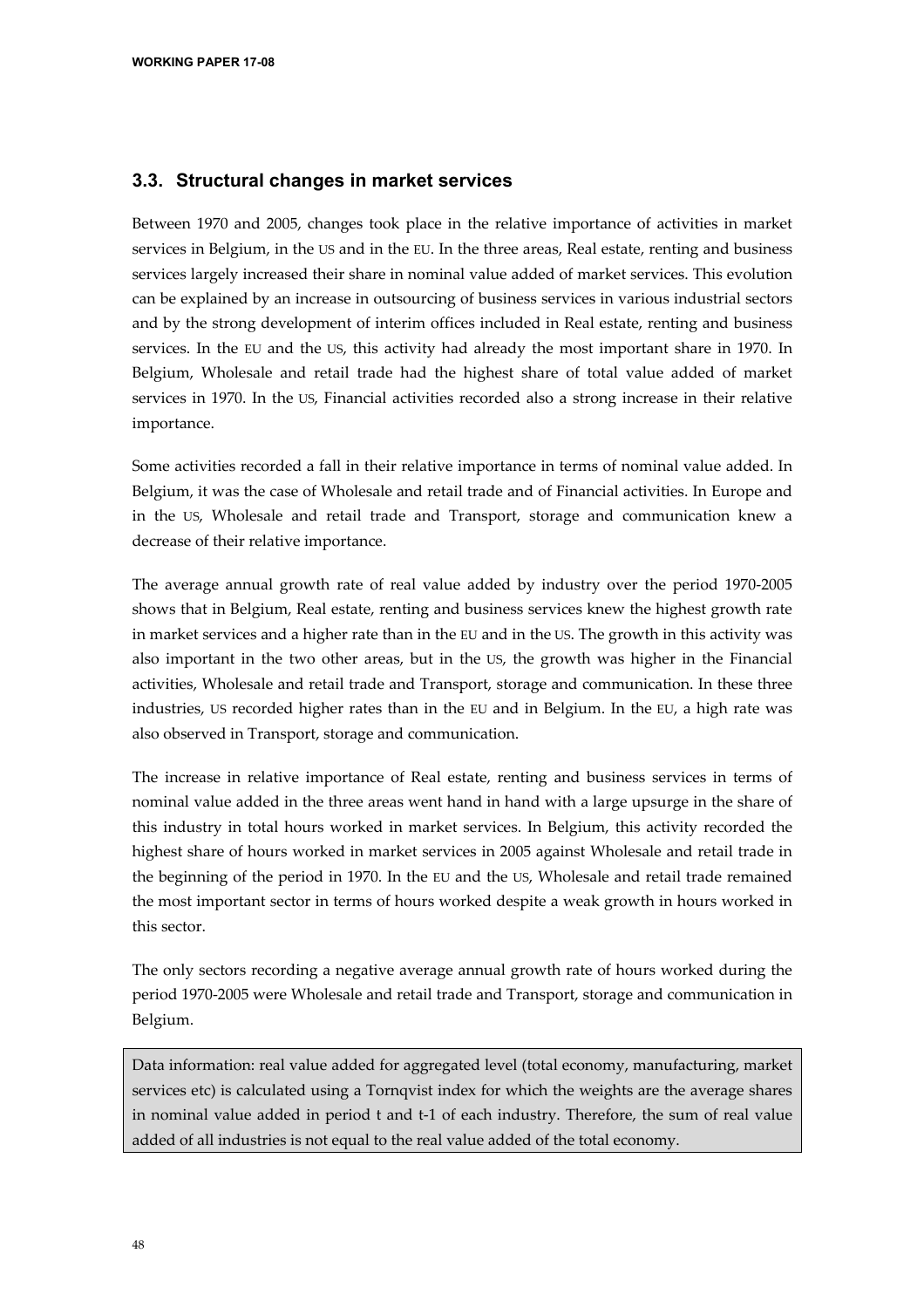### **Table 27 Nominal value added of market services by activity**

|                                            | EU    |       |       | Belgium |       | US    |
|--------------------------------------------|-------|-------|-------|---------|-------|-------|
|                                            | 1970  | 2005  | 1970  | 2005    | 1970  | 2005  |
| Wholesale and retail trade                 | 31.5  | 20.5  | 33.8  | 25.4    | 29.4  | 22.5  |
| Hotels and restaurants                     | 4.5   | 4.9   | 3.8   | 3.1     | 5.8   | 4.6   |
| Transport, storage and communication       | 21.0  | 16.3  | 17.8  | 16.4    | 15.4  | 10.3  |
| <b>Financial activities</b>                | 11.0  | 12.6  | 20.8  | 11.5    | 9.3   | 14.1  |
| Real estate, renting and business services | 32.0  | 45.8  | 23.7  | 43.5    | 40.1  | 48.5  |
| Total market services                      | 100.0 | 100.0 | 100.0 | 100.0   | 100.0 | 100.0 |

*share in market services nominal value added in percent*

# **Table 28 Growth rate of real value added of market services by activity**

*average annual growth rate, 1970-2005, in percent*

|                                            | EU  | <b>Belgium</b> | US  |
|--------------------------------------------|-----|----------------|-----|
| Wholesale and retail trade                 | 2.4 | 0.9            | 4.4 |
| Hotels and restaurants                     | 1.3 | 1.5            | 1.5 |
| Transport, storage and communication       | 3.8 | 2.8            | 4.0 |
| <b>Financial activities</b>                | 2.8 | 2.5            | 4.8 |
| Real estate, renting and business services | 3.7 | 4.6            | 3.7 |
| Total market services                      | 3.1 | 27             | 3.9 |

## **Table 29 Hours worked in market services by activity**

*share in market services hours worked in percent*

|                                            | EU    |       | Belgium |       | US    |       |
|--------------------------------------------|-------|-------|---------|-------|-------|-------|
|                                            | 1970  | 2005  | 1970    | 2005  | 1970  | 2005  |
| Wholesale and retail trade                 | 47.9  | 35.2  | 48.0    | 32.3  | 50.8  | 36.5  |
| Hotels and restaurants                     | 10.6  | 11.7  | 7.0     | 6.2   | 11.0  | 12.9  |
| Transport, storage and communication       | 20.8  | 14.7  | 23.3    | 17.4  | 13.7  | 10.3  |
| <b>Financial activities</b>                | 6.8   | 6.9   | 9.1     | 7.7   | 10.1  | 10.1  |
| Real estate, renting and business services | 13.9  | 31.5  | 12.6    | 36.5  | 14.4  | 30.1  |
| Total market services                      | 100.0 | 100.0 | 100.0   | 100.0 | 100.0 | 100.0 |

#### **Table 30 Growth rate of hours worked in market services by activity**  *average annual growth rate, 1970-2005, in percent*

|                                            | EU  | Belgium | US  |
|--------------------------------------------|-----|---------|-----|
| Wholesale and retail trade                 | 0.4 | $-0.4$  | 1.1 |
| Hotels and restaurants                     | 1.5 | 0.4     | 2.5 |
| Transport, storage and communication       | 0.2 | $-0.1$  | 1.2 |
| <b>Financial activities</b>                | 1.3 | 0.3     | 2.0 |
| Real estate, renting and business services | 3.6 | 3.8     | 4.1 |
| Total market services                      | 1.2 | 0.8     | 2.0 |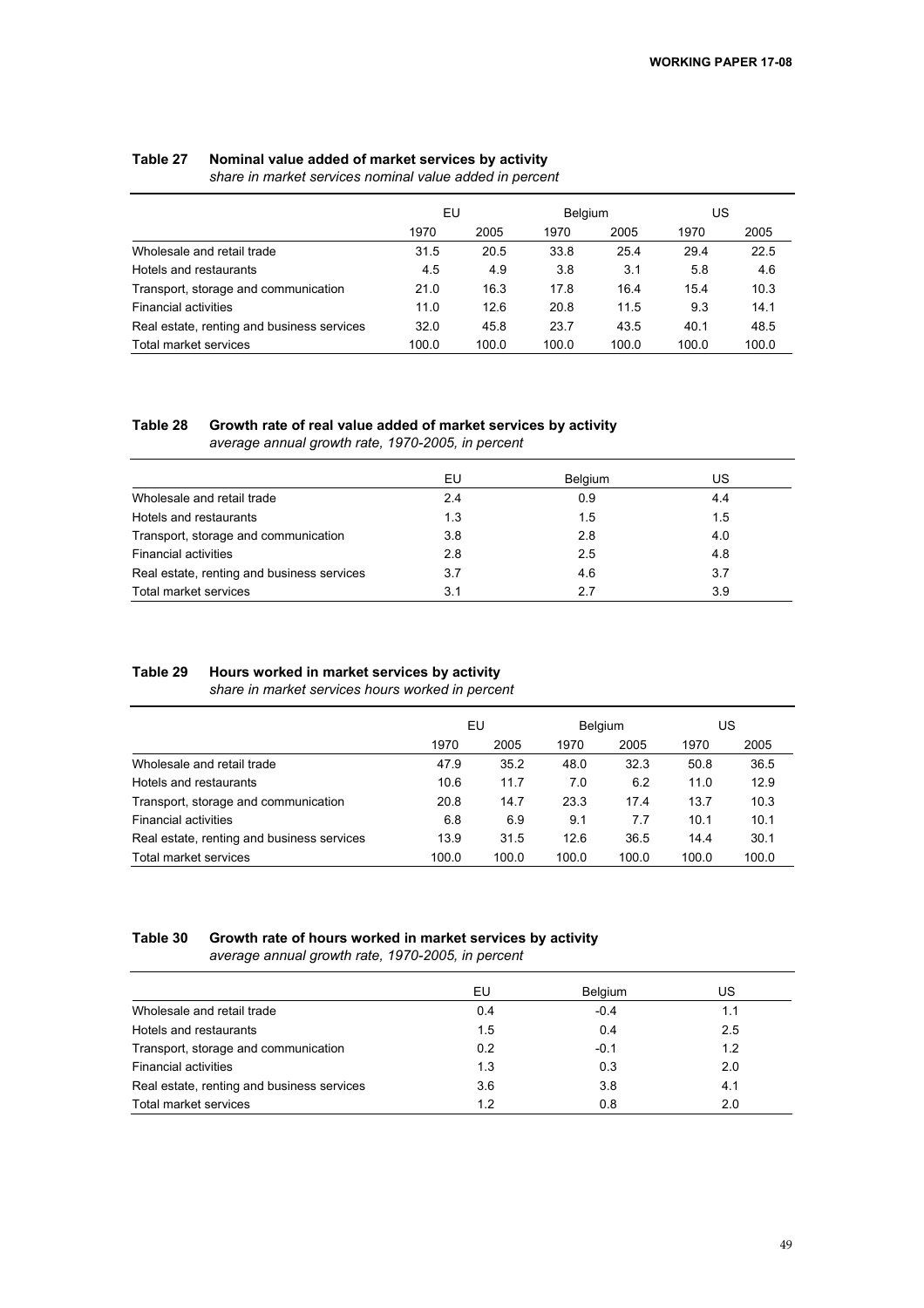# **3.4. Industry contributions to market services labour productivity growth**

Labour productivity growth in market services was decreasing over the period 1970-2000 and then knew acceleration over the last period 2000-2005. The growth recorded over the last period was however lower than the growth observed in the US, which has recorded an increasing growth since the eighties. On the opposite, Europe knew a decreasing labour productivity growth in market services over the whole period.

In Belgium, labour productivity growth in market services was, over the seventies, mainly sustained by Wholesale and retail trade, which explained 46% of the growth. Over the eighties, the contribution of this industry fell and Transport, storage and communication, that recorded an increasing contribution, became the main contributors to labour productivity growth. In the nineties, the contribution of Transport, storage and communication fell and Financial activities recording an increasing contribution since the beginning of the period became the most important contributor to labour productivity growth. Over the most recent period, the contribution of each industry reached between 0.3 and 0.5 percentage points, with the exception of Hotels and restaurants recording a zero contribution.

In Europe and in the US, Wholesale and retail trade remained the most important contributor to market services labour productivity growth over the whole period. In the US, Real estate, renting and business services recorded also a large contribution over the last period, after three periods of negative contribution to market services labour productivity growth.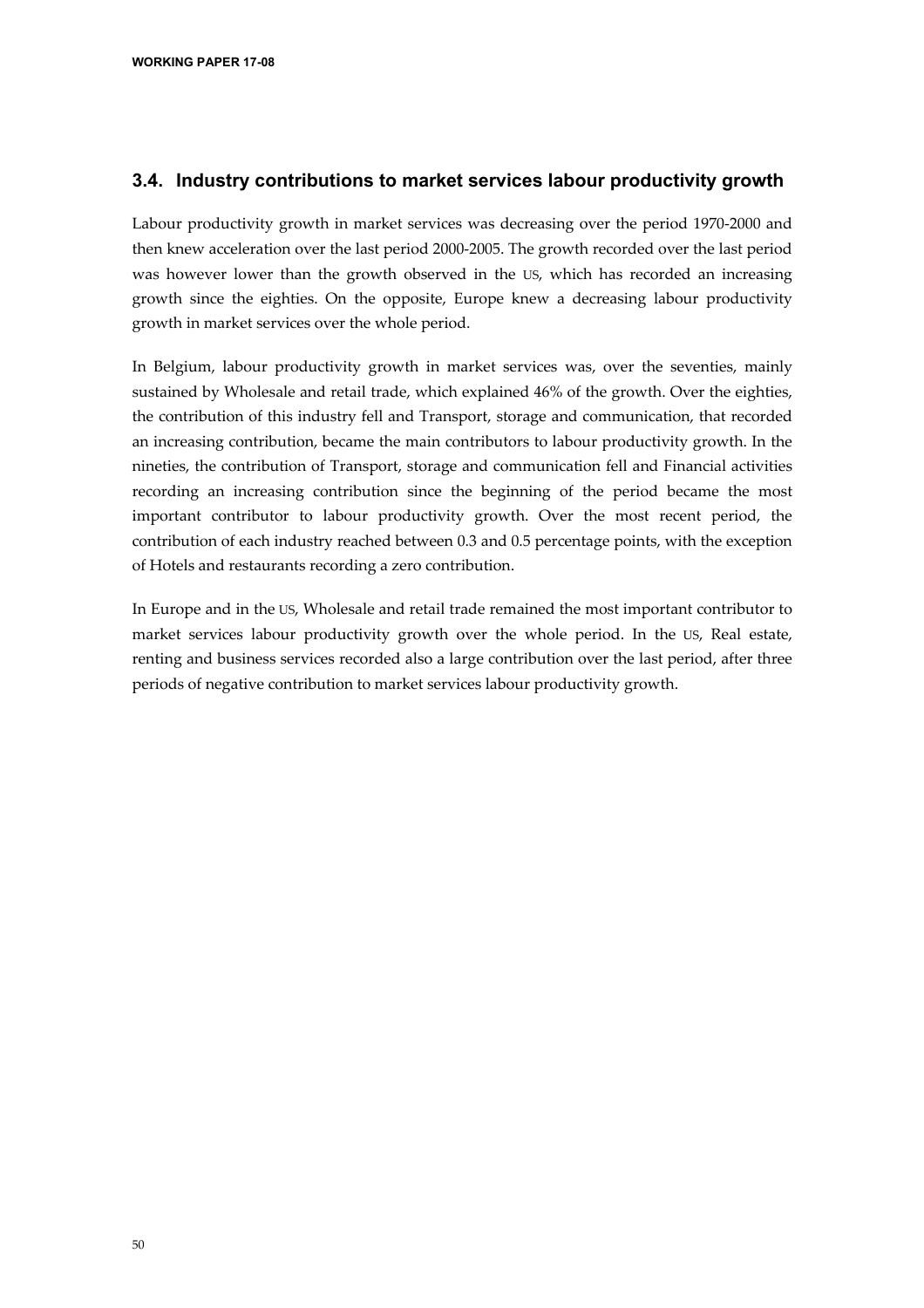| average annual growth rate in percent      |           |           |           |           |  |  |
|--------------------------------------------|-----------|-----------|-----------|-----------|--|--|
|                                            | 1970-1980 | 1980-1990 | 1990-2000 | 2000-2005 |  |  |
| Total market services                      | 2.5       | 1.8       | 1.9       | 1.0       |  |  |
| Wholesale and retail trade                 | 1.0       | 0.9       | 0.9       | 0.5       |  |  |
| Hotels and restaurants                     | 0.1       | $-0.1$    | 0.0       | $-0.1$    |  |  |
| Transport, storage and communication       | 0.7       | 0.6       | 0.7       | 0.3       |  |  |
| <b>Financial activities</b>                | 0.1       | 0.1       | 0.2       | 0.2       |  |  |
| Real estate, renting and business services | 0.3       | 0.3       | 0.1       | 0.1       |  |  |
| <b>Reallocation effect</b>                 | 0.4       | 0.0       | 0.0       | 0.0       |  |  |

## **Table 31 Industry contributions to market services labour productivity growth - EU** *average annual growth rate in percent*

### **Table 32 Industry contributions to market services labour productivity growth - Belgium**  *average annual growth rate in percent*

|                                            | 1970-1980 | 1980-1990 | 1990-2000 | 2000-2005 |
|--------------------------------------------|-----------|-----------|-----------|-----------|
| Total market services                      | 3.2       | 1.9       | 0.8       | 1.6       |
| Wholesale and retail trade                 | 1.5       | 0.0       | 0.2       | 0.5       |
| Hotels and restaurants                     | 0.1       | 0.2       | 0.0       | 0.0       |
| Transport, storage and communication       | 0.7       | 1.1       | 0.2       | 0.5       |
| <b>Financial activities</b>                | $-0.3$    | 0.3       | 0.6       | 0.4       |
| Real estate, renting and business services | 0.8       | 0.3       | $-0.1$    | 0.3       |
| Reallocation effect                        | 0.5       | 0.0       | 0.0       | 0.0       |

## **Table 33 Industry contributions to market services labour productivity growth - US** *average annual growth rate in percent*

|                                            | 1970-1980 | 1980-1990 | 1990-2000 | 2000-2005 |
|--------------------------------------------|-----------|-----------|-----------|-----------|
| Total market services                      | 2.0       | 1.1       | 1.6       | 4.0       |
| Wholesale and retail trade                 | 1.6       | 1.2       | 1.2       | 1.7       |
| Hotels and restaurants                     | $-0.3$    | $-0.2$    | $-0.1$    | 0.4       |
| Transport, storage and communication       | 0.5       | 0.2       | 0.1       | 0.7       |
| <b>Financial activities</b>                | 0.2       | 0.3       | 0.4       | 0.2       |
| Real estate, renting and business services | $-0.2$    | $-0.2$    | $-0.1$    | 1.0       |
| Reallocation effect                        | 0.1       | 0.0       | 0.0       | 0.0       |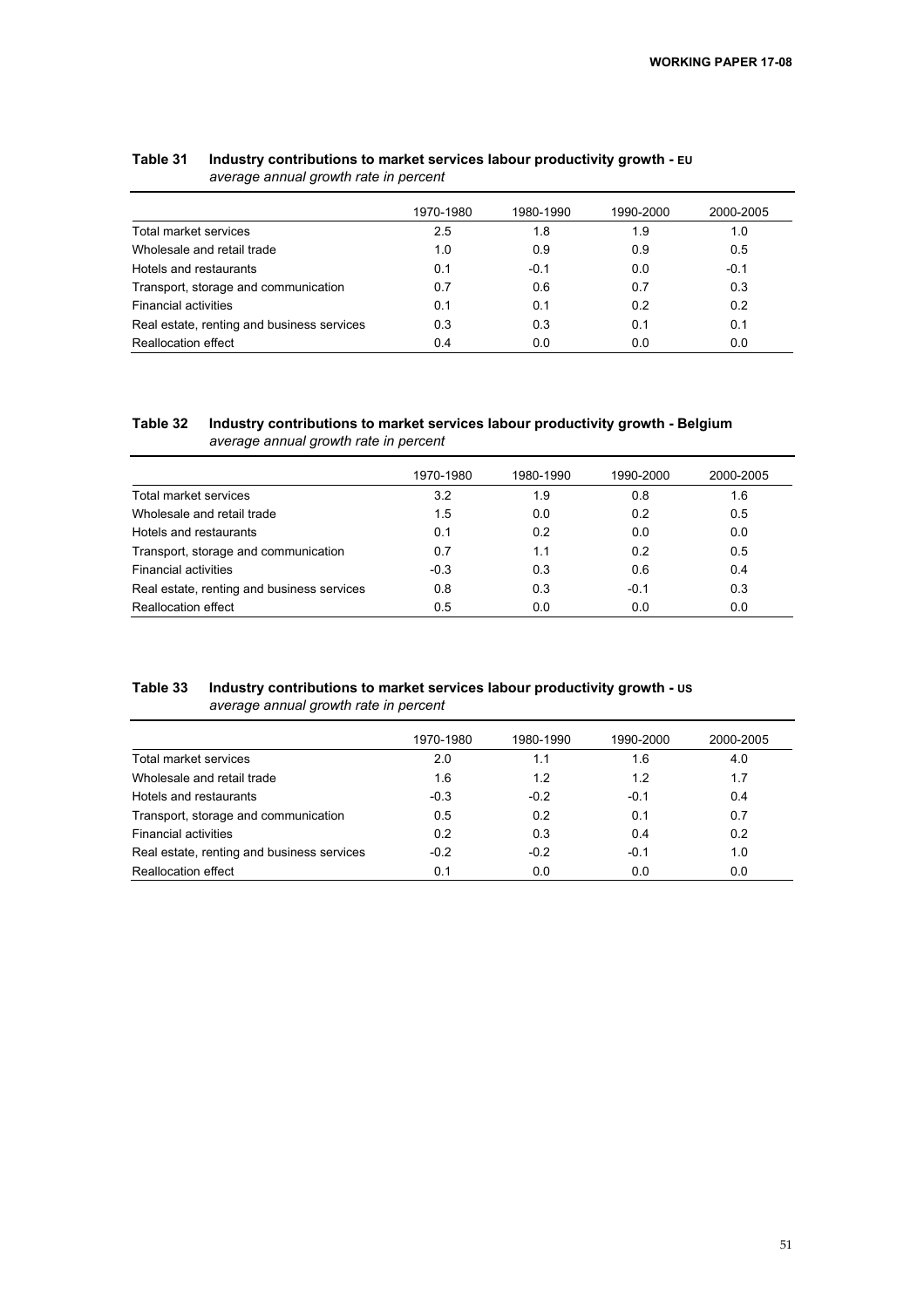**WORKING PAPER 17-08**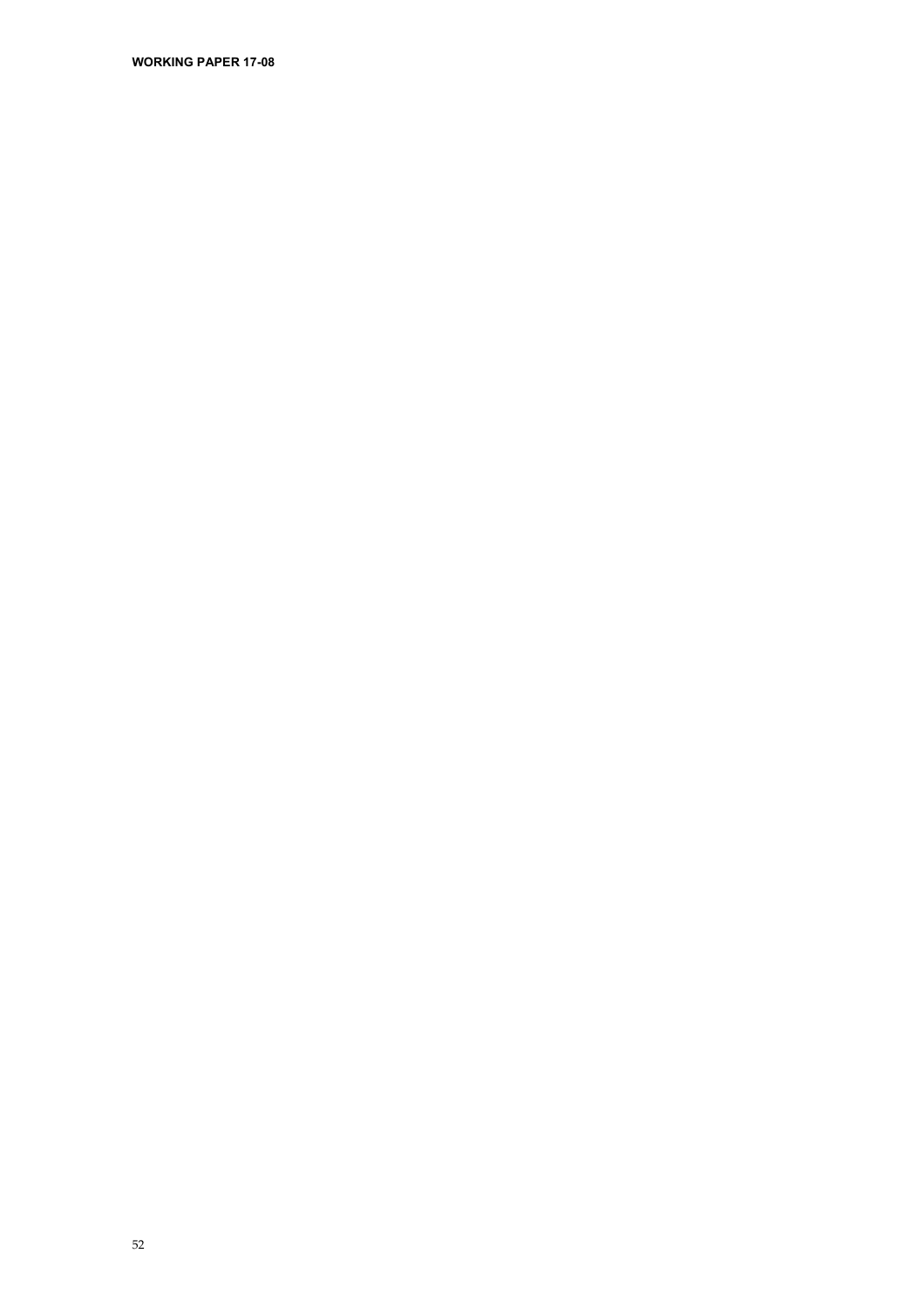# **4. Non-market services**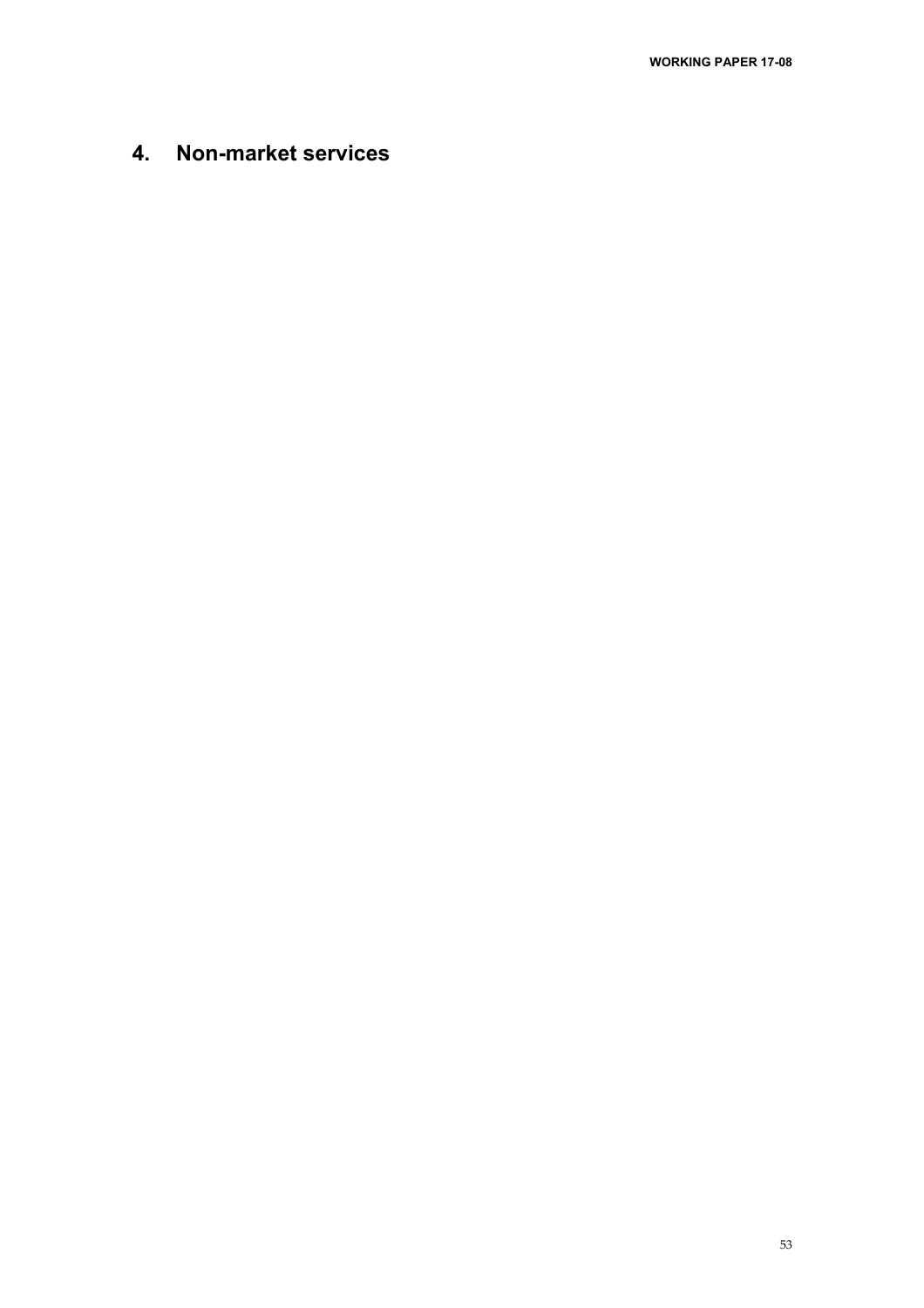## **4.1. Structural changes in non-market services**

The structural changes in non-market services have been influenced by ageing population and by progresses in medical sciences. The shares of Health and social work in nominal value added and in hours worked increased between 1970 and 2004 in Belgium as well as in the EU and in the US. In Belgium and in the EU, Health and social work recorded the highest average annual growth rate of real value added and of hours worked among non-market services industries. Real value added and hours worked in Other community, social and personal services also rapidly increased in the three areas but especially in the US.

In the three geographical areas, Public administration recorded a decrease of its relative importance, measured by its share in nominal value added as well as in hours worked in nonmarket services. However, Public administration still represented the highest share of hours worked in 2005 in Belgium what was not more the case in the EU and in the US where Health and social work played this role.

The main divergence between the US and at a lesser extent the EU and Belgium is found in Education and particularly in terms of hours worked. The share of Education in hours worked in non-market services increased in the US between 1970 and 2005, remained stable in the EU but decreased in Belgium. The average growth rate of hours worked in Education over 1970-2005 is more than four times higher in the US than in Belgium and three times higher in the EU than in Belgium.

Data information: real value added for aggregated level (total economy, manufacturing, market services etc) is calculated using a Tornqvist index for which the weights are the average shares in nominal value added in period t and t-1 of each industry. Therefore, the sum of real value added of all industries is not equal to the real value added of the total economy.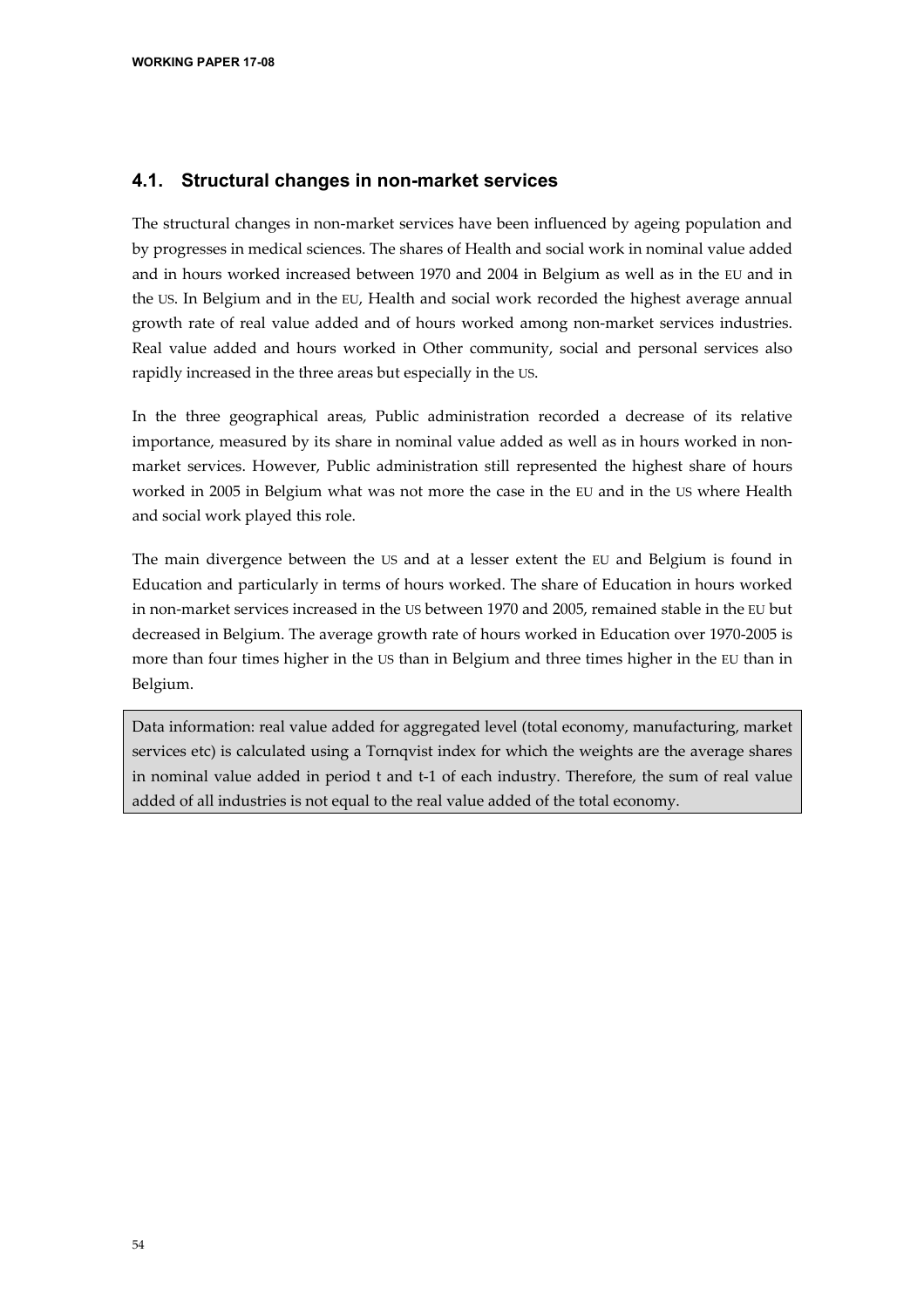# EU Belgium US 1970 2005 1970 2005 1970 2005 Public administration 48.0 28.6 40.7 30.9 49.0 35.0 Education 22.2 26.6 31.1 28.0 23.8 21.9 Health and social work 17.3 27.5 18.3 29.6 15.0 29.4 Other community, social and personal services  $10.8$  15.5 6.4 10.1 10.3 13.3 Private households with employed persons  $1.7$   $1.9$   $3.5$   $1.4$   $1.9$  0.5 Total non-market services 100.0 100.0 100.0 100.0 100.0 100.0

#### **Table 34 Nominal value added of non-market services by activity**

*share in non-market services nominal value added in percent*

#### **Table 35 Growth rate of real value added of non-market services by activity**  *average annual growth rate, 1970-2005, in percent*

|                                               | EU  | <b>Belgium</b> | US     |
|-----------------------------------------------|-----|----------------|--------|
| Public administration                         | 1.7 | 1.5            | 1.2    |
| Education                                     | 2.0 | 1.8            | 2.5    |
| Health and social work                        | 2.9 | 3.6            | 3.0    |
| Other community, social and personal services | 2.3 | 3.6            | 3.5    |
| Private households with employed persons      | 1.9 | $-0.4$         | $-0.4$ |
| Total non-market services                     | 2.1 | 2.2            | 21     |

#### **Table 36 Hours worked in non-market services by activity**

*share in non-market services hours worked in percent*

|                                               | EU    |       | Belgium |       | US    |       |
|-----------------------------------------------|-------|-------|---------|-------|-------|-------|
|                                               | 1970  | 2005  | 1970    | 2005  | 1970  | 2005  |
| Public administration                         | 34.5  | 23.7  | 37.7    | 33.2  | 41.7  | 24.6  |
| Education                                     | 19.4  | 19.6  | 23.8    | 20.4  | 18.5  | 22.2  |
| Health and social work                        | 25.6  | 32.1  | 12.5    | 29.5  | 17.7  | 28.3  |
| Other community, social and personal services | 14.8  | 17.3  | 9.1     | 10.3  | 17.0  | 22.9  |
| Private households with employed persons      | 5.6   | 7.2   | 17.0    | 6.6   | 5.1   | 2.1   |
| Total non-market services                     | 100.0 | 100.0 | 100.0   | 100.0 | 100.0 | 100.0 |

## **Table 37 Hours worked in non-market services by activity**

*average annual growth rate, 1970-2005, in percent*

|                                               | EU  | Belgium | US     |
|-----------------------------------------------|-----|---------|--------|
| Public administration                         | 0.4 | 0.6     | 0.2    |
| Education                                     | 1.5 | 0.5     | 2.2    |
| Health and social work                        | 2.1 | 3.4     | 3.0    |
| Other community, social and personal services | 1.9 | 1.3     | 2.5    |
| Private households with employed persons      | 2.2 | $-1.8$  | $-0.9$ |
| Total non-market services                     | 1.5 | 0.9     | 1.7    |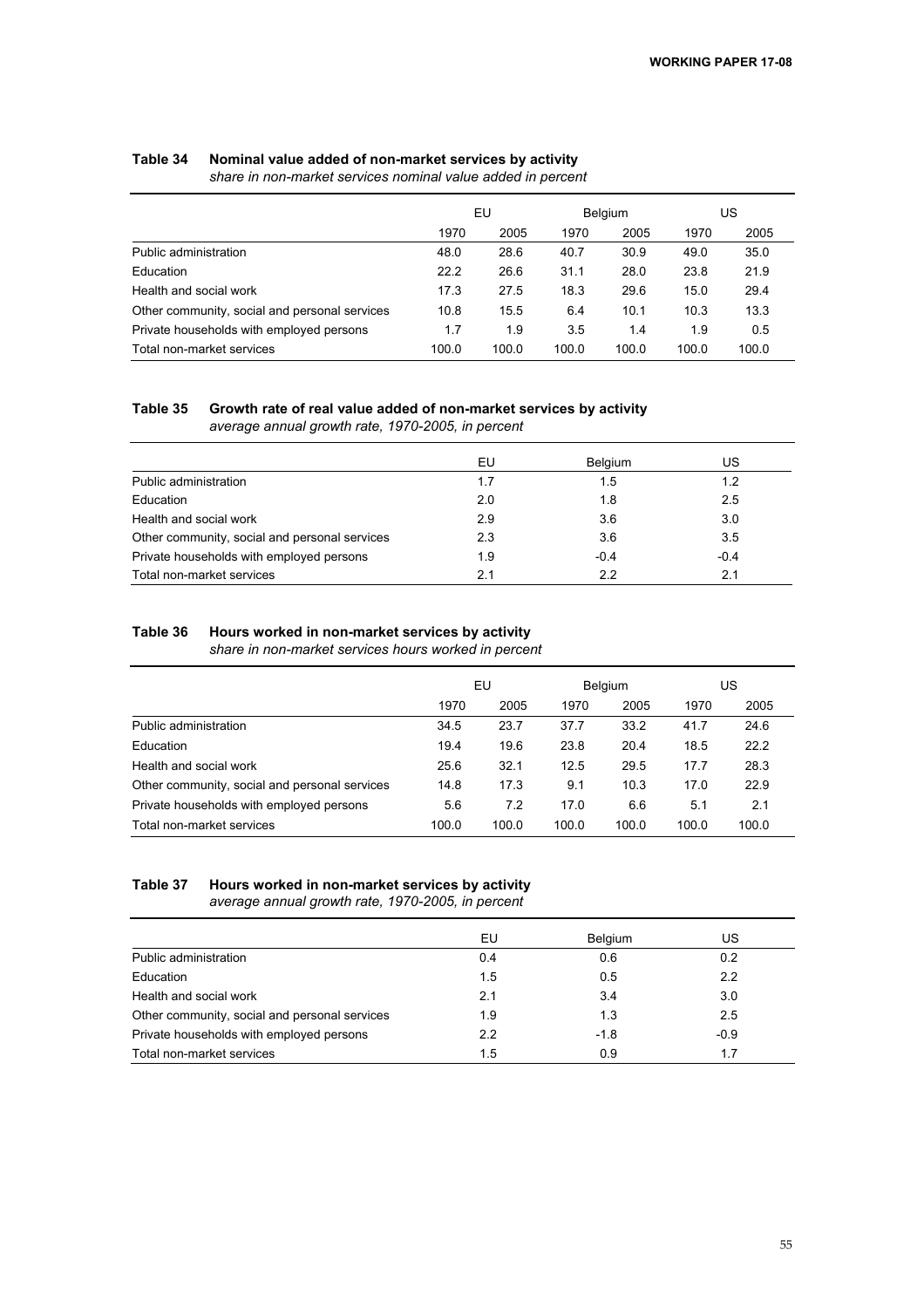**WORKING PAPER 17-08**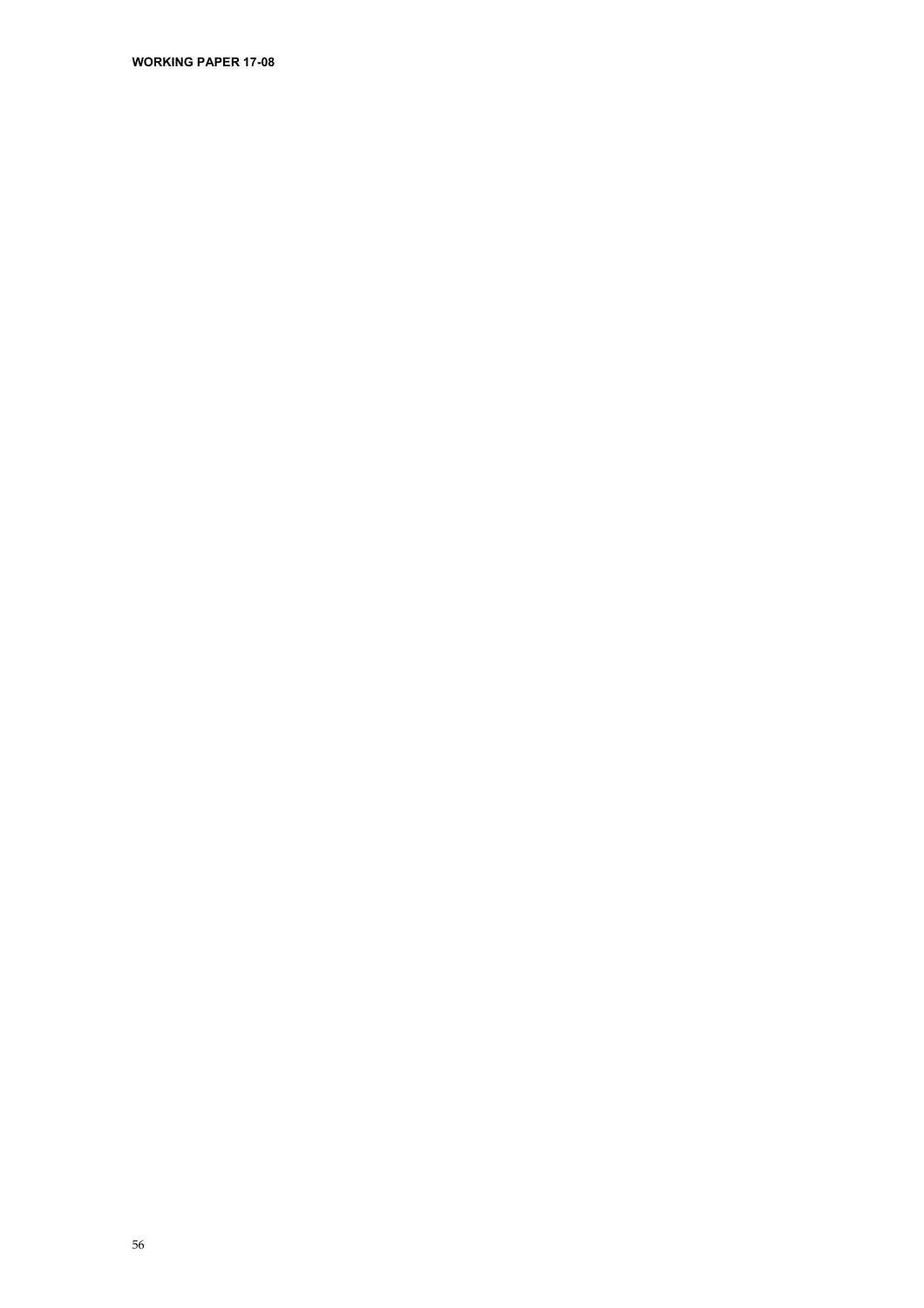# **5. Other industries**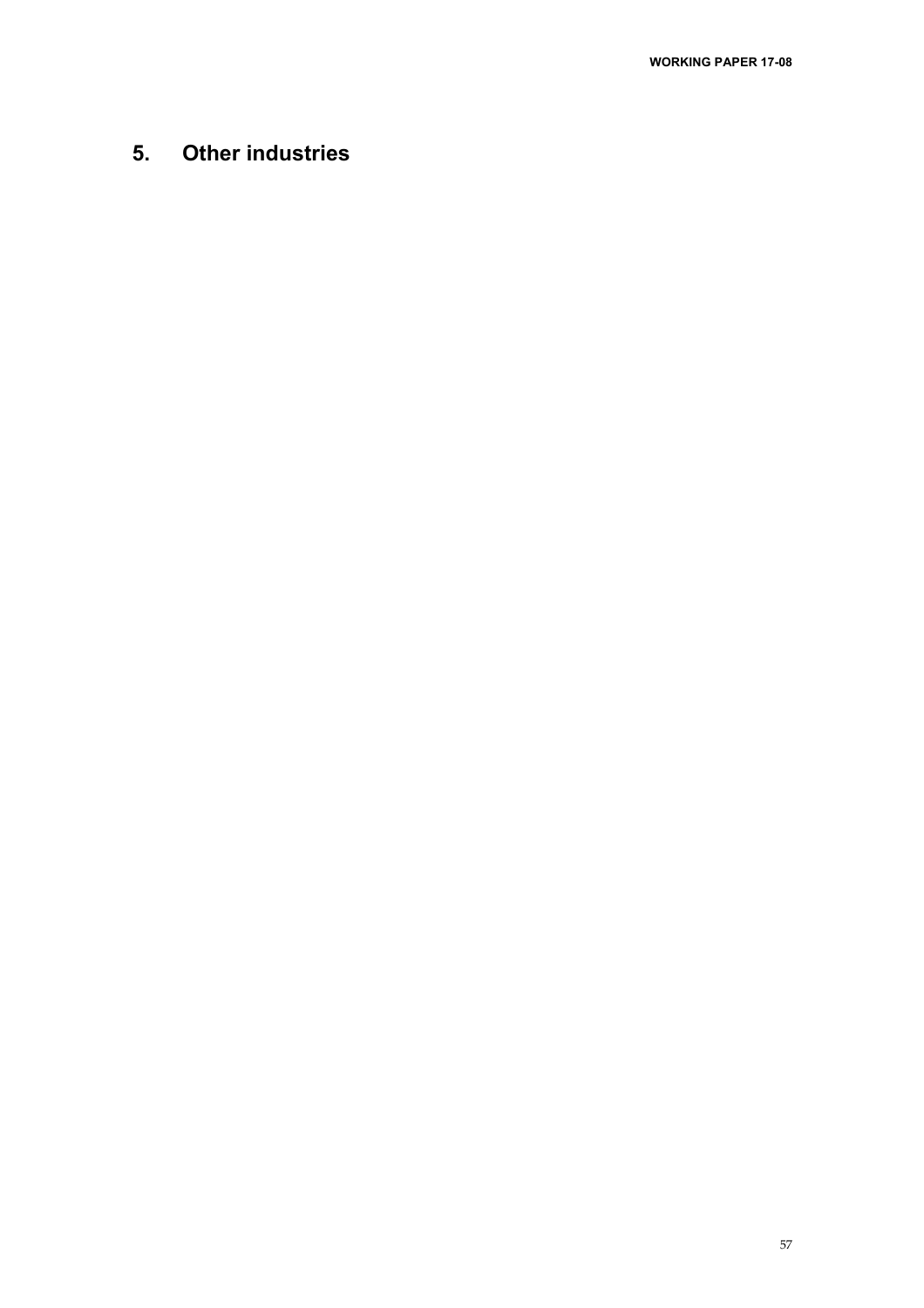## **5.1. Relative importance of other industries**

Other industries constitute a heterogeneous group including industries not elsewhere classified, i.e. Agriculture, Fishing, Extractive activities, Energy, Water and Construction. It is therefore useful to analyse them separately rather than as a group.

In Belgium, as in Europe and in the US (with the exception of one sector), all activities of other industries recorded a decrease in their relative importance in terms of nominal value added and of hours worked. As expected, Agriculture and Mining saw a sharp decline in their relative importance measured both in terms of nominal value added and of hours work. In 2005, the relative importance of these activities is lower in Belgium than in the two other areas. In Belgium and in Europe, the real value added growth rate in these industries over the whole period 1970-2005 is weaker than in total economy. In the US, Agriculture knew over the whole period a higher growth rate of real value added than total economy. This activity is however the only sector in other industries recorded in the US a reduction of hours worked.

Electricity, gas and water supply knew a more limited reduction of their relative importance in terms of nominal value added and hours worked in Belgium and in Europe between 1970 and 2005. In the US, this sector recorded an increase of its share in total nominal value added over the considered period. In Belgium and in Europe, real value added of Electricity, gas and water supply increased stronger than in total economy and than in the US. A reduction of hours worked was recorded in Belgium and in Europe in this sector.

The relative importance of construction activities whether in terms of nominal value added or of hours worked decreased in the three areas, with the exception of hours worked in the US which recorded an increase. A reduction of hours worked was observed in Belgium and in Europe. The growth of real value added remained lower in this sector than in total economy in the three areas. Belgium knew however a higher growth rate than in the EU and in the US.

Data information: other industries are defined as all industries included in the NACE classification A, B, C, E and F. Real value added for aggregated level (total economy, manufacturing, market services etc) is calculated using a Tornqvist index for which the weights are the average shares in nominal value added in period t and t-1 of each industry. Therefore, the sum of real value added of all industries is not equal to the real value added of the total economy.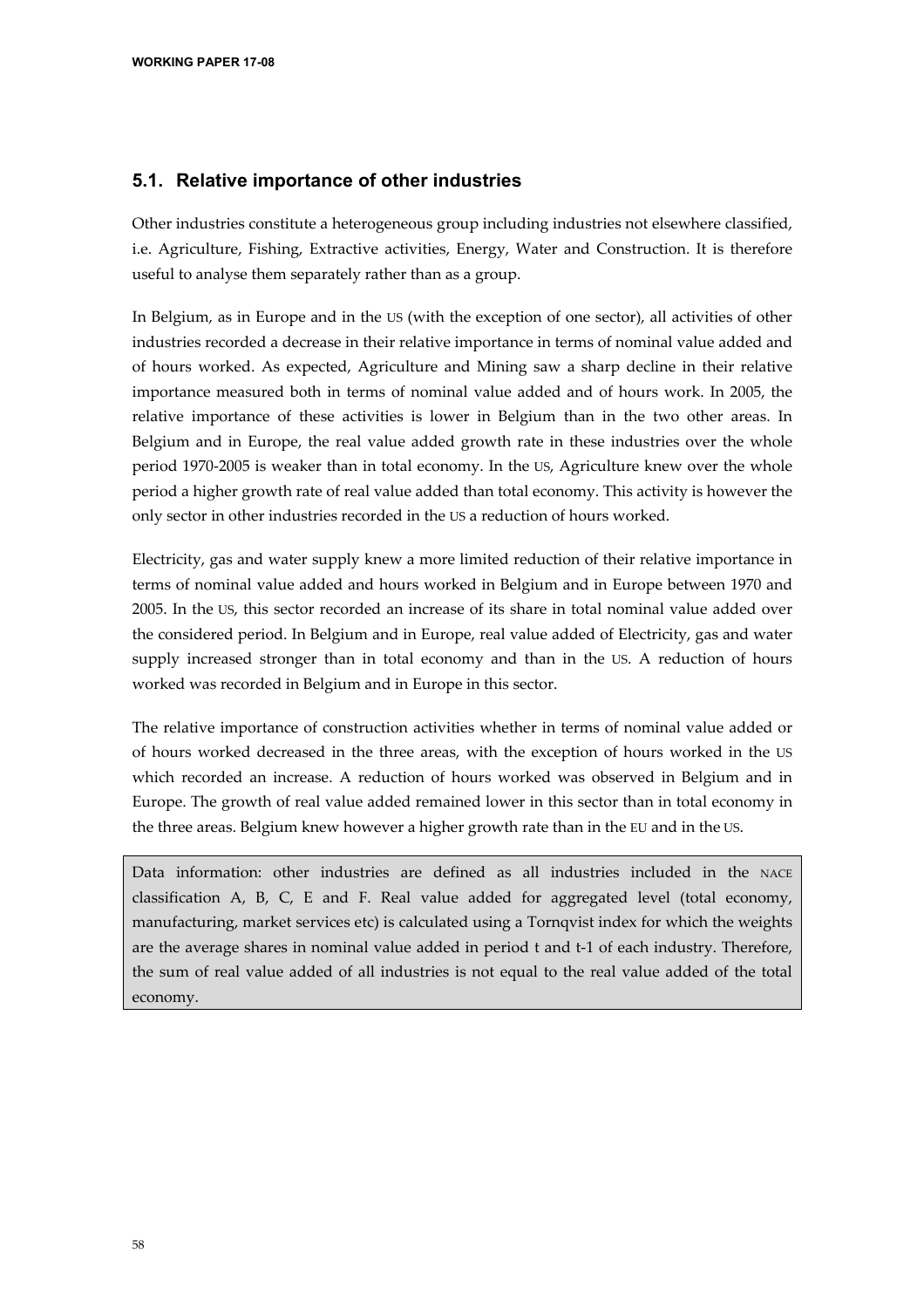## **Table 38 Nominal value added of other industries by activity**

*share in total economy nominal value added in percent*

|                                            | EU   |      | Belgium |      | US   |      |
|--------------------------------------------|------|------|---------|------|------|------|
|                                            | 1970 | 2005 | 1970    | 2005 | 1970 | 2005 |
| Agriculture, hunting, forestry and fishing | 5.5  | 1.3  | 3.9     | 0.9  | 2.9  | 1.8  |
| Mining and quarrying                       | 1.7  | 0.6  | 3.4     | 0.1  | 2.2  | 1.5  |
| Electricity, gas and water supply          | 2.3  | 2.1  | 2.9     | 2.0  | 1.9  | 2.1  |
| Construction                               | 8.8  | 6.2  | 6.9     | 4.8  | 6.3  | 4.8  |

## **Table 39 Growth rate of real value added of other industries by activity**  *average annual growth rate, 1970-2005, in percent*

|                                            | EU     | <b>Belgium</b> | US     |
|--------------------------------------------|--------|----------------|--------|
| Agriculture, hunting, forestry and fishing | 1.4    | 1.6            | 3.8    |
| Mining and quarrying                       | $-0.6$ | $-5.1$         | $-0.1$ |
| Electricity, gas and water supply          | 3.1    | 3.7            | 1.1    |
| Construction                               | 0.6    | 1.3            | 0.4    |
| Total economy                              | 2.3    | 2.4            | 2.9    |

#### **Table 40 Hours worked in other industries by activity**

*share in total economy hours worked in percent*

|                                            | EU   |      | <b>Belgium</b> |      |      | US   |
|--------------------------------------------|------|------|----------------|------|------|------|
|                                            | 1970 | 2005 | 1970           | 2005 | 1970 | 2005 |
| Agriculture, hunting, forestry and fishing | 14.1 | 4.1  | 4.4            | 1.8  | 6.4  | 3.1  |
| Mining and quarrying                       | 1.2  | 0.2  | 1.4            | 0.1  | 0.8  | 0.5  |
| Electricity, gas and water supply          | 0.9  | 0.6  | 0.9            | 0.6  | 0.8  | 0.5  |
| Construction                               | 9.6  | 8.0  | 8.6            | 5.8  | 5.3  |      |

### **Table 41 Growth of hours worked in other industries by activity**

*average annual growth rate, 1970-2005, in percent*

|                                            | EU     | Belgium | US     |
|--------------------------------------------|--------|---------|--------|
| Agriculture, hunting, forestry and fishing | $-3.5$ | $-2.7$  | $-0.7$ |
| Mining and quarrying                       | $-5.1$ | $-8.5$  | 0.1    |
| Electricity, gas and water supply          | $-1.2$ | $-1.1$  | 0.0    |
| Construction                               | $-0.4$ | $-1.4$  | 2.2    |
| Total economy                              | 0.1    | $-0.2$  | 1.3    |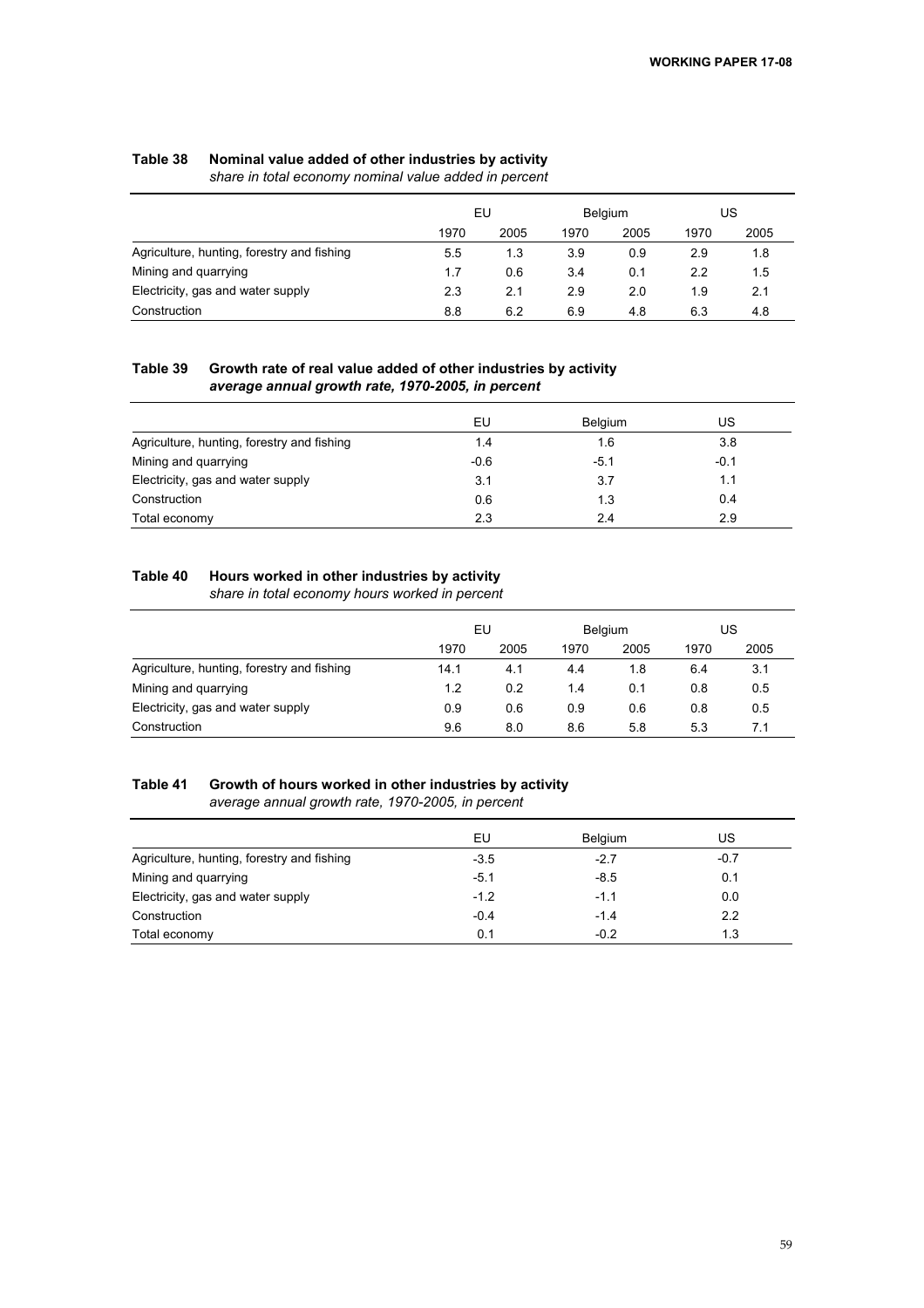# **5.2. Main evolutions in Electricity, gas and water supply**

In Belgium, real value growth in Electricity, gas and water supply was very dynamic during the second half of the eighties and particularly during the second half of the nineties. During these periods, Belgium recorded in this sector a value added growth rate much higher than that of Europe and the US. Compared with the total economy, growth was particularly high during the second half of the nineties, the second half of the eighties showing a rate equivalent to total economy. However, the most recent period, 2000-2005, was marked by a strong decrease in value added of these activities, while Europe knew an acceleration of its growth rate. The US recorded a slowdown of growth in this sector over the most recent period.

In Belgium, this strong value added growth observed during 1985-1990 and particularly during 1995-2000 was mainly explained by the strong contribution of MFP. Over the second half of the nineties, MFP growth reached 5.3%, which corresponds to 94% of value added growth of the sector. This strong growth was largely higher than that of Europe and of the US. However, over the most recent period, MFP contribution in Belgium became negative, contrary to the acceleration observed in Europe.

Over the whole period, hours worked contribution to value added growth was negative in the three areas. Labour composition effect decreased in Belgium and in Europe and remained close to zero in the US over the whole period. Capital contribution to value added growth was always positive. However, when this contribution is split between ICT and non-ICT capital, only ICT capital contribution maintained a positive sign over the whole period, with non-ICT capital contribution being negative between 1995 and 2005. ICT capital recorded increasing contribution and has been higher than ICT capital contribution in the EU and in the US since 1990.

Labour productivity growth was especially high in Electricity, gas and water supply in Europe and in Belgium over the whole period, except in Belgium during the most recent period where a fall was observed. In the US, labour productivity growth was lower than in Europe over the whole period and than in Belgium until 2000. Capital deepening, both ICT and non ICT, has always contributed positively to productivity growth with ICT capital contribution higher in Belgium than in the two other areas at the end of the period.

Productivity gains contributed to the slower pace of increase in the value added deflator of Electricity, gas and water supply than in that of the total economy. The labour cost evolution was also slower than in total economy during the two first periods and then faster during the two following periods.

Data information: the growth rate of relative prices corresponds to the growth rate of the ratio between VA price index of Electricity, gas and water supply and VA price index of total economy. The growth rate of relative labour costs corresponds to the growth rate of the ratio between labour costs of Electricity, gas and water supply and labour costs of total economy. Labour costs is equal to labour compensation divided by hours worked.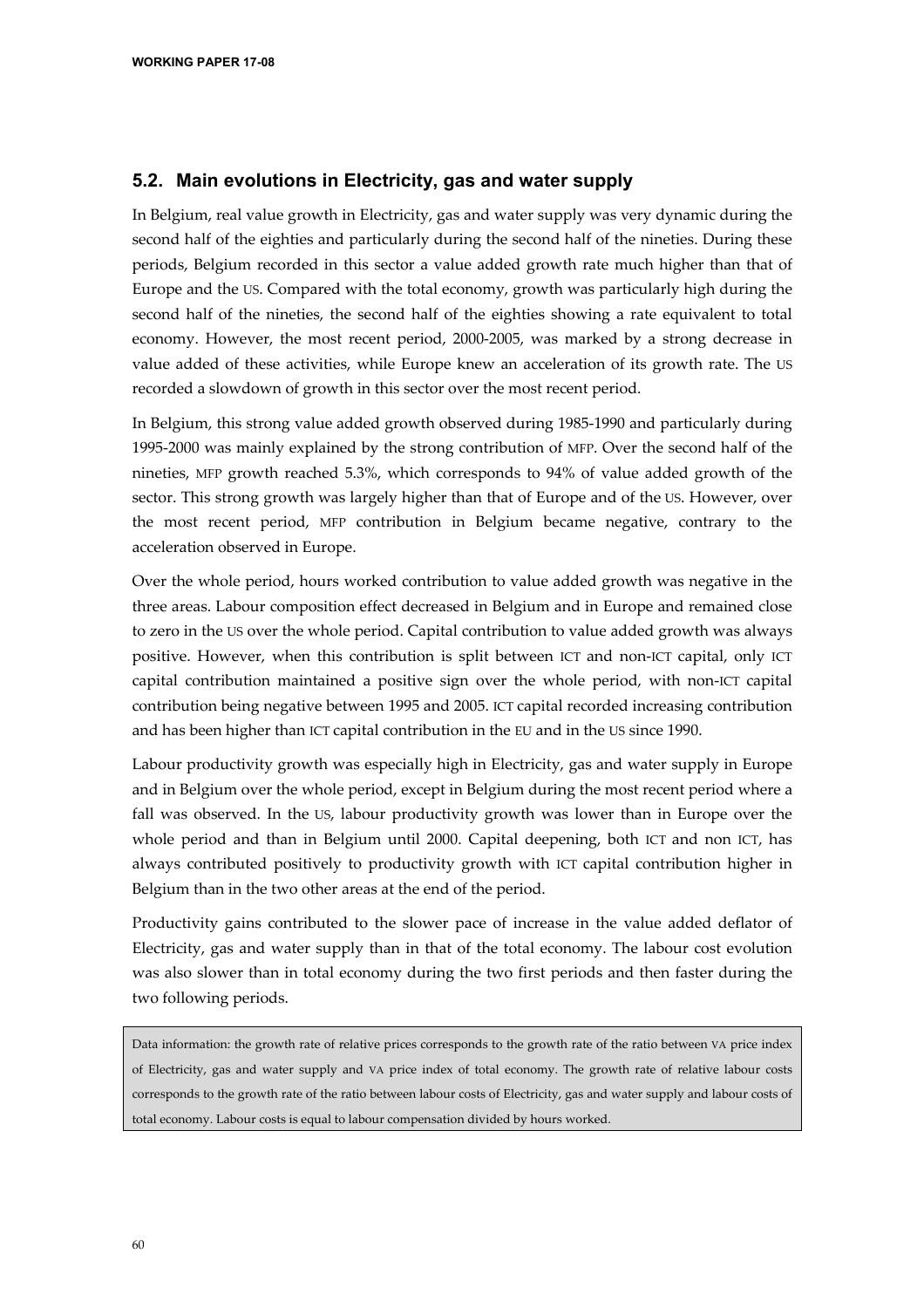÷,

| average annuar growth rate in percent |           |           |           |           |  |
|---------------------------------------|-----------|-----------|-----------|-----------|--|
|                                       | 1985-1990 | 1990-1995 | 1995-2000 | 2000-2005 |  |
| Value added                           | 4.0       | 1.8       | 2.4       | 3.0       |  |
| - Hours worked contribution           | 0.0       | $-0.9$    | $-1.2$    | $-0.5$    |  |
| - Labour composition contribution     | 0.3       | 0.2       | 0.2       | 0.0       |  |
| - ICT capital contribution            | 0.3       | 0.3       | 0.4       | 0.2       |  |
| - Non-ICT capital contribution        | 1.1       | 1.6       | 0.7       | 0.6       |  |
| - MFP contribution                    | 2.3       | 0.6       | 2.4       | 2.6       |  |
| Value added per hour worked           | 4.0       | 4.1       | 5.8       | 4.3       |  |
| - ICT capital deepening               | 0.3       | 0.4       | 0.5       | 0.3       |  |
| - Non-ICT capital deepening           | 1.0       | 2.9       | 2.8       | 1.5       |  |
| Relative prices                       | $-2.0$    | $-1.3$    | $-4.9$    | 0.6       |  |
| Relative labour costs                 | 0.8       | $-0.5$    | $-1.0$    | 0.7       |  |

#### **Table 42 Main indicators for Electricity, gas and water supply - EU** *average annual growth rate in percent*

### **Table 43 Main indicators for Electricity, gas and water supply - Belgium**  *average annual growth rate in percent*

|                                   | 1985-1990 | 1990-1995 | 1995-2000 | 2000-2005 |
|-----------------------------------|-----------|-----------|-----------|-----------|
| Value added                       | 3.1       | 1.1       | 5.6       | $-1.8$    |
| - Hours worked contribution       | $-0.4$    | $-0.5$    | $-0.4$    | $-0.9$    |
| - Labour composition contribution | 0.6       | 0.4       | 0.0       | 0.1       |
| - ICT capital contribution        | 0.3       | 0.4       | 0.9       | 0.7       |
| - Non-ICT capital contribution    | 0.3       | 1.5       | $-0.2$    | $-0.3$    |
| - MFP contribution                | 2.4       | $-0.7$    | 5.3       | $-1.4$    |
| Value added per hour worked       | 4.3       | 2.4       | 6.6       | 0.5       |
| - ICT capital deepening           | 0.3       | 0.4       | 0.9       | 0.8       |
| - Non-ICT capital deepening       | 1.0       | 2.3       | 0.4       | 1.0       |
| Relative prices                   | $-3.7$    | $-1.7$    | $-4.5$    | $-2.2$    |
| Relative labour costs             | $-1.9$    | $-0.4$    | 0.5       | 0.6       |

#### **Table 44 Main indicators for Electricity, gas and water supply - US** *average annual growth rate in percent*

|                                   | 1985-1990 | 1990-1995 | 1995-2000 | 2000-2005 |
|-----------------------------------|-----------|-----------|-----------|-----------|
| Value added                       | 2.2       | 0.1       | 3.4       | 0.6       |
| - Hours worked contribution       | $-0.4$    | $-0.4$    | $-0.5$    | $-0.5$    |
| - Labour composition contribution | 0.0       | 0.1       | 0.2       | 0.1       |
| - ICT capital contribution        | 0.5       | 0.2       | 0.3       | 0.3       |
| - Non-ICT capital contribution    | 1.5       | 0.1       | 0.2       | 1.1       |
| - MFP contribution                | 0.5       | 0.0       | 3.2       | $-0.4$    |
| Value added per hour worked       | 3.3       | 1.5       | 5.2       | 2.2       |
| - ICT capital deepening           | 0.5       | 0.3       | 0.4       | 0.4       |
| - Non-ICT capital deepening       | 2.2       | 1.0       | 1.4       | 2.2       |
| Relative prices                   | $-1.1$    | 1.2       | $-1.5$    | 2.5       |
| Relative labour costs             | $-1.5$    | $-0.1$    | 2.6       | 1.5       |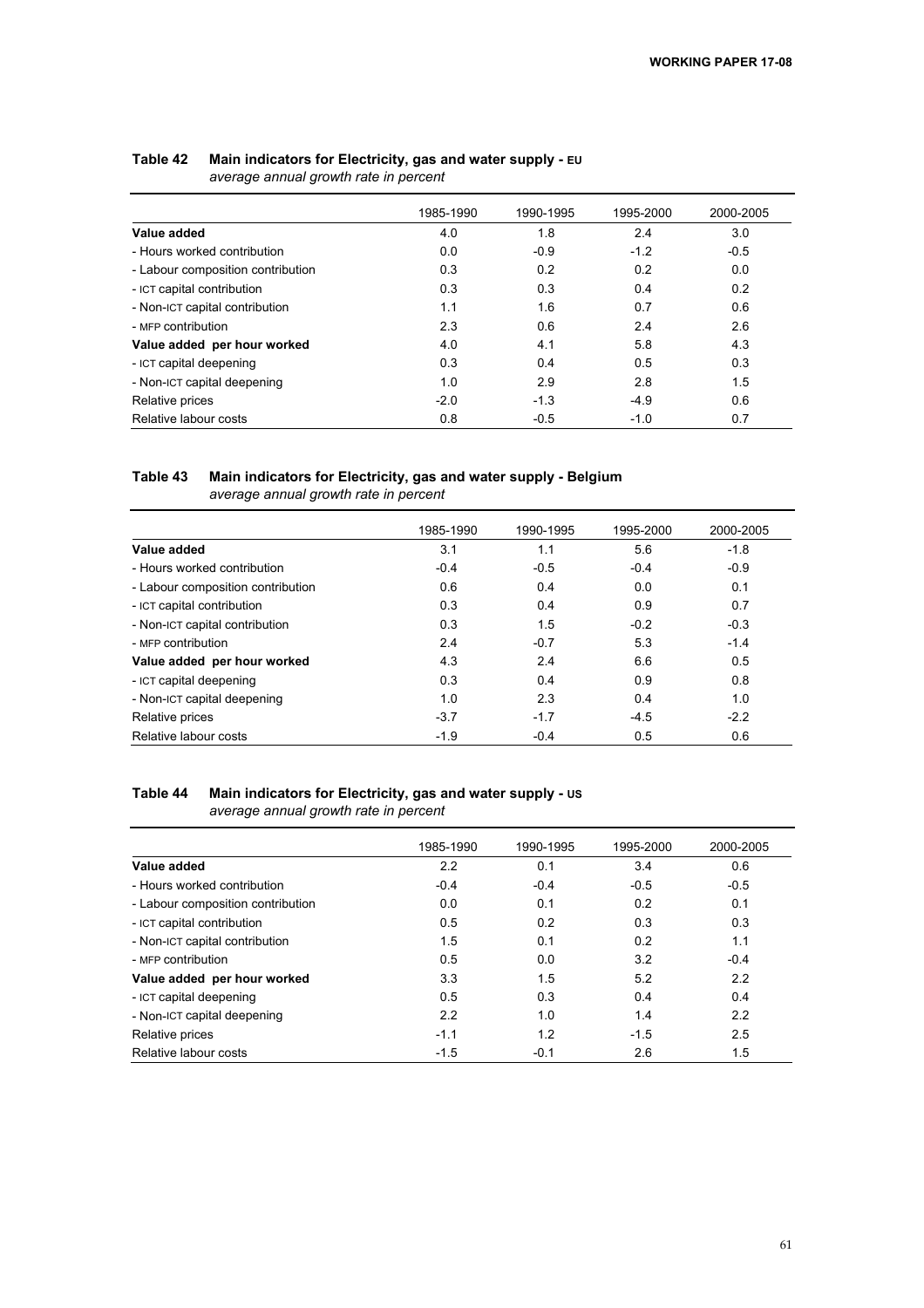## **5.3. Main evolutions in Construction**

Real value added growth in Construction in Belgium was very high during the second half of the eighties compared with total economy (5.7% in Construction against 3.1% in total economy), decreased to 0.4% during the first half of the nineties before reaching 1.9% over 1995-2000 and 1.5% over 2000-2005. Value added growth was always higher in Belgium than in Europe and than in the US which recorded negative growth rates, except over 1995-2000 where the growth rate was higher than in Belgium.

The hours worked contribution to this evolution of value added was important over the first period and became negative over the second and fourth period. Labour composition contribution was equal or close to zero over the whole period. ICT capital contribution varied between 0.1% and 0.3% over the whole period. The contribution of non-ICT capital was relatively important over the first period and became weaker over the rest of the period. MFP contribution was weak during the first period and nonexistent during the third period but accelerated to reach 0.7% over 1990-1995 and 1.3% over the most recent period. MFP contribution of construction in Belgium was always higher than in Europe from 1990 and than in the US over the whole period, which recorded both negative growth rates over these periods.

Labour productivity growth was influenced by and followed the same pattern as MFP: initially, weak during the second half of the eighties and over the third period, higher during the second and the fourth period. Labour productivity growth in Belgium was higher than in Europe and than in the US, which recorded negative growth rates over the whole period.

Over the two first periods and over the most recent period, the value added deflator of Construction increased at a slower pace than the deflator of the whole economy. After a slower increase of labour costs in Construction during the period 1985-2000, labour costs increased a little faster than labour costs in total economy.

Data information: the growth rate of relative prices corresponds to the growth rate of the ratio between VA price index of Construction and VA price index of total economy. The growth rate of relative labour costs corresponds to the growth rate of the ratio between labour costs of Construction and labour costs of total economy. Labour costs is equal to labour compensation divided by hours worked.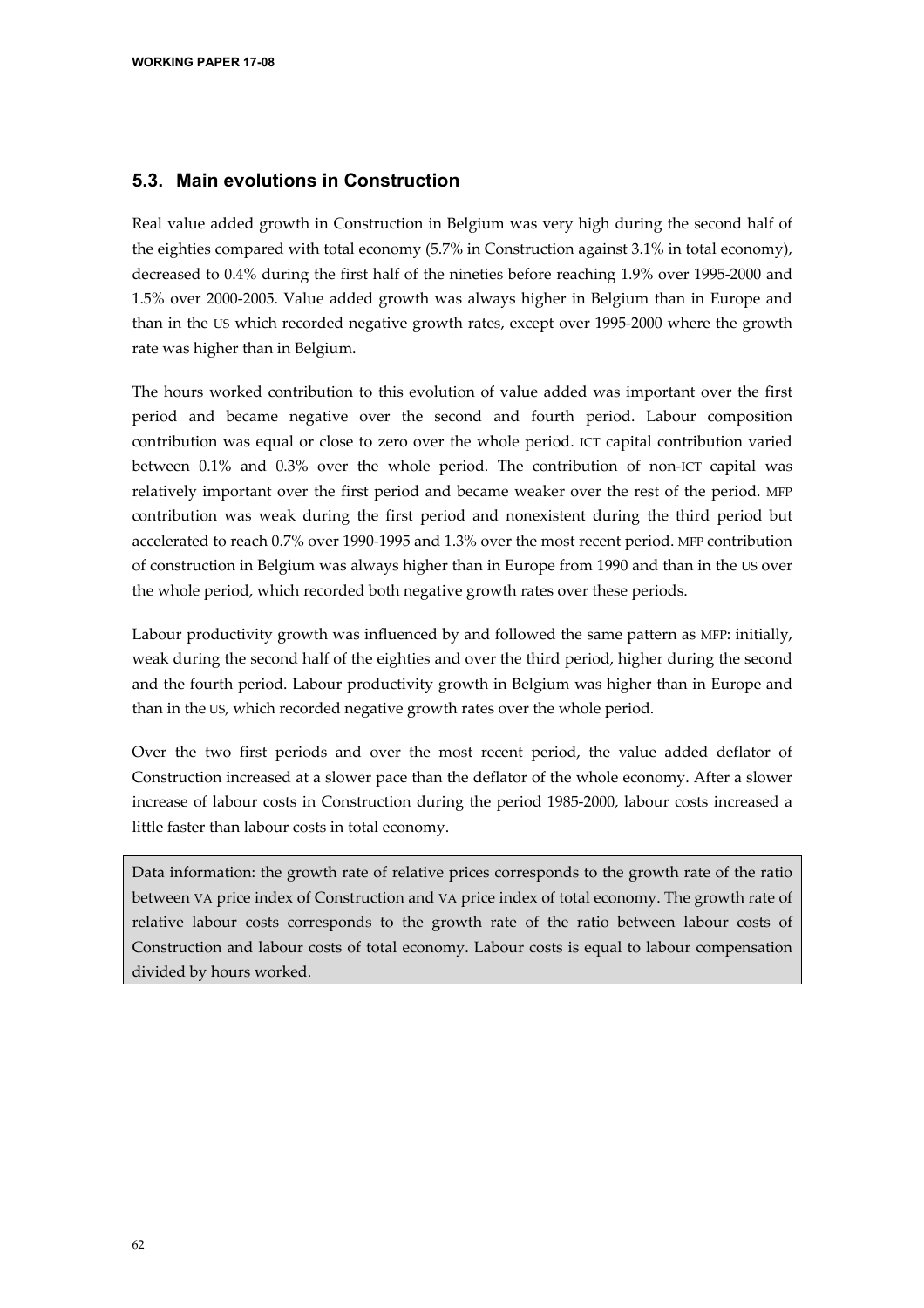### **Table 45 Main indicators for Construction - EU** *average annual growth rate in percent*

|                                   | 1985-1990 | 1990-1995 | 1995-2000 | 2000-2005 |
|-----------------------------------|-----------|-----------|-----------|-----------|
| Value added                       | 3.5       | $-0.5$    | 0.7       | 1.4       |
| - Hours worked contribution       | 2.0       | $-0.9$    | 0.6       | 0.7       |
| - Labour composition contribution | $-0.2$    | 0.4       | 0.2       | 0.1       |
| - ICT capital contribution        | 0.1       | 0.1       | 0.1       | 0.1       |
| - Non-ICT capital contribution    | 0.4       | 0.4       | 0.5       | 0.9       |
| - MFP contribution                | 1.2       | $-0.5$    | $-0.9$    | $-0.4$    |
| Value added per hour worked       | 0.9       | 0.6       | $-0.1$    | 0.6       |
| - ICT capital deepening           | 0.1       | 0.1       | 0.1       | 0.1       |
| - Non-ICT capital deepening       | $-0.2$    | 0.6       | 0.3       | 0.7       |
| Relative prices                   | 2.1       | 2.1       | 0.2       | 0.8       |
| Relative labour costs             | 1.1       | 2.0       | $-1.7$    | $-0.6$    |

## **Table 46 Main indicators for Construction - Belgium**  *average annual growth rate in percent*

|                                   | 1985-1990 | 1990-1995 | 1995-2000 | 2000-2005 |
|-----------------------------------|-----------|-----------|-----------|-----------|
| Value added                       | 5.7       | 0.4       | 1.9       | 1.5       |
| - Hours worked contribution       | 3.6       | $-1.1$    | 0.8       | $-0.8$    |
| - Labour composition contribution | 0.1       | 0.1       | 0.0       | 0.0       |
| - ICT capital contribution        | 0.3       | 0.1       | 0.2       | 0.2       |
| - Non-ICT capital contribution    | 1.5       | 0.6       | 0.8       | 0.8       |
| - MFP contribution                | 0.3       | 0.7       | 0.0       | 1.3       |
| Value added per hour worked       | 0.9       | 1.9       | 0.8       | 2.6       |
| - ICT capital deepening           | 0.2       | 0.1       | 0.2       | 0.2       |
| - Non-ICT capital deepening       | 0.3       | 1.0       | 0.6       | 1.1       |
| Relative prices                   | $-1.7$    | $-0.3$    | 0.1       | $-0.6$    |
| Relative labour costs             | $-3.0$    | $-0.2$    | $-0.7$    | 0.3       |

#### **Table 47 Main indicators for Construction - US** *average annual growth rate in percent*

|                                   | 1985-1990 | 1990-1995 | 1995-2000 | 2000-2005 |
|-----------------------------------|-----------|-----------|-----------|-----------|
| Value added                       | $-2.1$    | $-1.2$    | 2.9       | $-0.2$    |
| - Hours worked contribution       | 1.7       | 0.7       | 4.1       | 0.6       |
| - Labour composition contribution | 0.3       | 0.3       | 0.1       | 0.1       |
| - ICT capital contribution        | 0.0       | 0.2       | 0.3       | 0.2       |
| - Non-ICT capital contribution    | 0.1       | 0.1       | 0.9       | 0.3       |
| - MFP contribution                | $-4.2$    | $-2.5$    | $-2.5$    | $-1.4$    |
| Value added per hour worked       | $-4.1$    | $-2.0$    | $-1.9$    | $-0.9$    |
| - ICT capital deepening           | 0.0       | 0.1       | 0.2       | 0.1       |
| - Non-ICT capital deepening       | $-0.2$    | 0.0       | 0.3       | 0.1       |
| Relative prices                   | 1.2       | 0.8       | 2.2       | 4.5       |
| Relative labour costs             | $-3.9$    | $-2.2$    | $-2.9$    | $-0.6$    |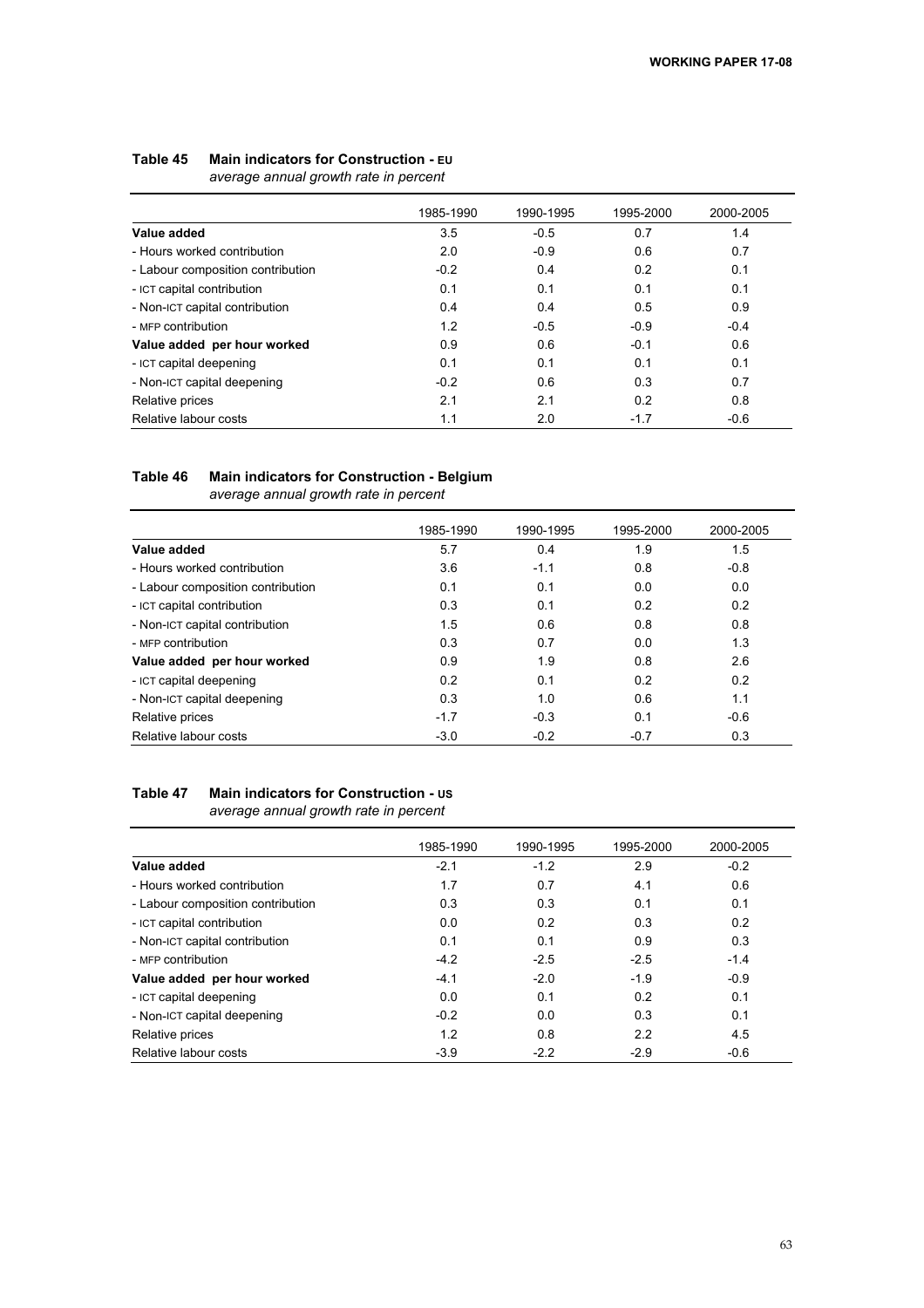**WORKING PAPER 17-08**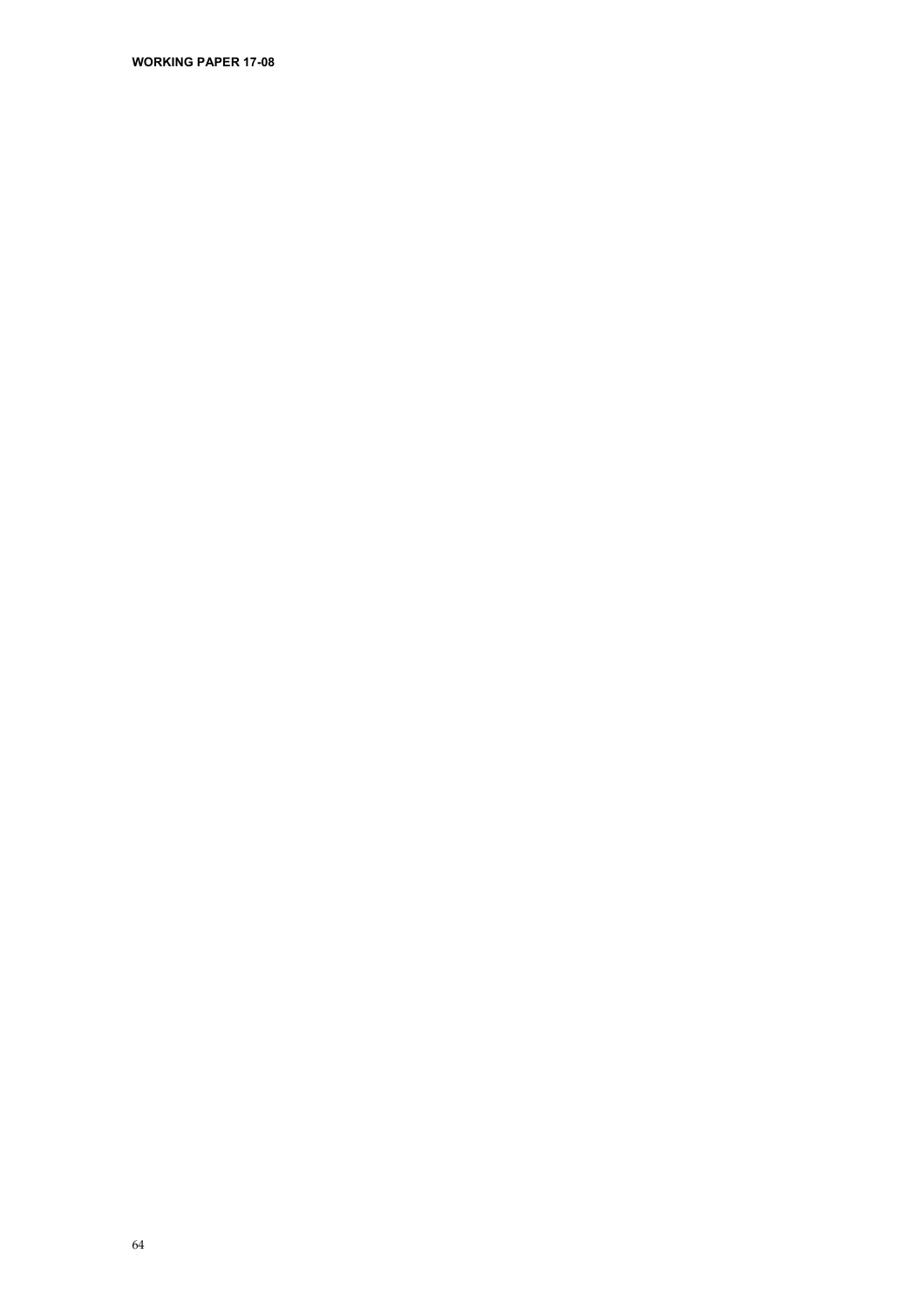## **6. Appendix**

## **6.1. The growth accounting model**

The growth accounting model is based on various assumptions, among which the following are the most important: (i) the production function exhibits constant returns to scale and (ii) product and factor markets are characterised by perfect competition.

The growth accounting model divides the growth of value added  $(V_t)$  into three different sources: increase in capital, in labour and in multi-factor productivity (MFP). Capital contribution is obtained by multiplying the increase in capital  $(K_t)$  by capital's share in the nominal value added  $(w_t^K)$  and labour contribution is obtained by multiplying the increase in labour  $(L_t)$  by labour's share in the nominal value added  $(w_t^L)$ . Because MFP  $(A_t)$  is not observable directly, it is measured indirectly as the change in output that cannot be explained by changes in inputs.

Value added growth of an industry can be decomposed as follows:

$$
\Delta \ln V_t = \overline{w_t^K} \Delta \ln K_t + \overline{w_t^L} \Delta \ln L_t + \Delta \ln A_t
$$

where  $\overline{w_t}$  is the two period average share of the input in nominal value added. The value share of each input is defined as follows:

$$
w_t^K = \frac{p_t^K K_t}{p_t^V V_t} \text{ and } w_t^L = \frac{p_t^L L_t}{p_t^V V_t}
$$

The increase in labour input of an industry is measured by using the volume index of labour services given by:

$$
\Delta \ln L_t = \sum_l \overline{v_t^l} \Delta \ln H_t^l \quad \text{with} \quad v_t^l = \frac{p_t^l H_t^l}{\sum_l p_t^l H_t^l}
$$

where  $H_t^l$  is the number of hours worked by labour type l at time t ,  $v_t^l$  is the two-period average share of labour type l in total labour compensation and  $p_t^l$  is the price of one hour worked by labour type l at time t.

The growth of labour services can be decomposed into:

- the hours worked effect =  $\Delta \ln(\sum_l H_l^l)$ 
	- *-* the labour composition effect = ∆ln  $L_t \Delta \ln(\sum_l H_l^l)$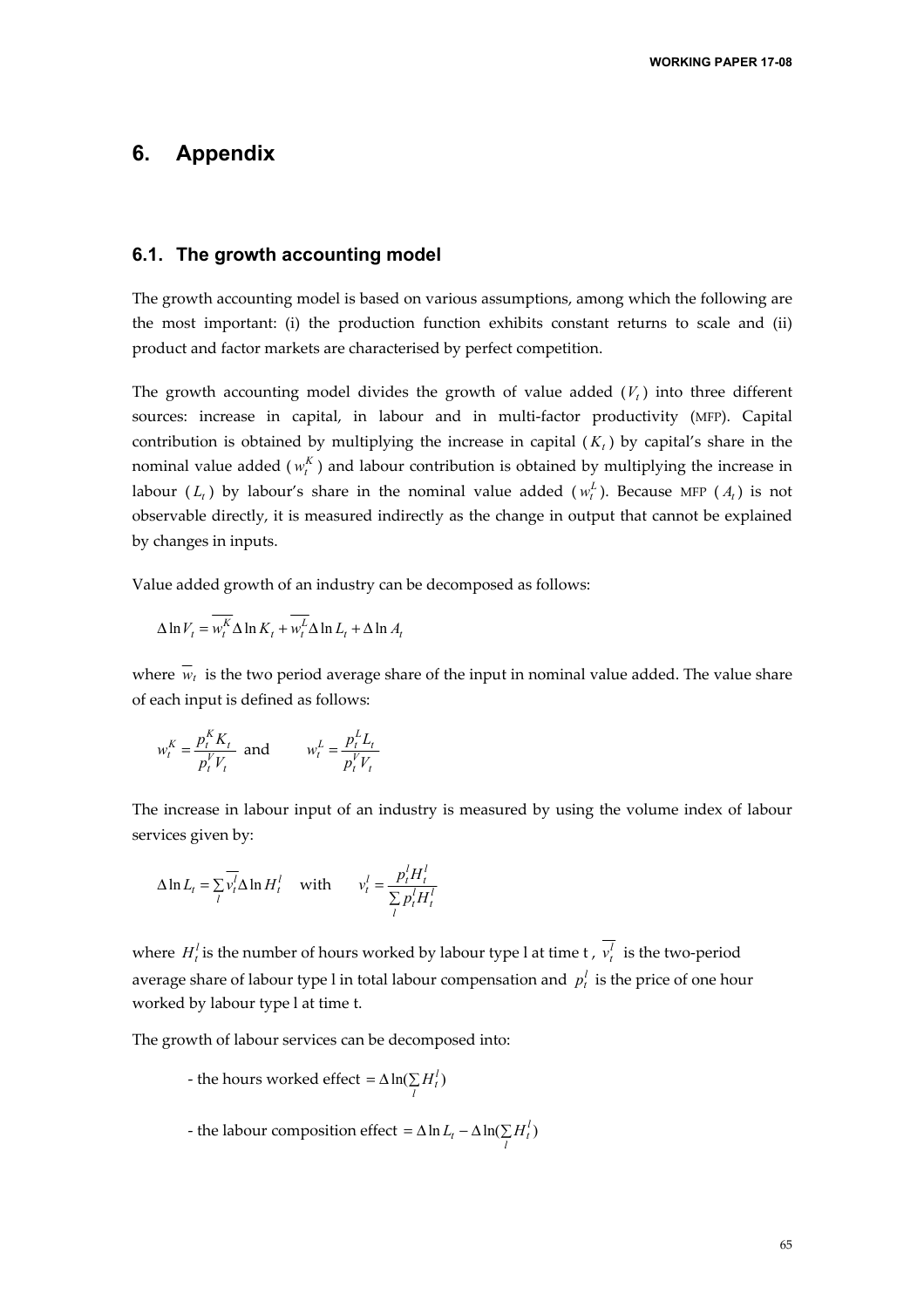The increase in capital input of an industry is measured by using the volume index of capital services given by:

$$
\Delta \ln K_t = \sum_i \overline{v_t^i} \Delta \ln K_t^i \quad \text{with} \quad v_t^i \equiv \frac{uc_t^i K_t^i}{\sum_i u_c^i K_t^i}
$$

where  $K_t^i$  is the productive capital stock of the asset type i at time t,  $v_t^i$  is the two-period average share of capital asset i in total capital compensation and  $uc_t^i$  is the user cost of the asset i at time t.

## **6.2. Sensitivity analysis of MFP growth to output and inputs measures**

In the EUKLEMS database and consequently in this paper, a Tornqvist quantity index is used for all aggregations and for all variables. This aggregation approach uses annual moving weights based on averages of adjacent points in time. For example, the GDP growth rate of total economy is equal to a weighted sum of the value added growth rate of each industry with the average shares in nominal value added in period t and t-1 as weights. The table below shows the impact of the use of a Tornqvist index for aggregation compared with a basic aggregation equal to the growth rate of a non-weighted sum of the real value added of each industry.

| Table 48        | GDP growth rate<br>average annual growth rate, 1995-2005, in percent |                   |  |  |  |  |
|-----------------|----------------------------------------------------------------------|-------------------|--|--|--|--|
|                 | Aggregation with the Torngvist index                                 | Basic aggregation |  |  |  |  |
| Total economy   | 2.04                                                                 | 1.98              |  |  |  |  |
| Manufacturing   | 1.59                                                                 | 1.42              |  |  |  |  |
| Market services | 2.61                                                                 | 2.59              |  |  |  |  |

In the framework of the growth accounting theory, MFP is calculated as a residue by subtracting from GDP growth the contribution of labour and capital, weighted by the respective share of their costs in the GDP. In the absence of perfect statistical measures of labour and capital, MFP also includes, in addition to pure technical progress, the different measurement errors.

The table below analyses the effects of the improved estimation of the contribution of inputs, labour and capital, on the measure of MFP. The first column of the table gives a basic measure of the average annual growth rate of MFP over the period 1995-2005. The basic measure is estimated by using the number of persons engaged for the contribution of labour and capital stocks for the contribution of capital. The second column shows the effects on MFP growth (basic measure) of the use of hours worked instead of persons engaged as measure of the contribution of labour. The third column gives the effects on MFP growth (basic measure) of the distinction between different types of labour (labour composition effect). The fourth column shows the effects on MFP growth (basic measure) of the estimation of the flow of services produced by each type of capital asset rather than capital stocks. Finally, the last column gives the final measure of MFP growth that is used in the paper.